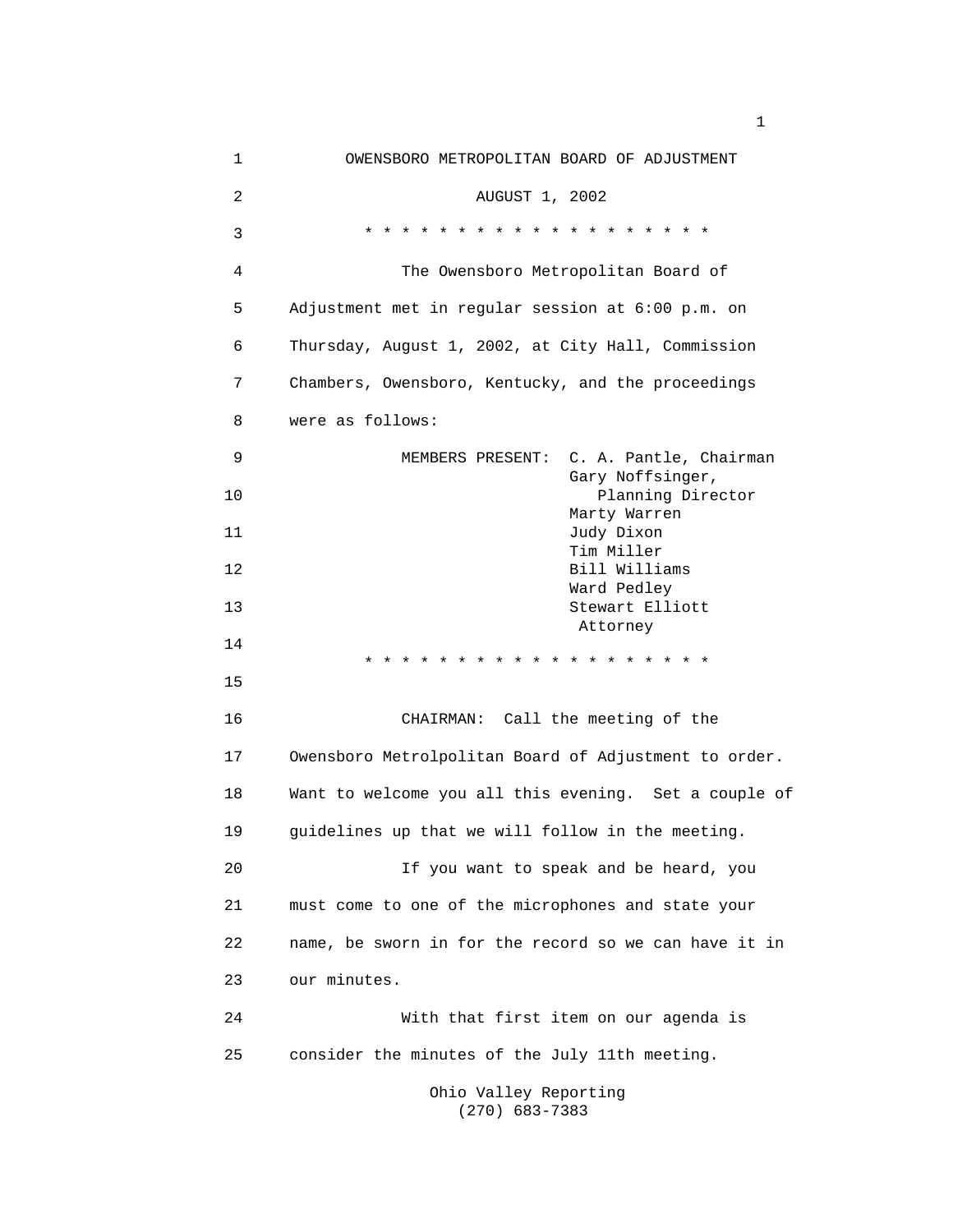| 1  | They're on file in the office. I don't think there's                                          |
|----|-----------------------------------------------------------------------------------------------|
| 2  | any corrections that need to be made on them. What's                                          |
| 3  | the board's pleasure?                                                                         |
| 4  | MR. WILLIAMS: Make a motion to approve.                                                       |
| 5  | CHAIRMAN: A motion has been made to                                                           |
| 6  | approve. Is there a second?                                                                   |
| 7  | MR. MILLER: Second.                                                                           |
| 8  | CHAIRMAN: Motion made and a second. All                                                       |
| 9  | in favor raise your right hand.                                                               |
| 10 | (ALL BOARD MEMBERS PRESENT RESPONDED AYE.)                                                    |
| 11 | CHAIRMAN: Motion carries unanimously.                                                         |
| 12 | Next item, please.                                                                            |
| 13 | ______________________________________                                                        |
| 14 | CONDITIONAL USE PERMITS                                                                       |
| 15 | ITEM 2                                                                                        |
| 16 | 1501, 1647 Creek Haven Loop, in an R-1C zone<br>(Map N-22) (POSTPONED)                        |
| 17 | Consider request for a Conditional Use Permit to<br>construct a sign structure in a floodway. |
| 18 | Reference: Zoning Ordinance, Article 18, Section<br>$18-6(b)(2)(a)$                           |
| 19 | Applicant: Creek Haven Development, Inc.                                                      |
| 20 | MR. NOFFSINGER: Under Conditional Use                                                         |
| 21 | Permits, Item Number 2, Mr. Chairman, the applicant                                           |
| 22 | has submitted a letter asking for a 60 day                                                    |
| 23 | postponement of this item. That would put it on the                                           |
| 24 | October agenda of this board.                                                                 |
| 25 | MR. PEDLEY: Mr. Chairman, I need to                                                           |
|    | Ohio Valley Reporting<br>$(270)$ 683-7383                                                     |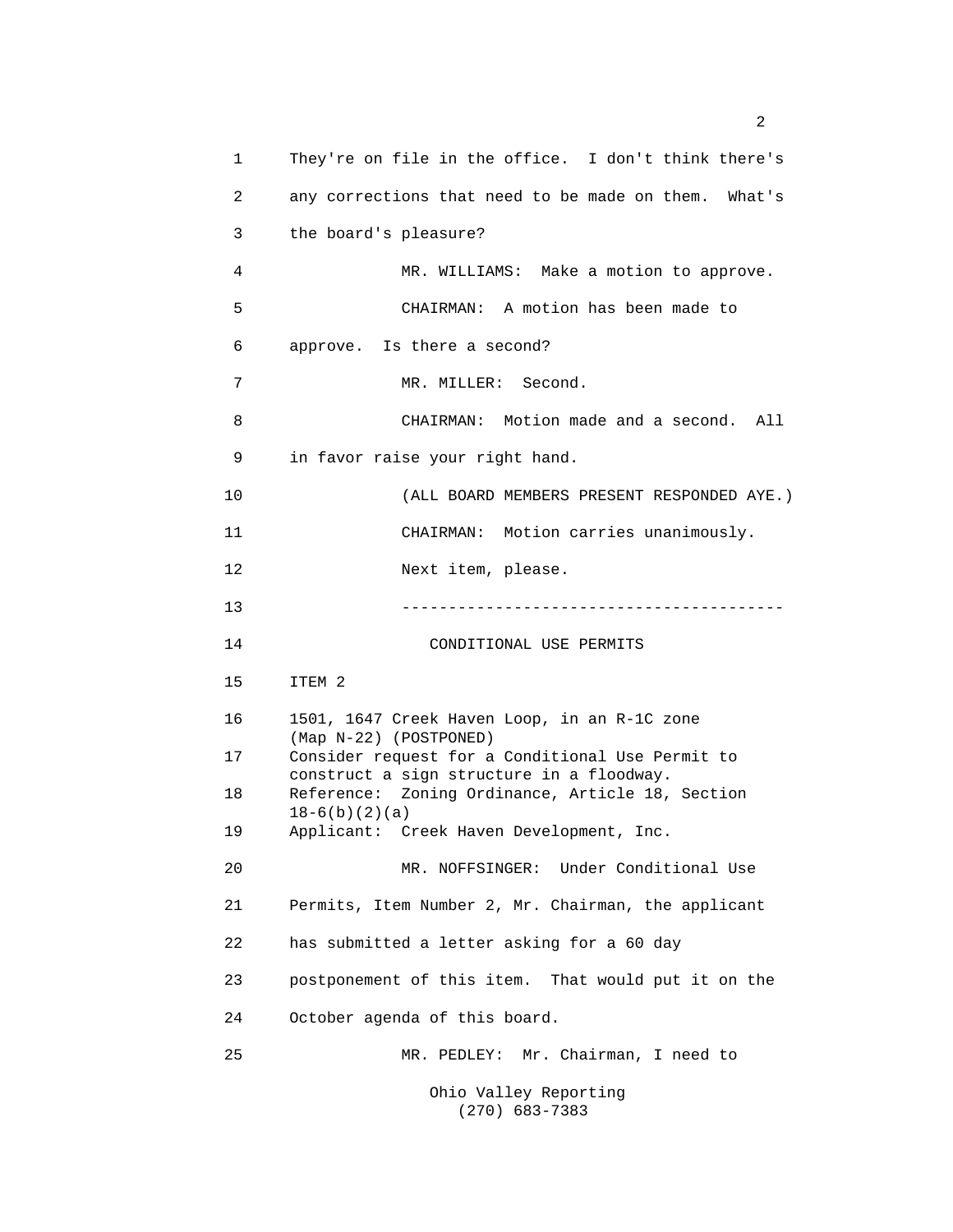1 disqualify myself.

2 CHAIRMAN: So noted for the record. 3 MS. DIXON: Move to postpone until the 4 October meeting. 5 MR. WARREN: Second. 6 CHAIRMAN: All in favor raise your right 7 hand. 8 (ALL BOARD MEMBERS PRESENT RESPONDED AYE 9 WITH THE DISQUALIFICATION OF MR. PEDLEY.) 10 CHAIRMAN: Motion carries. Item is 11 postponed. 12 Next item, please, sir. 13 ITEM 3 14 1253 Willett Road, in an A-R zone (Map N-88) Consider request for a Conditional Use Permit to 15 construct a 42-foot by 107-foot bunkhouse to house a maximum of 14 migrant farm workers. 16 Reference: Zoning Ordinance, Article 8, Section 8.2A7 Applicant: MISAS, Inc., Robert J. & Lisa C. Wimsatt 17 18 MR. NOFFSINGER: Mr. Chairman, this 19 application has been reviewed by the Planning Staff. 20 The application is in order. Has been advertised for 21 public hearing at this time. All adjoining property 22 owners have been notified. 23 The applicant is here tonight to speak as 24 well as the landowner is in the audience as well. 25 CHAIRMAN: Thank you. Ohio Valley Reporting

(270) 683-7383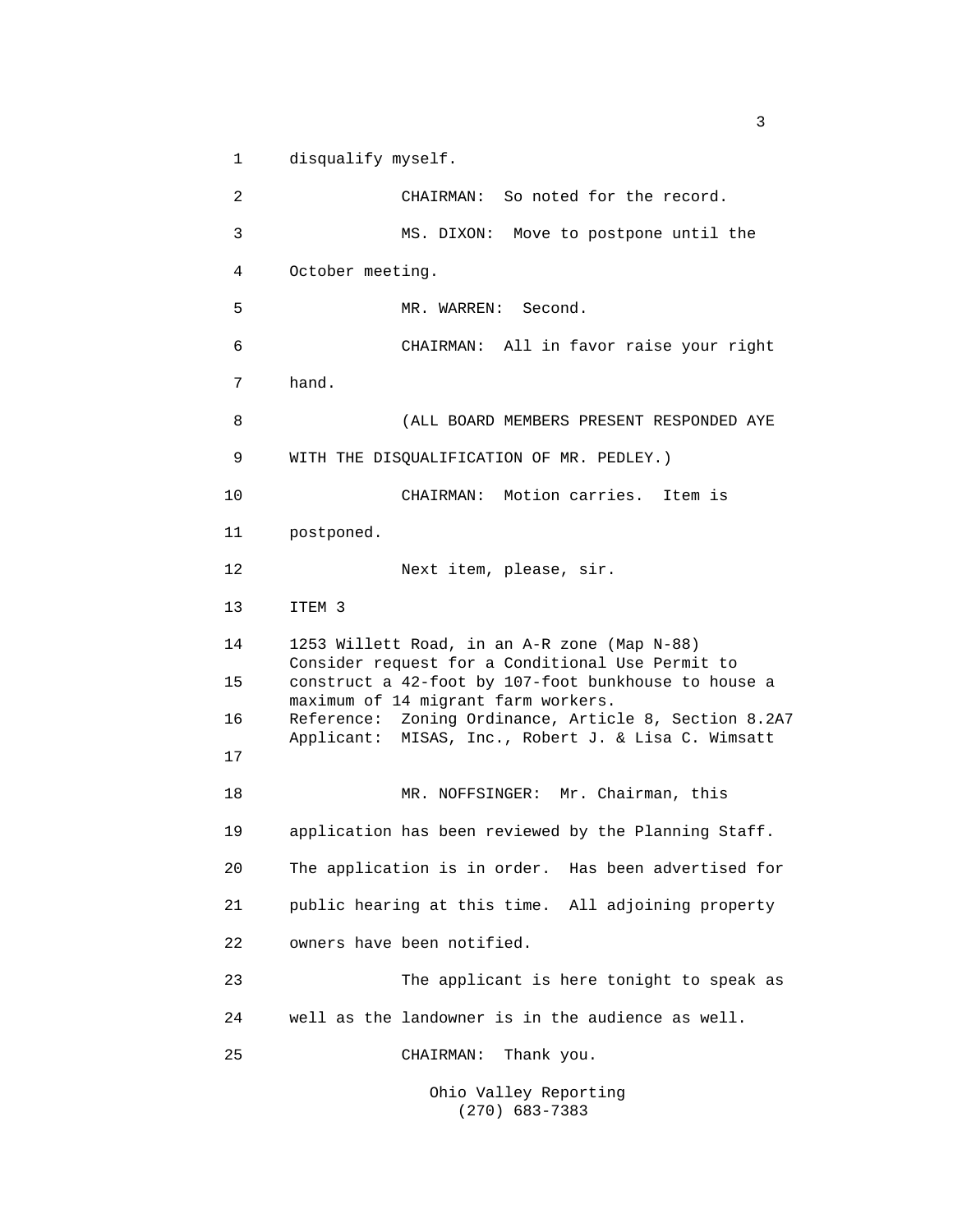1 Would the applicant come forward and state 2 your name and tell us what your plans are and then 3 we'll listen to both sides. 4 SISTER LARRAINE: My name is Sister 5 Larraine Lauter. 6 (SISTER LARRAINE LAUTER SWORN BY 7 ATTORNEY.) 8 SISTER LARRAINE: Our project is to work 9 in conjunction with local farmers and with local 10 migrant help agencies to work with housing concerns 11 for migrant housing. We were contacted by Kentucky 12 Housing Corporation in February and asked to consider 13 this as a project. So we formed MISAS, Incorporated 14 as a response to their request. 15 We have a generous grant from KHC to 16 address this. We are currently in the process of 17 hopefully acquiring some land. 18 The project itself is to provide housing 19 which houses workers, primarily H2A workers who are 20 definitely very much needed in the local area, in the 21 farming community, and to provide safe, decent and 22 sanitary housing in keeping with all the regulations 23 of the Kentucky Housing Corporation and to do that at 24 an affordable cost for migrants in a way that affords 25 a good situation. Situation at least to satisfaction

4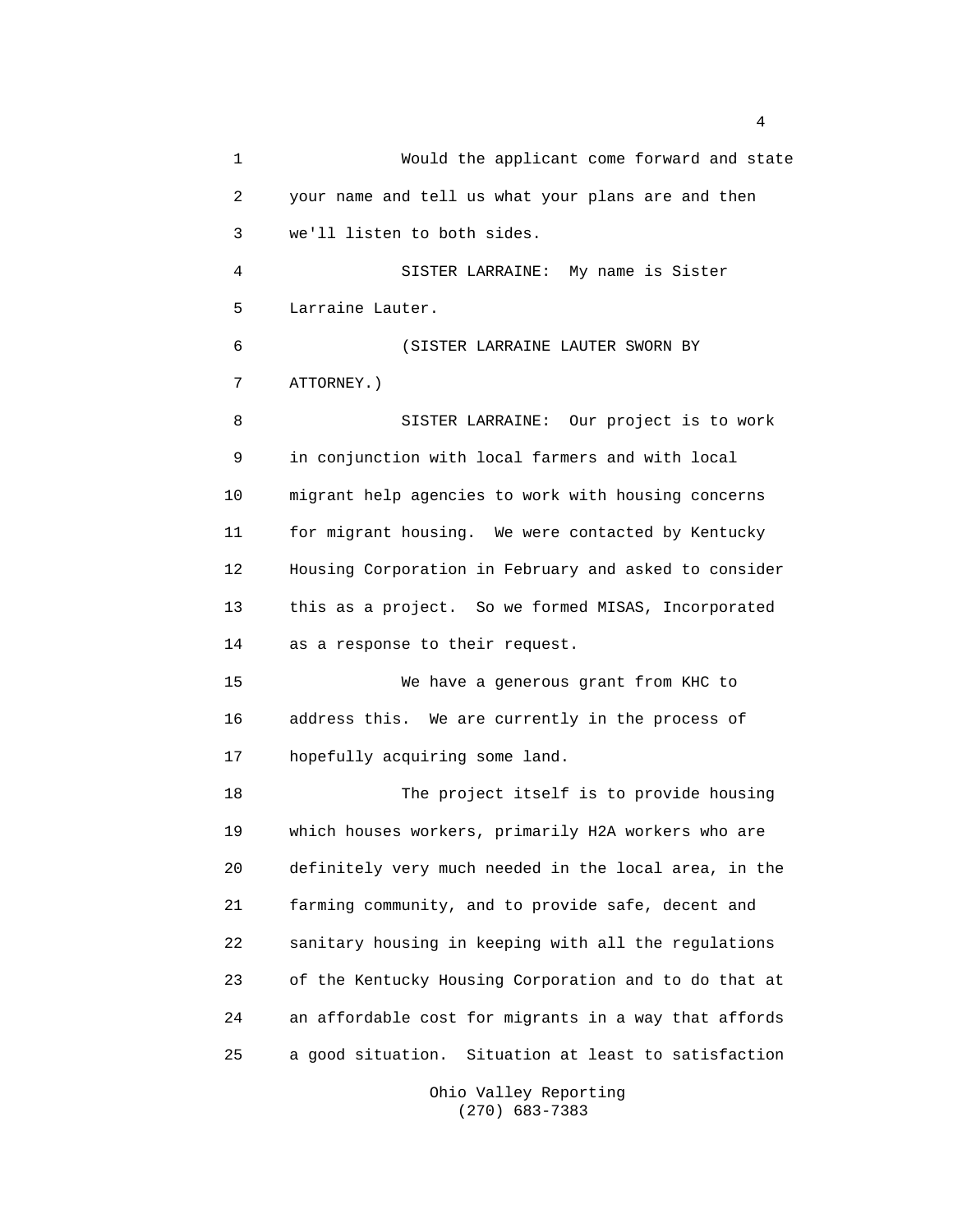1 for everyone concerned.

| 2  | It will not be a shelter. Those who are                |
|----|--------------------------------------------------------|
| 3  | there will be working and will obtain rent and will be |
| 4  | in a supervised situation. We'll have a live-in        |
| 5  | administrator who will oversee the entire property and |
| 6  | takes care of all of that. We'll have a program as     |
| 7  | well with English as second language classes           |
| 8  | especially and with any other pertinent kinds of       |
| 9  | classes, the kind of counseling that is needed and to  |
| 10 | work with financial counseling, all of that.           |
| 11 | I think that sums up our project.                      |
| 12 | CHAIRMAN: Any board member have any                    |
| 13 | questions of the applicant?                            |
| 14 | MR. NOFFSINGER: Sister, in terms of, this              |
| 15 | is a 35 acre piece of property, I believe. How much    |
| 16 | land will be occupied by the proposed use?             |
| 17 | SISTER LARRAINE: We've been offered a                  |
| 18 | lease for three acres to be at the northwest corner of |
| 19 | the property.                                          |
| 20 | MR. NOFFSINGER: Northwest corner.                      |
| 21 | MR. ELLIOTT: State your name, please.                  |
| 22 | MR. WIMSATT: Bob Wimsatt.                              |
| 23 | (MR. BOB WIMSATT SWORN BY ATTORNEY.)                   |
| 24 | MR. WIMSATT: The reason I got up is I                  |
| 25 | just wanted to clarify Sister's answer.                |
|    | Ohio Valley Reporting                                  |

(270) 683-7383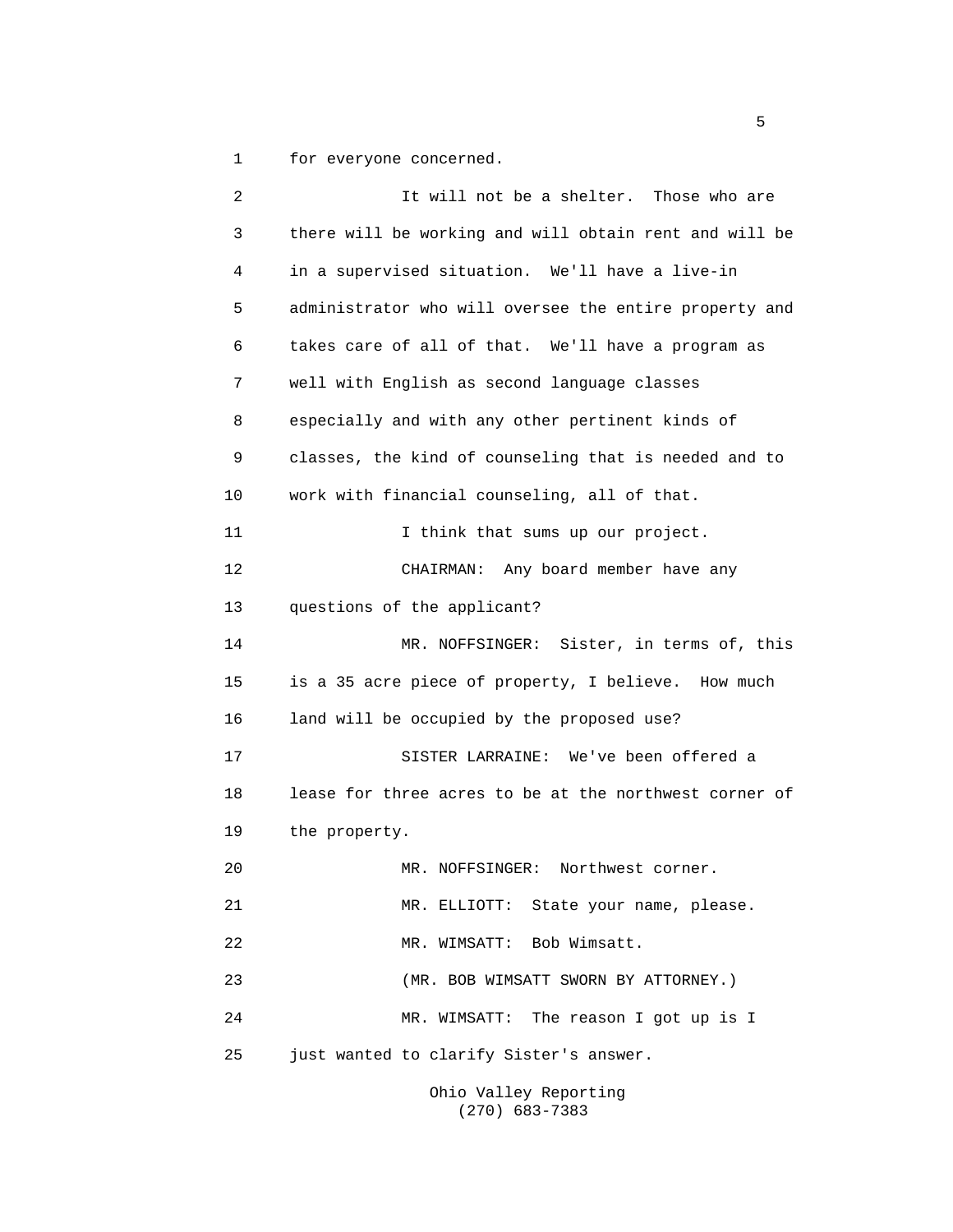1 We've talked about the fact that they 2 probably need about two or three acres on the front 3 part of this 35 acre piece of property for the 4 building and what their intended purpose is. 5 Gary, we're not looking to actually break 6 off a three acre tract specifically to be leased as a 7 three acre tract or anything like that. We're not 8 doing any formal lot division or anything like that 9 off this 35 acre tract. That's something we have to 10 work through with the attorneys and making sure that 11 we're certainly in order on the lease arrangement, but 12 we're not necessarily tying it down to specifically 13 two acres or three acres. 14 When she mentioned the three acres we were 15 just talking in general that they probably need about 16 two or three acres in the corner of that for the 17 buildings and recreational purposes or whatever. 18 MR. NOFFSINGER: In terms of lease, is 19 there a time arrangement on the lease? Is it a one 20 year lease, ten years? 21 MR. WIMSATT: We haven't actually signed 22 the lease. We have a basic understanding. I'm 23 actually looking at doing this under a donation type 24 purpose. This is a good cause. Again, we haven't - -25 Louis Johnson has been doing the legal work on a pro

Ohio Valley Reporting (270) 683-7383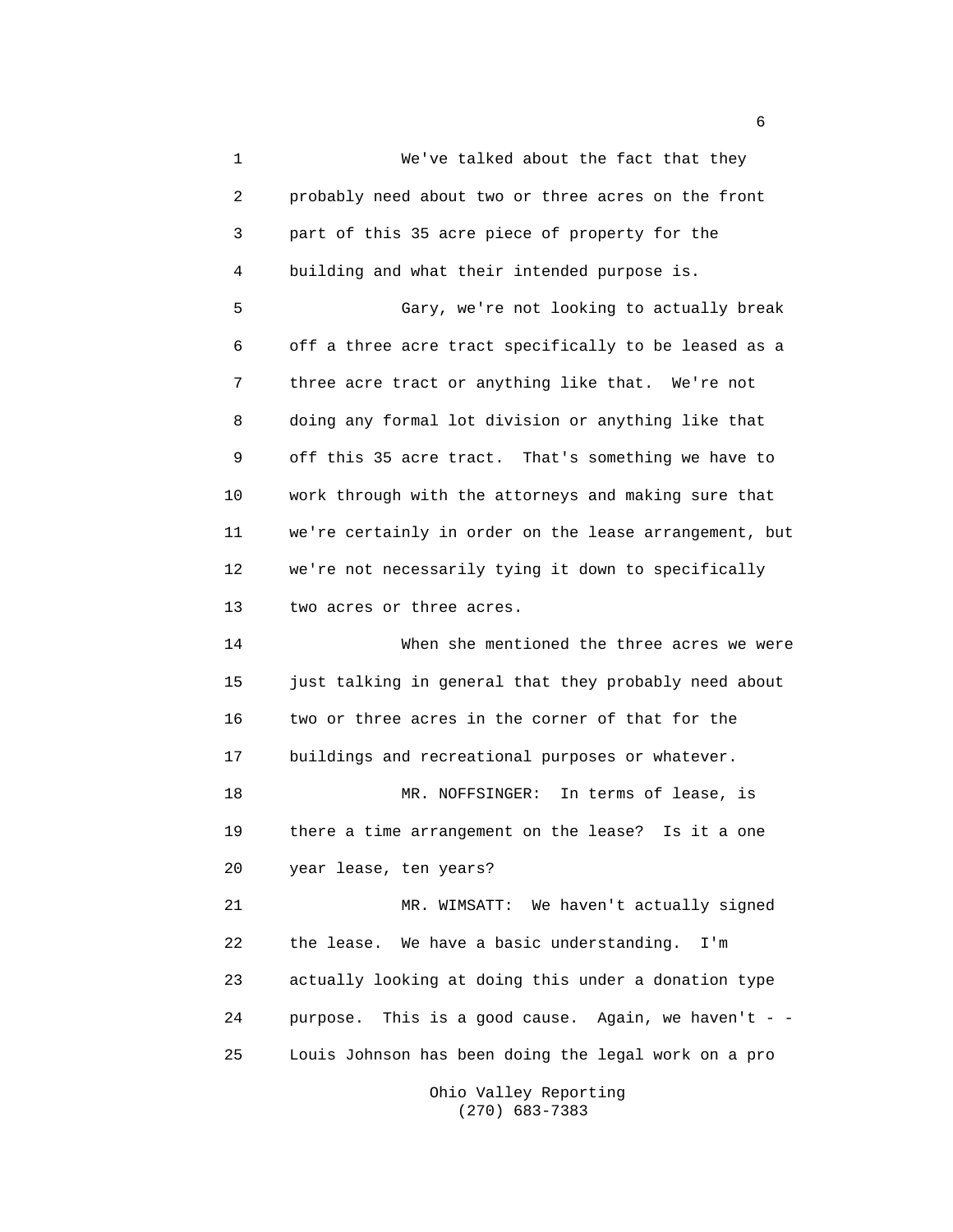1 bono basis for this group. He sees it as a good 2 project too. We'll work something out with Louis, but 3 we don't have the signed lease yet, Gary. Exactly how 4 we handle that, it will depend on how Louis or however 5 the attorneys advise us to handle it.

6 MR. NOFFSINGER: The reason I ask that 7 question is, number one, the Board in considering a 8 Condition Use Permit application can and should set 9 limits if they wish to approve the Conditional Use 10 Permit on the amount of land that is utilized for a 11 particular facility. In this case that should be 12 done. We're looking at a 35 acre site. I looked at 13 the site plan. I see the bunkhouse and some parking 14 areas. That's all I see that is going to be conducted 15 at this facility.

16 There should be in terms of a lease, if 17 you had a long-term lease, the statutes require a 18 subdivision plat be approved. That subdivision plat 19 would set out in term of limits of that lease.

20 Stewart, I believe I'm correct in terms of 21 a long-term lease and the subdivision requirement. 22 MR. ELLIOTT: Yes. 23 MR. NOFFSINGER: I think we need to be 24 considering and this board needs to know are we 25 considering a Conditional Use Permit for a 35 acre

> Ohio Valley Reporting (270) 683-7383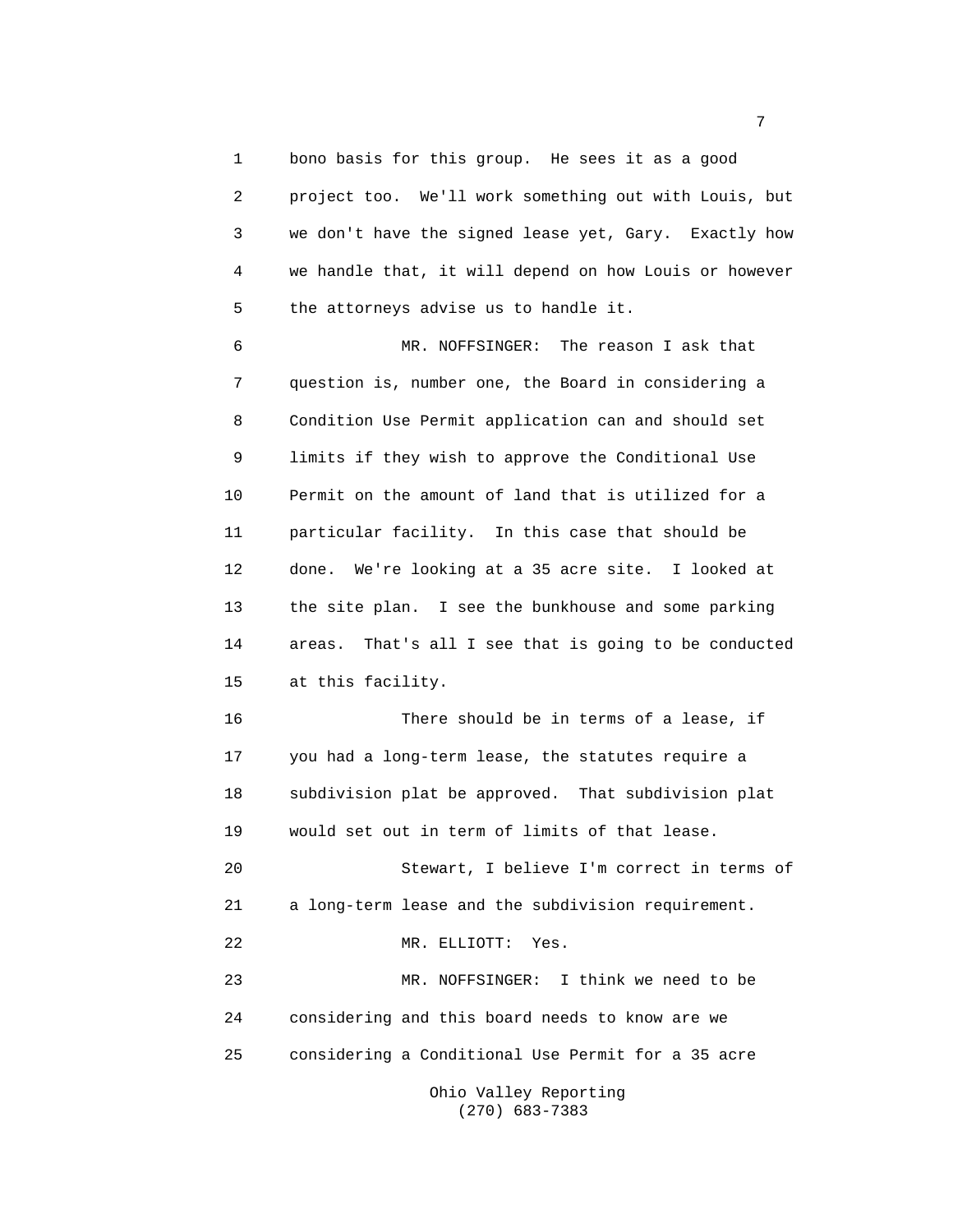1 tract or are we considering a Conditional Use Permit 2 for a 3 acre tract and then setting particular limits 3 on where this type of activity will occur. That's a 4 requirement on any Conditional Use Permit. Certainly 5 something the statutes of this board should be mindful 6 of and should consider if they wish to approve the 7 application.

8 MR. WIMSATT: Certainly we could have 9 tried to address this a little better if we would have 10 known ahead of time it was going to be an issue. We 11 weren't aware that this was going to be an issue. 12 Again, we weren't expecting to officially break off a 13 tract of land and do a subdivision. We know anything 14 that we do has to comply with the laws and regulations 15 and regarding leases and subdivisions. We know that. 16 Like we said there's an attorney already involved in 17 this and he'll make for sure that however the lease is 18 drawn up it will comply. If you guys have any 19 particular direction or some way you want us to handle 20 it, I mean we're certainly, you know, we're willing to 21 consider whatever you all have to say and share that 22 with legal counsel or your alls legal counsel or what 23 have you. We weren't aware that that was going to be 24 an issue.

25 MR. NOFFSINGER: Mr. Wimsatt, I wasn't Ohio Valley Reporting (270) 683-7383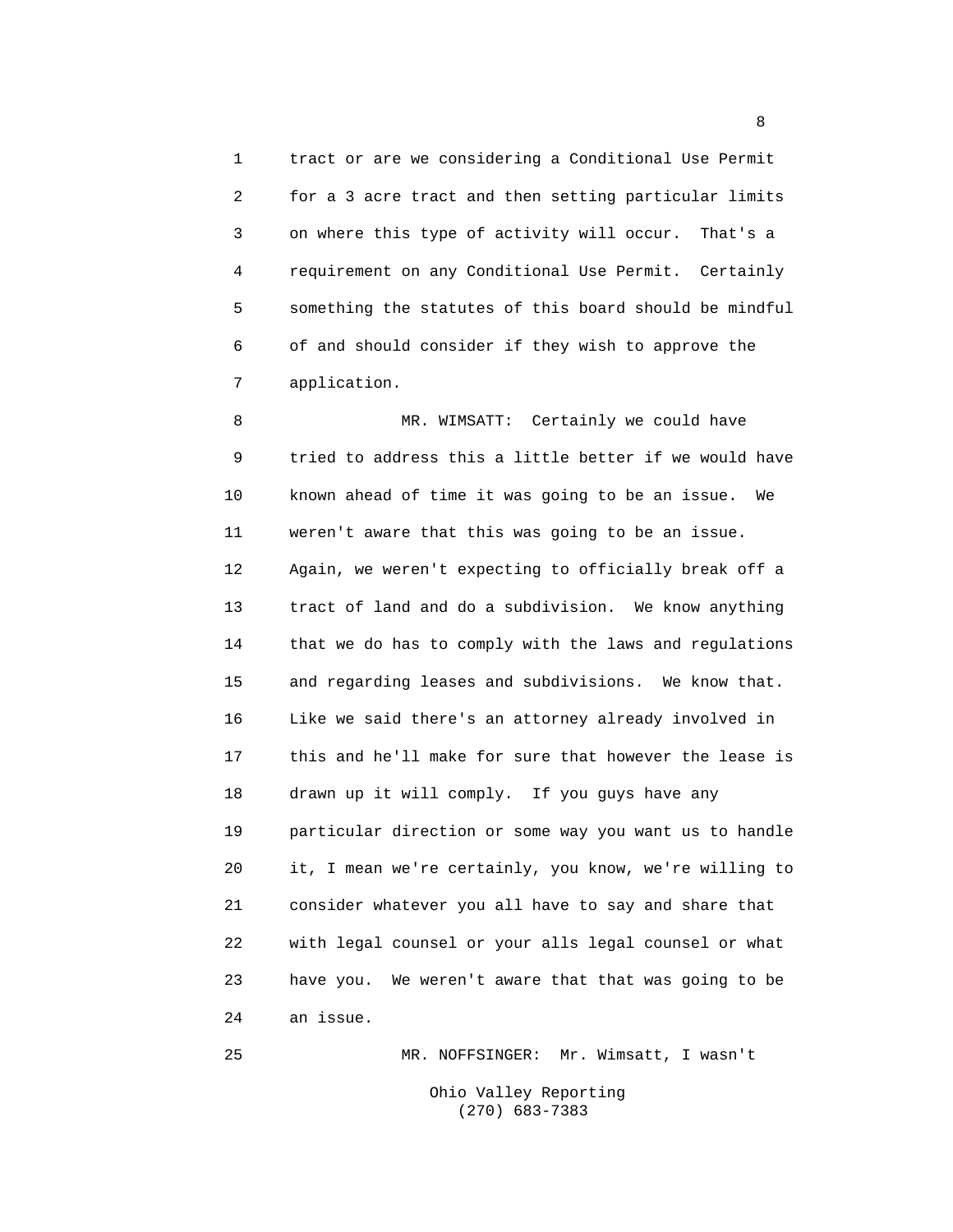1 either and when we started talking about the lease and 2 I heard lease and that immediately registered. We're 3 not talking about a 35 acre parcel. We're talking 4 about a Conditional Use Permit that should be limited 5 and scoped to the actual lease area. If we're 6 speaking of a long-term lease, that kicks in the 7 statutory requirement that subdivision plat be 8 approved.

9 MR. WIMSATT: The lease may have to be for 10 the 35 acres, Gary. The lease may have - - Louis 11 Johnson or your attorney may be telling us that the 12 lease has to be for the full 35 acre tract because we 13 didn't have any intention of doing a subdivision. I'm 14 not saying that it wouldn't be open for discussion. 15 We can look at possibly doing a subdivision, but that 16 wasn't our intention. We didn't come in here 17 expecting to have to do that. This was turned in two 18 or three weeks ago whenever the filing deadline was. 19 You know, this has been talked about quite a bit up 20 until tonight. We didn't expect to do that, but the 21 lease may very well have to be for the 35 acre tract 22 with them expecting their primary use just being the 23 two or three acres up in the corner where they've 24 shown the parking and the facility. We'll be totally 25 in compliance with however we need to handle that.

> Ohio Valley Reporting (270) 683-7383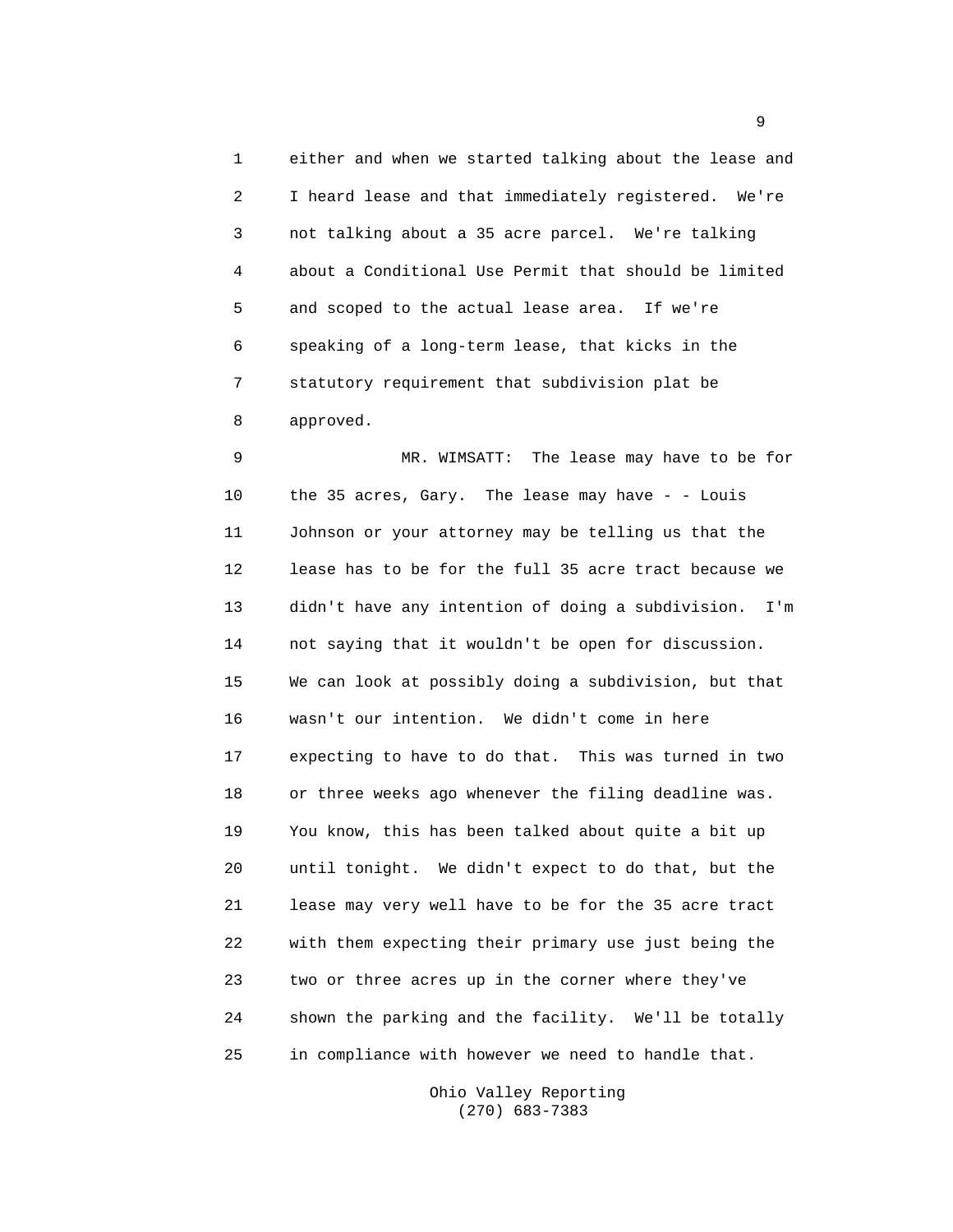1 SISTER LARRAINE: We'll work with whatever 2 has to. 3 MR. WIMSATT: Louis Johnson is very highly 4 respected, I think we all know that, as an attorney 5 MR. NOFFSINGER: I'm not questioning that. 6 This board needs to know the scope of operation. If 7 it's 3 acre or 35 acre. 8 SISTER LARRAINE: At this point it's 3 9 acres within a 35 acre tract. 10 MR. WIMSATT: The scope operation is 11 primarily in that two to three acres in that corner, 12 but if the lease needs to cover the entire 35 acres, 13 we'll draw it up that way. There's not any proposal 14 at this time to have any other facilities to go 15 outside of that two or three acres up front. We'll 16 draw it up however we need to draw it up. Like I said  $17 - -$ 18 MR. NOFFSINGER: I say that for your 19 benefit and for the benefit of the audience because if 20 we're talking about a three acre proposal, we're 21 talking about a much smaller proposal than we are a 35 22 acre proposal where you have room to full run to do 23 whatever with this program without coming back before 24 this board. If we're talking about a three acre site, 25 then you're limited in operations and scope to that

> Ohio Valley Reporting (270) 683-7383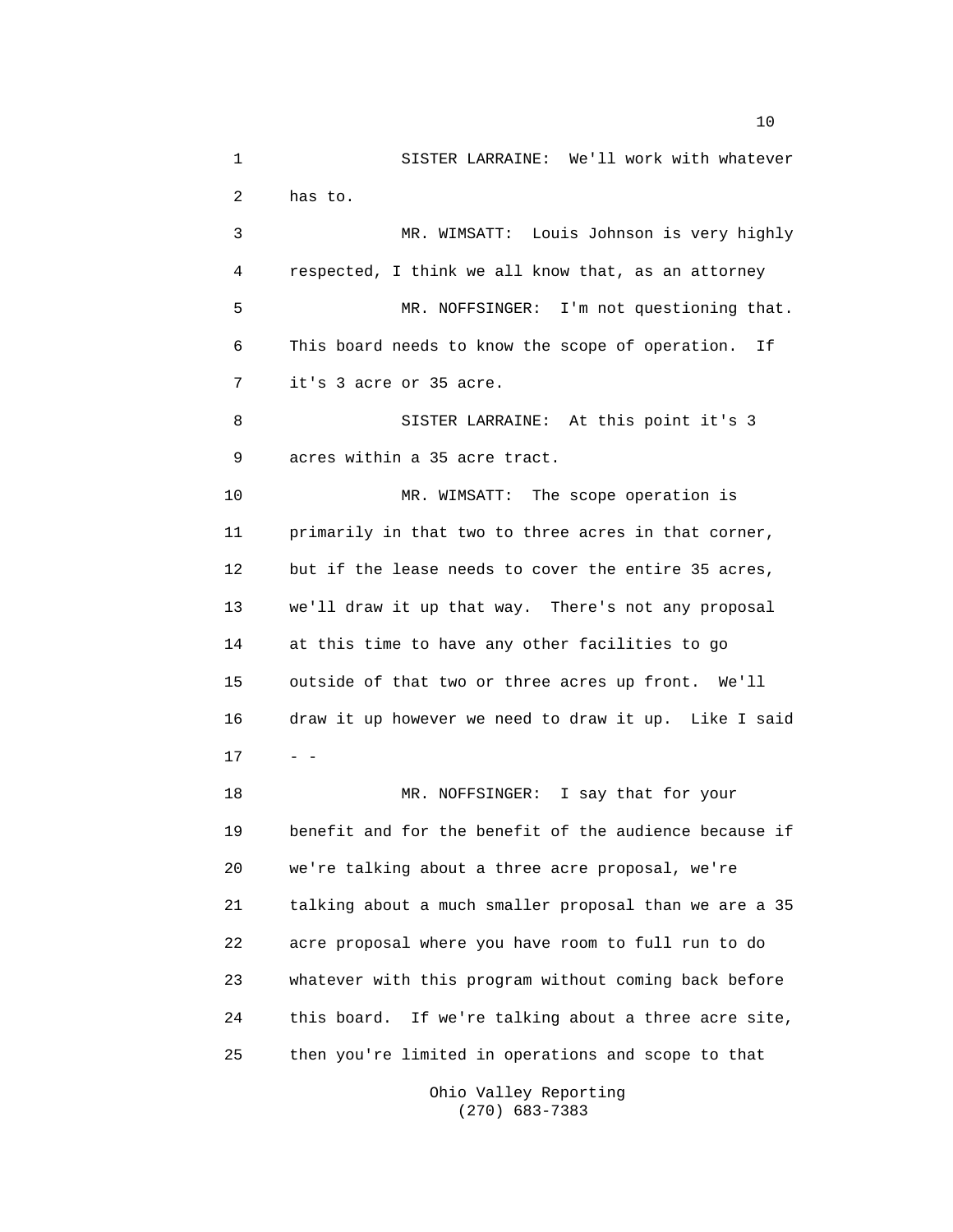1 three acre site and what you're proposing here,

2 bunkhouse and parking area.

3 MR. WIMSATT: I think any future expansion 4 they do whether it's within the 2 or 3 acres or the 35 5 acres is still going to - - won't that have to be 6 submitted for consideration and approved? 7 MR. NOFFSINGER: It may very well, but 8 what I'm getting attention at, Stewart, probably 9 considering a Conditional Use Permit on a 35 acre 10 tract of land or a 3 acre tract. If it's a 3 acre 11 tract, then we need the Conditional Use Permit needs 12 to pertain to that three acres and not the entire 13 property for this particular use. 14 MR. ELLIOTT: The application is for the 15 full 35 acres. If we grant the conditional use for 16 that amount of property, then it could be used for 17 that. We need to limit it in scope to the three 18 acres. 19 SISTER LARRAINE: If the lease is for the 20 35 acres with a clause that says we are limited in 21 construction to those three acres, - - 22 MR. ELLIOTT: I think the Conditional Use 23 Permit, if granted, could limit it to the - - there 24 has been a site plan submitted, hasn't there, that 25 designates this three acres?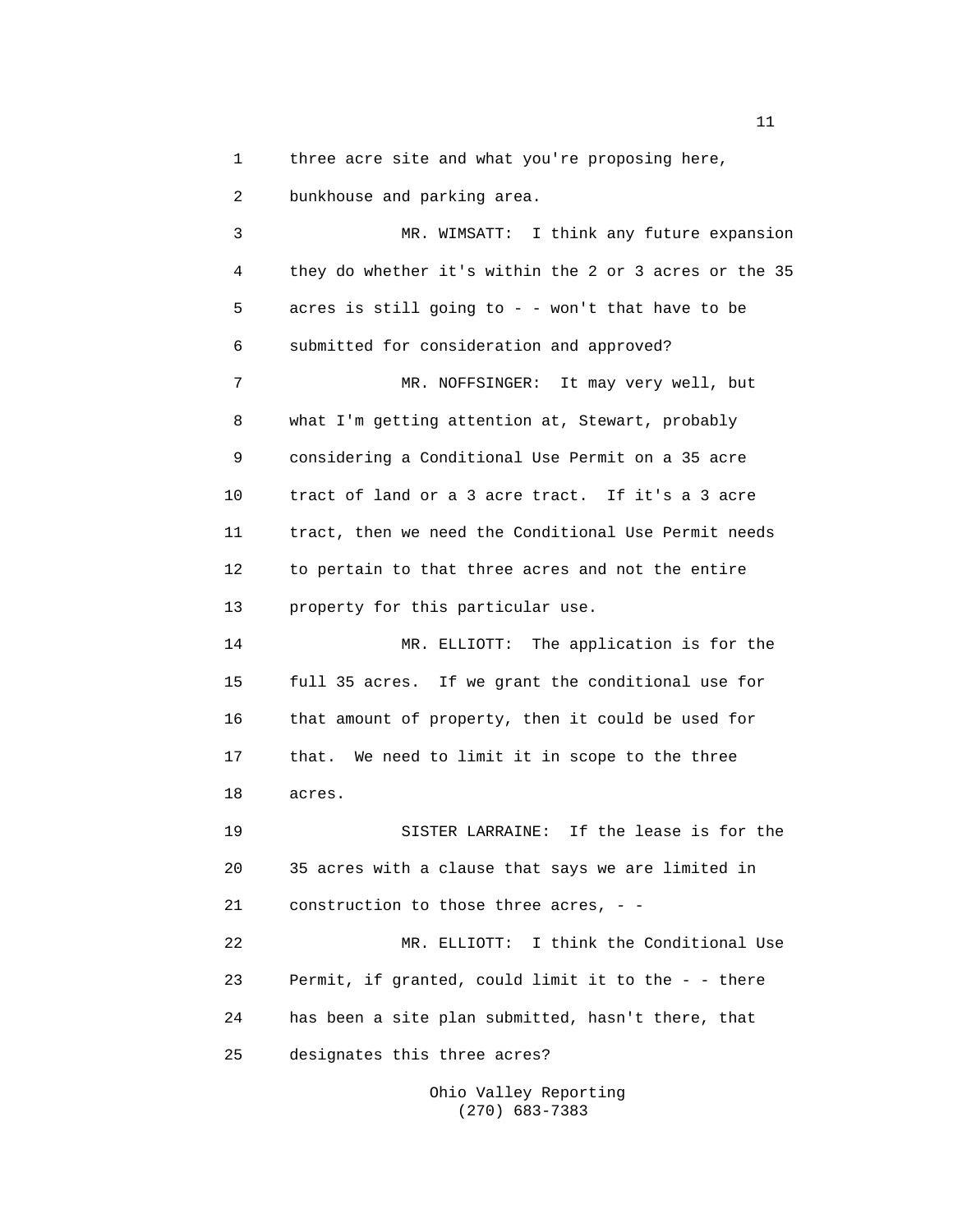1 MR. NOFFSINGER: No, sir. 2 MR. ELLIOTT: In this three acres, if it's 3 understood, could be used for this one dormitory for 4 these three acres and not encompass the whole 35 5 acres. 6 SISTER LARRAINE: That's what we meant to 7 imply in the site plan. 8 MR. WIMSATT: I don't think there would be 9 any problem with this board limiting the use to 10 exactly what's drawn out here because there's no 11 intention for it to go any further than this at this 12 time. If it ever did in the future, I think we fully 13 expect that she'd have to come back to the board with 14 building plans or whatever, you know. We don't have 15 any problem with that limitation being placed on the 16 approval. That it simply be restricted to the 17 proposal in this application, the building and 18 everything exactly where it's shown because that's the 19 intent. 20 MR. ELLIOTT: It could be worded to the 21 the land as set forth not to exceed three acres in 22 area. Just so it's understood it does apply to the 23 whole 35 acres. 24 Is that what you're talking about, Gary?

25 MR. NOFFSINGER: Yes, sir, and I'm also Ohio Valley Reporting (270) 683-7383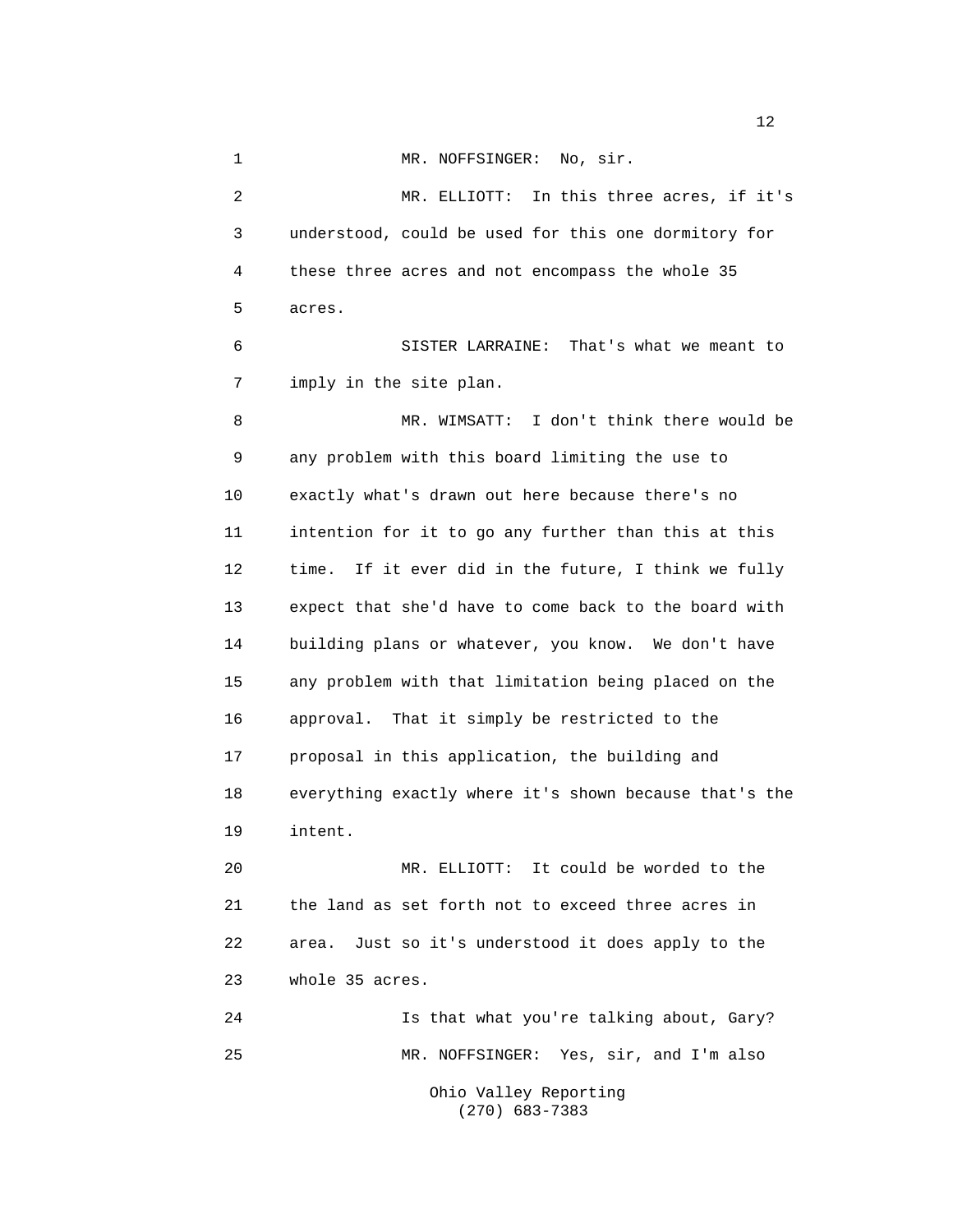1 getting into the lease. If it is a long-term lease, 2 the statutes require a division and that division of 3 property will have to occur. There would have to be a 4 plat approved to define that. If you set out three 5 acres, what three acres? We don't have any idea where 6 that three acres is at this point. It could be 7 limited in scope to three acres, but what three acres 8 would that be? You would have to have a survey 9 showing the lease area. 10 MR. WIMSATT: We kind of had that 11 conversation - - 12 MR. NOFFSINGER: Might have to have a plat 13 recorded at the courthouse to create that as a lot if 14 it meets the definitions of a subdivision by the 15 statutes. 16 MR. WIMSATT: We kind of had that 17 conversation already with Louis Johnson and with 18 Staff, Gary, when we turned this in, exactly how to 19 turn it in. We turned it in as 35 acres because we 20 thought that was the direction we were getting from 21 staff. 22 Like I said we haven't heard anything as 23 if we turned this in wrong, because we certainly could 24 have done something different. 25 We kind of had this conversation with Ohio Valley Reporting

(270) 683-7383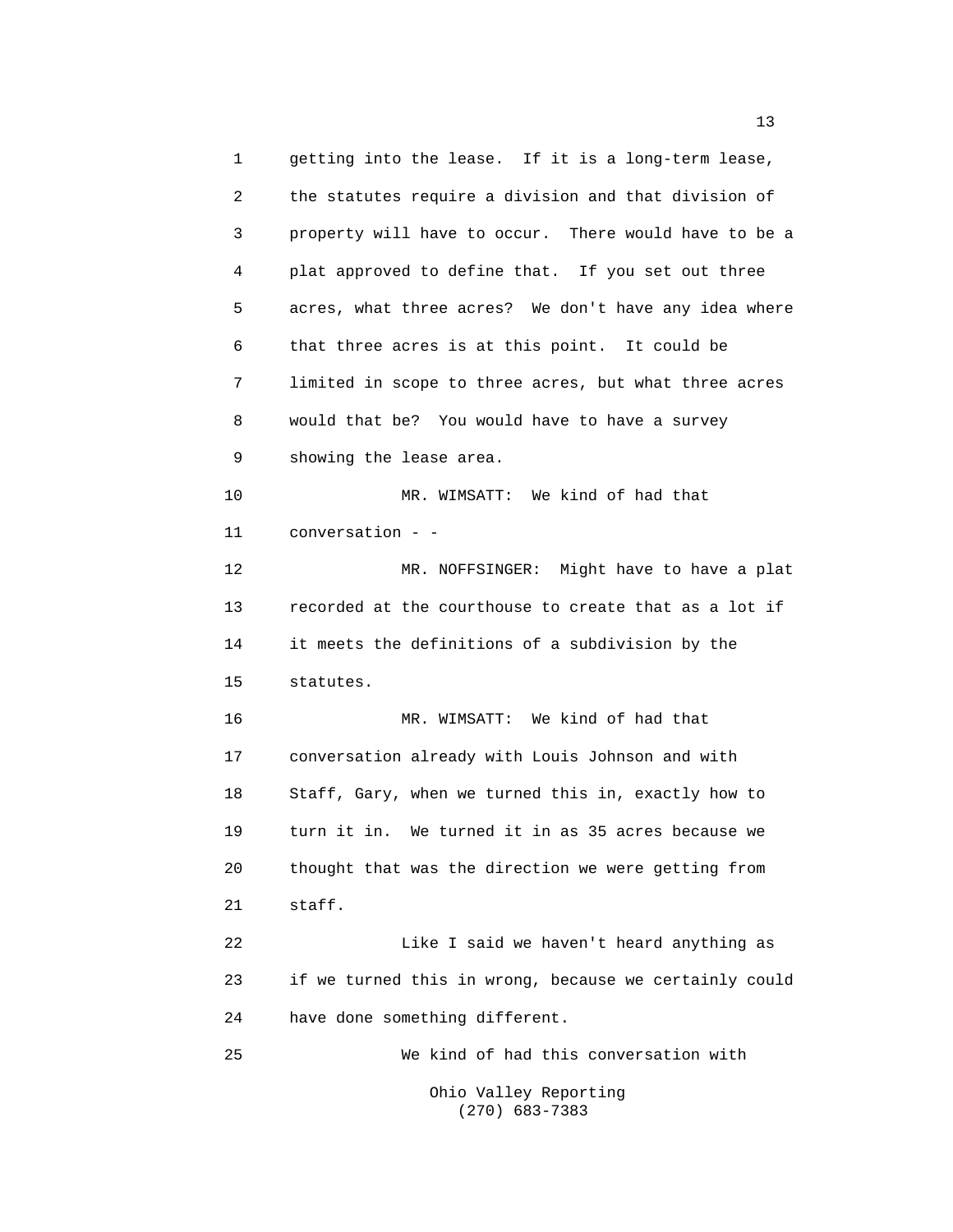1 Louis was, well, how do we handle this? How should we 2 do this? We're talking about two or three acres 3 primarily where their building is going to be, what 4 they're proposing to use. Louis had basically told us 5 the same thing you did, Stewart, that that could be 6 handled in lease language. Exactly how he does the 7 wording from the legal standpoint, I don't know. We 8 don't care, but that can be handled in the lease with 9 35 acres and kind of designate an area that they would 10 use and this Conditional Use Permit can be restricted 11 just as its drawn on this map. The lease will reflect 12 the same thing. 13 MR. NOFFSINGER: I'm not saying you've 14 done anything wrong. I'm just saying tonight is the 15 first I've heard you were going to have a two or three 16 acre lease area and it's not involving the entire 17 area. 18 MR. WIMSATT: We're not saying the lease

19 area is going to be two or three acres. We're saying 20 the primary usage would be the two or three acres up 21 front. That could be restricted in a lease for 35 22 acres. We're not saying the lease area is going to be 23 two or three acres.

24 SISTER LARRAINE: Lease area could be 25 calling that a construction area?

> Ohio Valley Reporting (270) 683-7383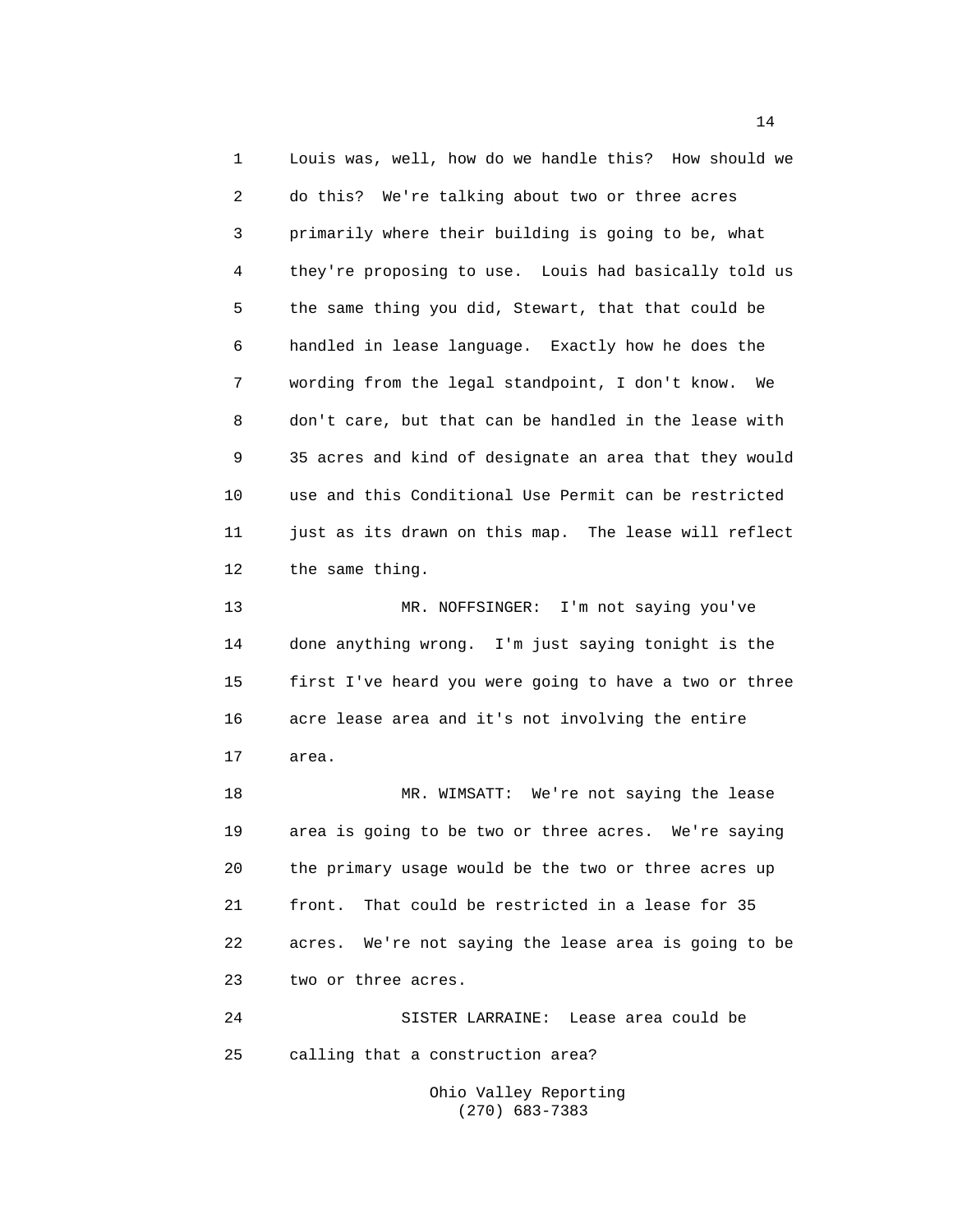1 CHAIRMAN: The intent is there, but the 2 clarification is not. 3 MR. WIMSATT: Like I said that can be 4 drawn up in the lease. The lease will be for the 35 5 acres. 6 CHAIRMAN: But what I'm saying we need to 7 know to make our decision exactly what it's going to 8 be in the lease, don't we, Stewart? 9 MR. ELLIOTT: Yes. 10 MR. WIMSATT: I think we know the basic 11 elements. We've got a plat here for 35 acres, 35.10 12 acres. We have a drawing showing where the building 13 would go and the parking spaces. They even have a 14 detailed drawing of the inside layout of the 15 buildings. I think we know all of that. That would 16 just be reflected in the lease I guess. It would have 17 to be for the full 35 acres. Certainly we don't have 18 any problem committing to this with the way its drawn 19 up because that's the way we expect it to be. 20 MR. ELLIOTT: It would appear to me that 21 if you're going to put a permanent structure that it 22 would be to your advantage to plat this and divide it 23 off from the other 35 acres. I don't know what I saw, 24 someplace where you're going to be applying for a 25 grant for construction. I don't know what they're

Ohio Valley Reporting (270) 683-7383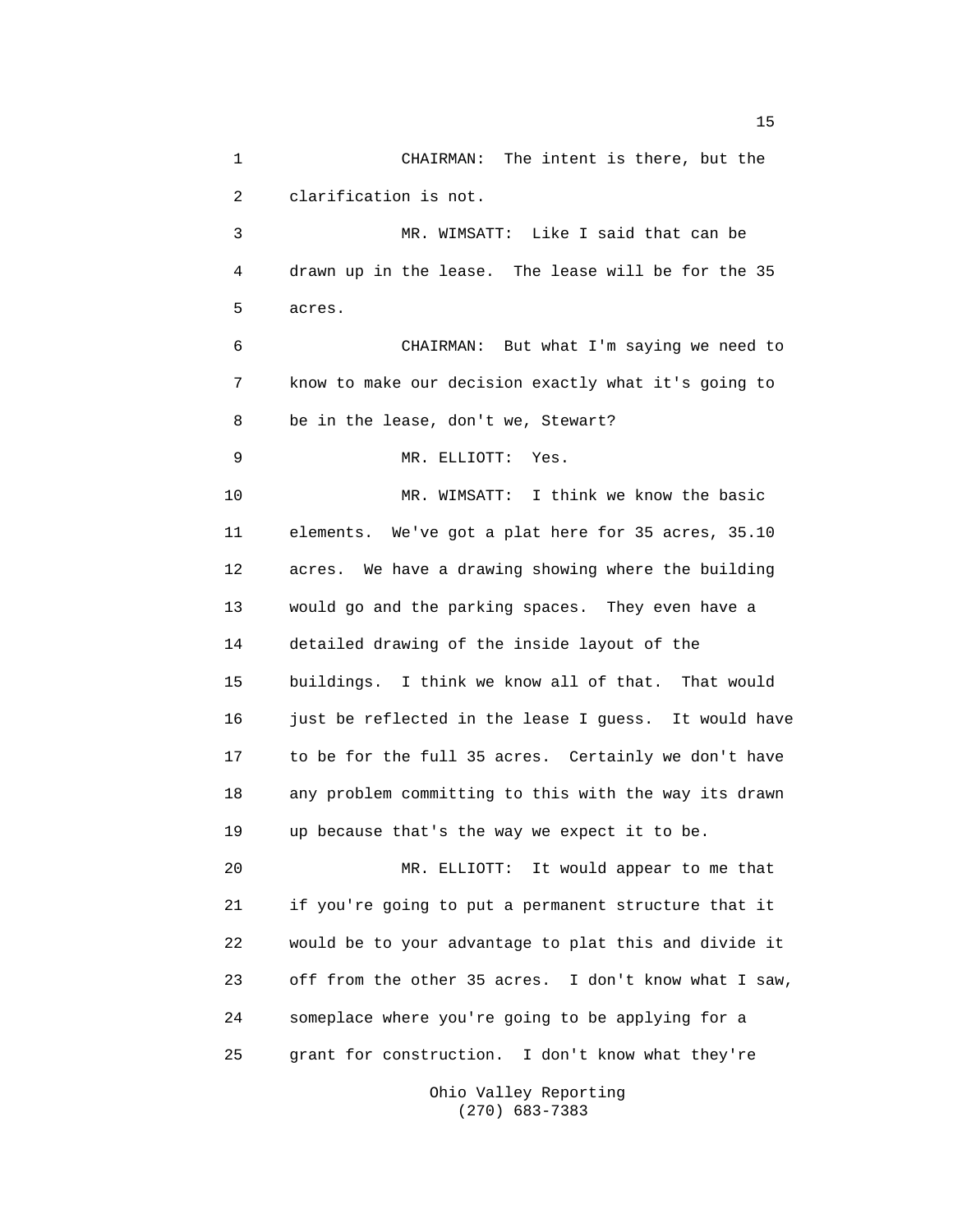1 going to require for you as far as the grant is 2 concerned.

3 SISTER LARRAINE: What we have here is 4 completely satisfactory. We have the grant. We have 5 the grant by Kentucky Housing Corporation. 6 MR. ELLIOTT: They're not requiring you to 7 divide this property off from the 35 acres? 8 SISTER LARRAINE: What we've shown them is 9 completely satisfactory. As long as we obtain a legal 10 long-term lease. 11 MR. WIMSATT: Louis Johnson has advised us 12 that there's no problem with that. 13 CHAIRMAN: The drawing that we have in our 14 application, he's got the detailed drawing over there, 15 but even the detailed drawing doesn't show the site 16 plan and everything. 17 SISTER LARRAINE: Could you say that 18 again, please? 19 MR. WIMSATT: One of the things that I 20 think Sister had talked with the Staff about was 21 whether or not there was a need to have an architect 22 or engineer to have the exact numbers on all of this. 23 She was advised that it didn't necessarily have to be. 24 She meets all the requirements on here for how it has 25 to be turned in, the distance from property line.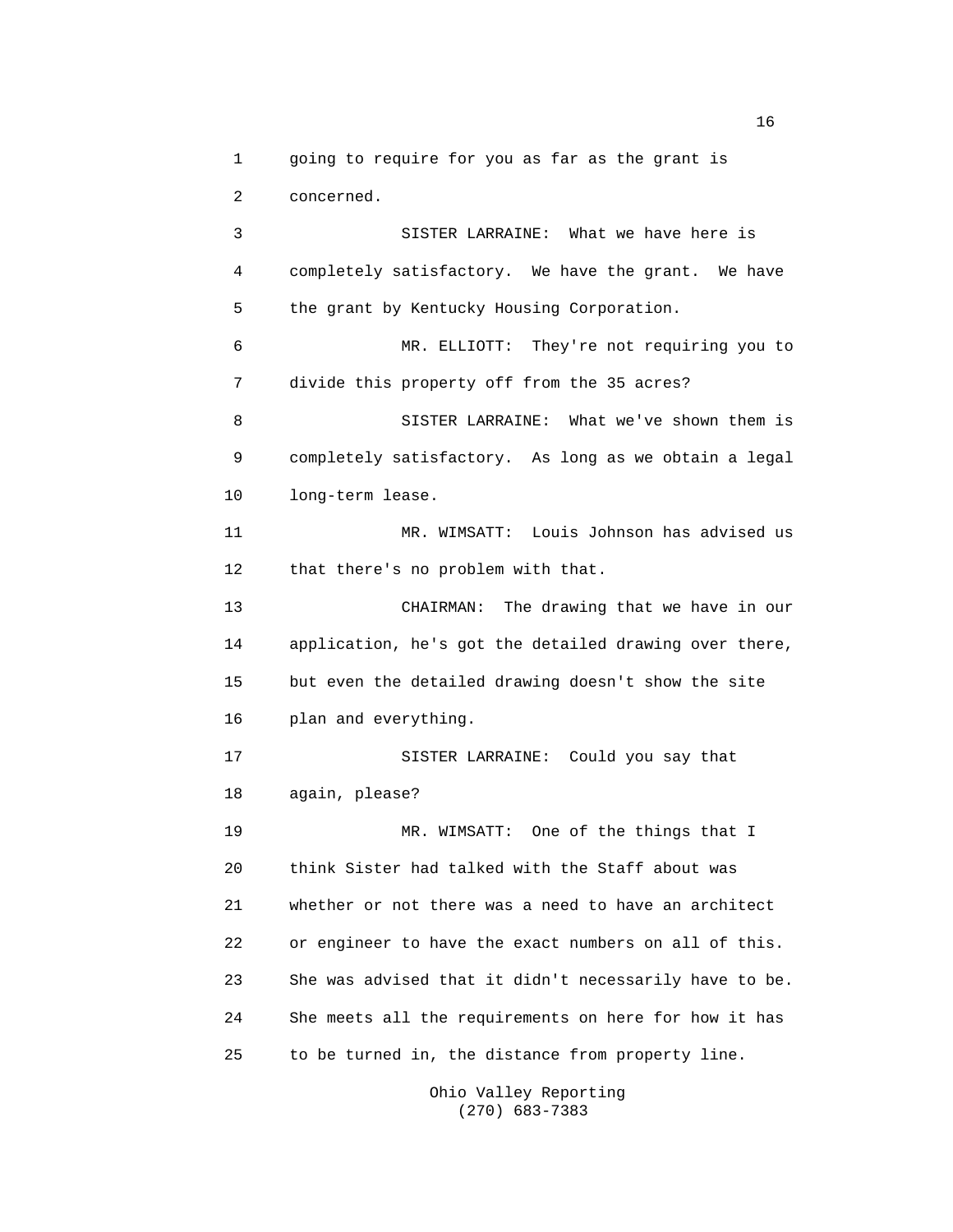| $\mathbf 1$ | SISTER LARRAINE: It was reviewed very                  |
|-------------|--------------------------------------------------------|
| 2           | closely by Staff. Under the building - - we looked at  |
| 3           | this piece of information as to where it says how many |
| 4           | feet from the north line, how many feet from the east  |
| 5           | line.                                                  |
| 6           | MR. WIMSATT: It actually is, it's pretty               |
| 7           | detailed. It may not be platted on a plot because it   |
| 8           | was done by hand.                                      |
| 9           | MR. NOFFSINGER: Again, I'm not                         |
| 10          | questioning that. I'm questioning what I heard you     |
| 11          | say here tonight in terms of a lease, two to three     |
| 12          | acre lease area. That's what raised my question.       |
| 13          | That's the first I've heard.                           |
| 14          | SISTER LARRAINE: So is that question laid              |
| 15          | to rest for the moment?                                |
| 16          | MR. NOFFSINGER: Not in my mind. I don't                |
| 17          | have a vote.                                           |
| 18          | MR. WIMSATT: That's obviously why I got                |
| 19          | I wanted to make sure there wasn't a<br>up.            |
| 20          | misunderstanding on that, if somebody wants to hang    |
| 21          | their hat on that. Sister has told you exactly the     |
| 22          | same thing I have. The lease, we don't even have the   |
| 23          | lease drawn up, but if you folks are telling us it has |
| 24          | to be for the 35 acre tract because that's the way we  |
| 25          | turned it in, Louis Johnson has already told us        |
|             |                                                        |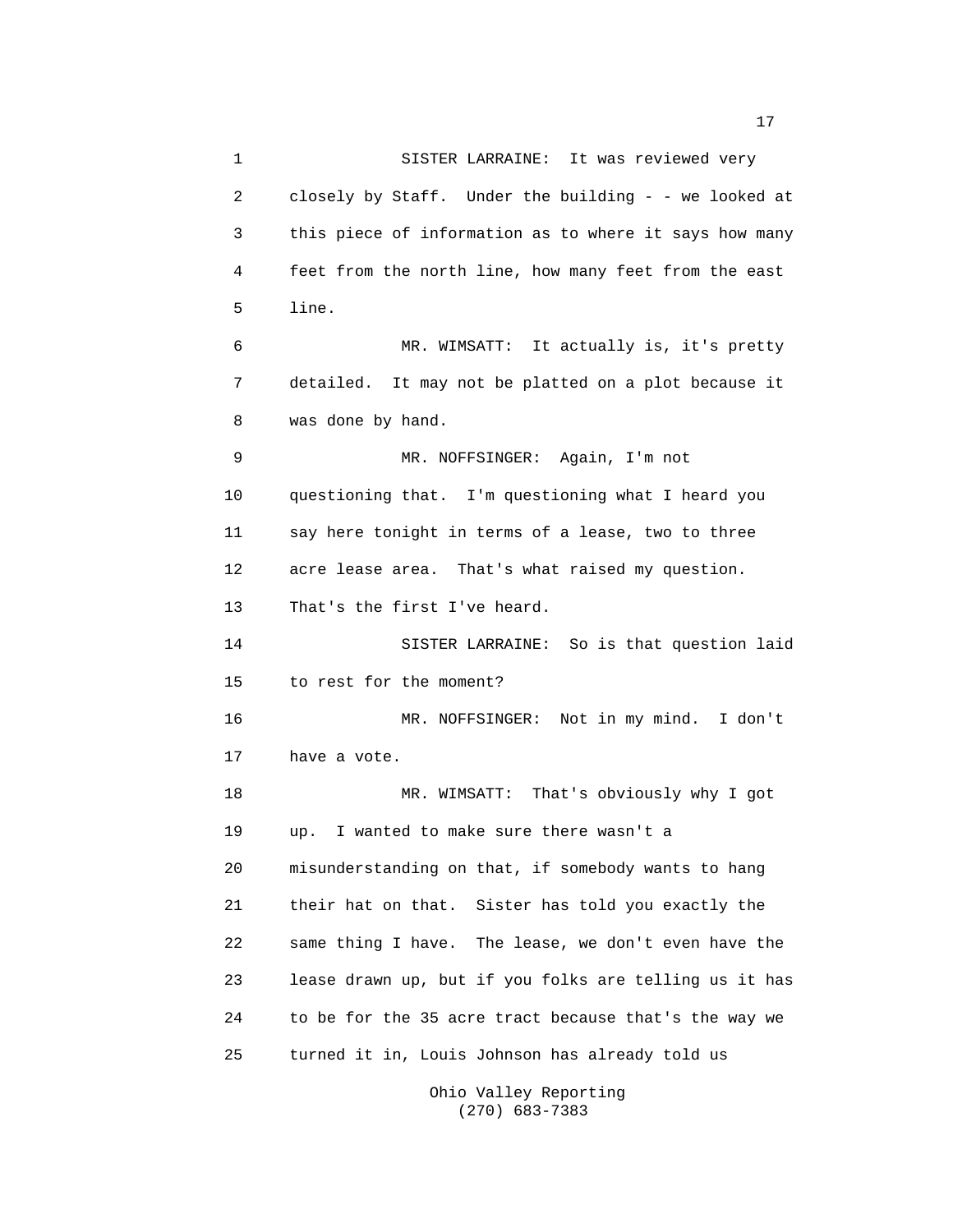1 there's no problem with that. That's the way we'll 2 draw the lease up.

3 SISTER LARRAINE: The property owner has 4 agreed with that.

5 MR. WIMSATT: Yes. There's no problem 6 with that. We'll draw it up however we need to draw 7 it up. So if that's a concern, that shouldn't be a 8 concern.

9 SISTER LARRAINE: We have a concern for 10 being - - we'll have additional property in that lease 11 that protects the future of the entire arrangement. 12 For example we don't want to fill up the entire 35 13 acres because we want a buffer zone, we want an area 14 around. That's why we have chosen that particular 15 piece of location, to make use of the three acres. 16 CHAIRMAN: Let me interrupt here. 17 Does any board member have any questions 18 of the applicant? 19 MR. PEDLEY: Yes. Mr. Chairman, I have a 20 question for Sister. 21 Will there be rules and regulations to 22 control excessive noise, use of alcohol, curfews, late 23 hours? 24 SISTER LARRAINE: Absolutely. That's why 25 we'll have a live-in administrator.

Ohio Valley Reporting (270) 683-7383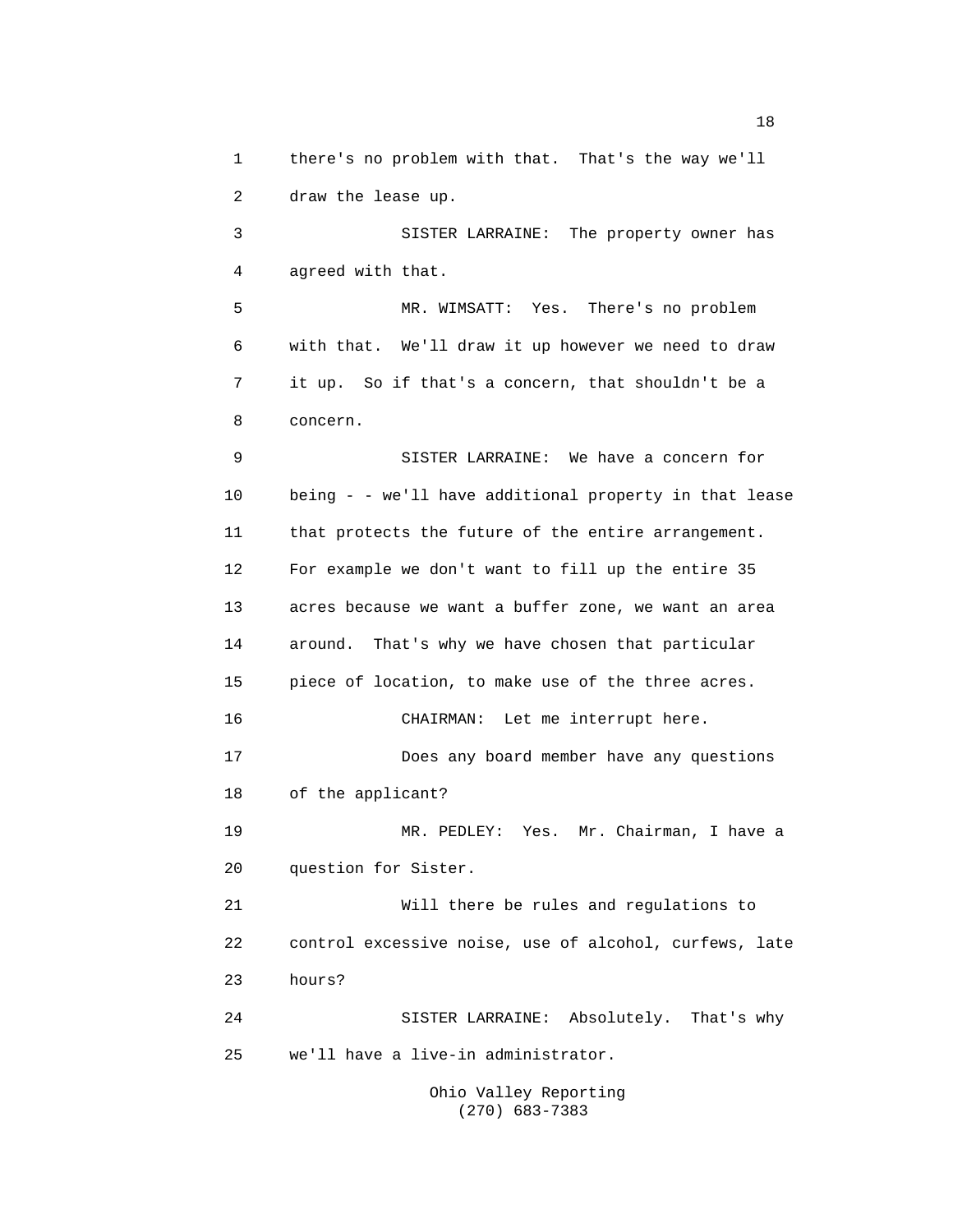1 MR. PEDLEY: And will they be enforced? 2 SISTER LARRAINE: Yes. 3 MR. PEDLEY: There will be someone there 4 late night hours and such to enforce these rules and 5 regulations? 6 SISTER LARRAINE: Absolutely. We'll have 7 a live-in full-time administrator there. 8 CHAIRMAN: Do you want to add something? 9 MS. PAYNE: I'm Greta Payne. I'm 10 secretary of the board. 11 (MS. GRETA PAYNE SWORN BY ATTORNEY.) 12 MS. PAYNE: I'm originally from South 13 America and France. I've been working with the 14 Latinas for the last eight years. 15 We have seen what the problems we have 16 encountered in the community. We enjoy this community 17 and we also want to keep it safe for everybody 18 concerned. 19 Our concern was immigration. In order to 20 do that, we needed to have a well-regularized and some 21 life skill for the individuals that are moving to the 22 country. Right now we are having 3,000 every summer 23 of Hispanics who are coming and working in this 24 area. In 1995 we only had 50. 25 For health concerns as well as for Ohio Valley Reporting

(270) 683-7383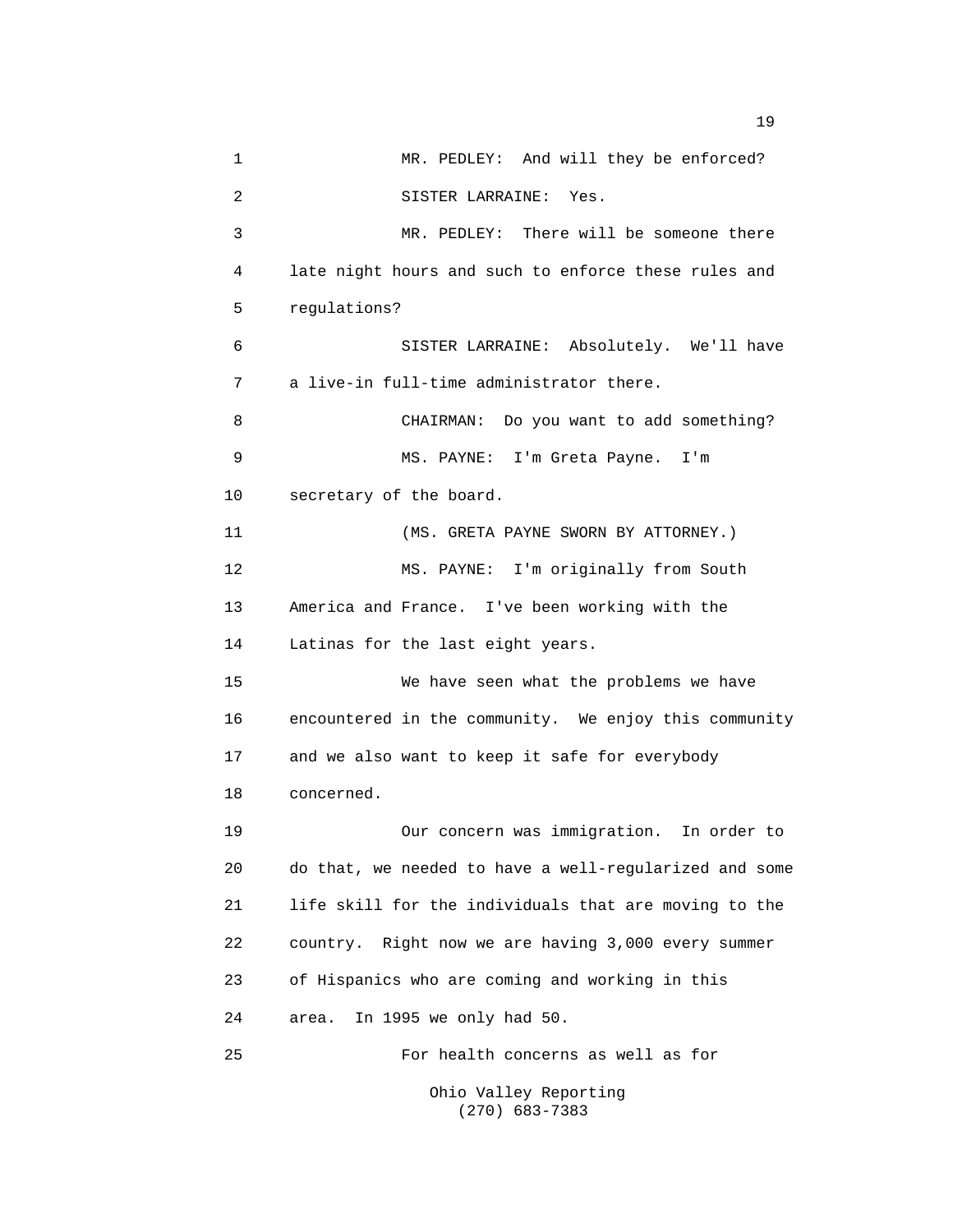1 immigration in the community, we need to have some 2 safe places for them to go.

3 I work for the courts as an interpreter. 4 We have seen all the problems that comes with alcohol 5 and lack of understanding of our culture here. This 6 is our attempt to have them integrated into the 7 community with the less possible bad influence into 8 the community itself. Yes, we will have all kind of 9 classes. We're trying to work also with the Owensboro 10 Mercy Hospital of programs related to alcohol and drug 11 abuse. We will have someone on staff that will be 12 trained for that particular purpose. 13 So all the laws and regulations that we 14 are going to put in place will be strictly reinforced. 15 CHAIRMAN: Thank you. 16 Does any other board member have any 17 questions? 18 MR. MILLER: Is this a seasonal type 19 housing arrangement? 20 SISTER LARRAINE: Not necessarily. The 21 H2A workers are here typically eight, nine, ten months 22 a year, I believe. I believe the visas are limited to 23 ten months. We would work in partnership with farmers 24 to get a commitment from them for particular number of 25 beds they want. The intervening months if there was a

> Ohio Valley Reporting (270) 683-7383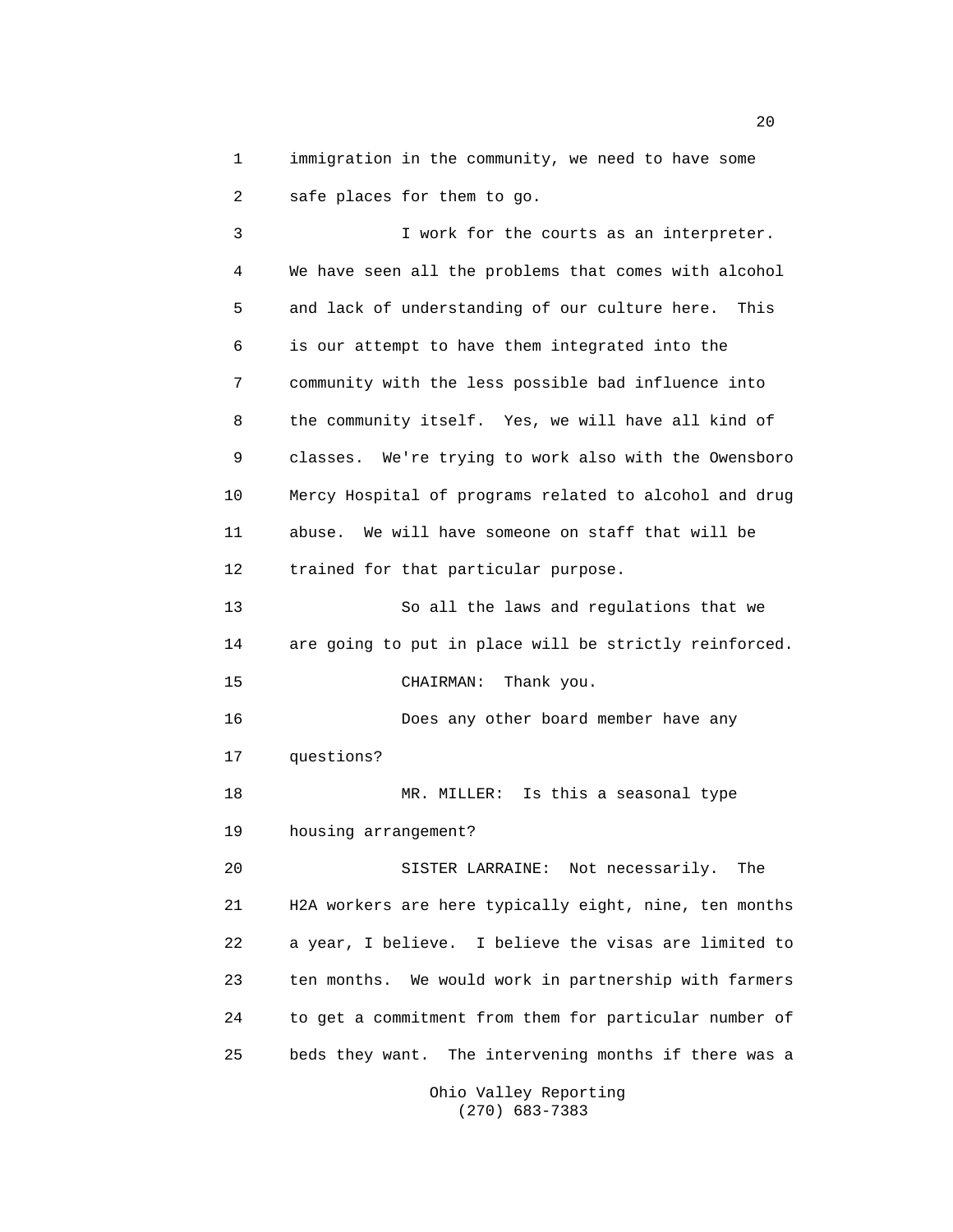1 need for transitional housing that might be possible, 2 but Kentucky Housing as part of their acceptance of 3 our proposal emphasize that we do not have to keep it 4 full all the time.

5 I'd also like to add that Kentucky Housing 6 proposed this to us. Not this project per se, but 7 we're looking for something that could be a state 8 pilot for non-profits working with migrant housing in 9 the state. They're very excited about what we've 10 proposed. They were asked to look at doing something 11 in the county. They are very interested in that. Had 12 worked for a couple of years beforehand trying to find 13 someone to work with them on this kind of project. So 14 they are now very, very pleased at what we're 15 proposing and are excited about this as a possibility 16 and look to spotlight it as a pilot and as a model for 17 other non-profit for the state and beyond. 18 MR. WILLIAMS: The rent they will pay, 19 will that take care of their housing and food? 20 SISTER LARRAINE: We're not sure about 21 that. Most likely. There will be arrangements there 22 for a kitchen. 23 MR. WILLIAMS: Will the rent upkeep this 24 project and the upkeep be enough revenue to keep it

> Ohio Valley Reporting (270) 683-7383

25 up?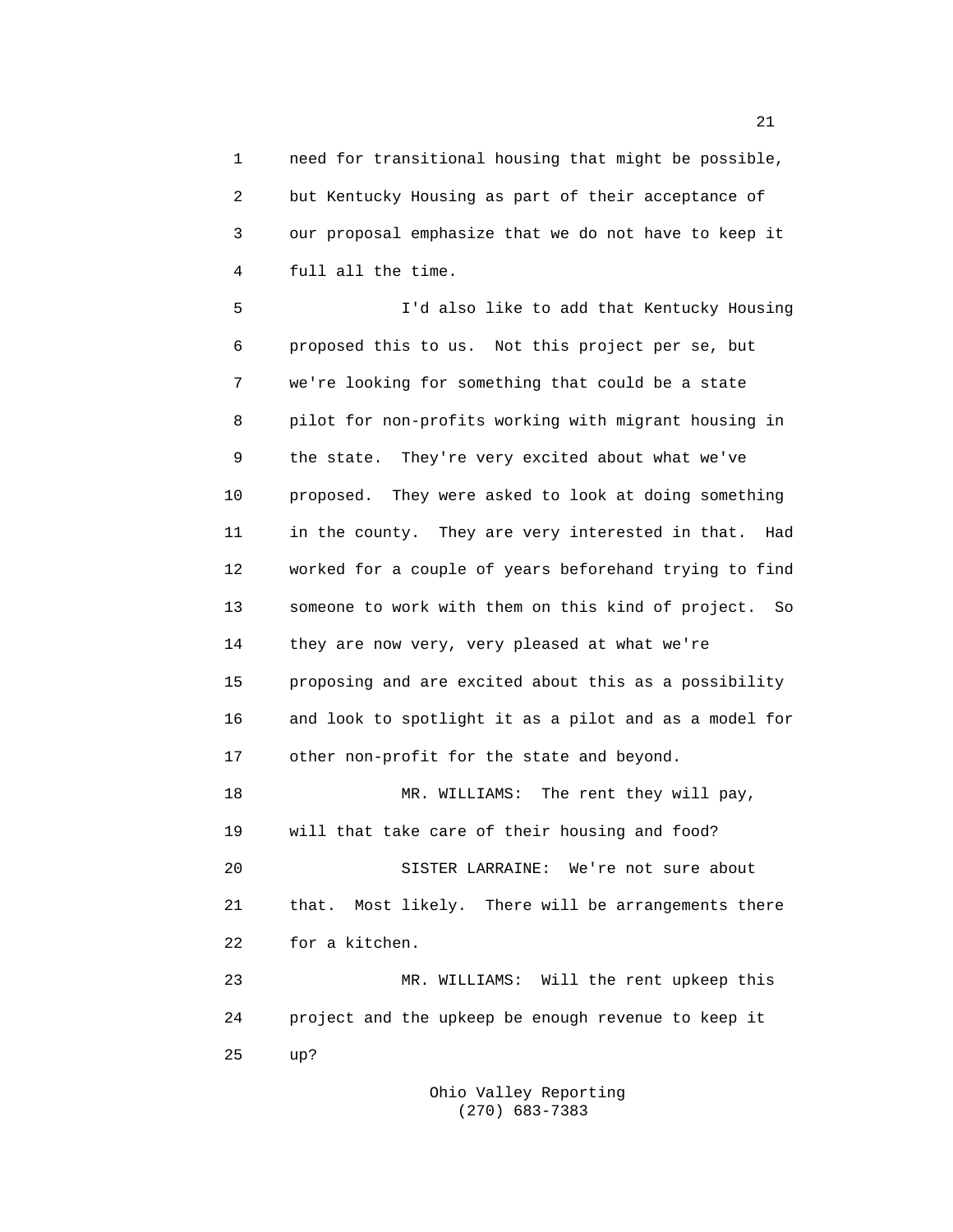1 SISTER LARRAINE: We'll have additional 2 grants as well. We're working on those. As a start 3 up non-profit it's a little difficult to. You have to 4 start somewhere and then once you have something solid 5 literally in the ground - - Kentucky Housing has been 6 very generous with us and we're confident that given 7 that emphasis that we'll be able to receive other 8 funds as well. 9 Judge Reid Haire has given us \$2,000. He 10 believes in our project and was supportive of what we 11 proposed to him as well.

12 I believe if I understood my contacts in 13 Kentucky Housing that someone there had talked with 14 him. The guy is down at CEO about doing something 15 here in the county.

16 This is a great opportunity for this 17 county because as Greta pointed out in 1995 just a few 18 years ago we had an average of 50 workers. Now we 19 have an average of 3,000 seasonal workers. We're all 20 aware that in many parts of the country that has been 21 going on for decades and decades and the problems are 22 entrenched. The problems are there and they are 23 overwhelming. They're just totally overwhelming. We 24 have a chance to hit this kind of thing while it's 25 still at the beginning. We have a chance to look at

> Ohio Valley Reporting (270) 683-7383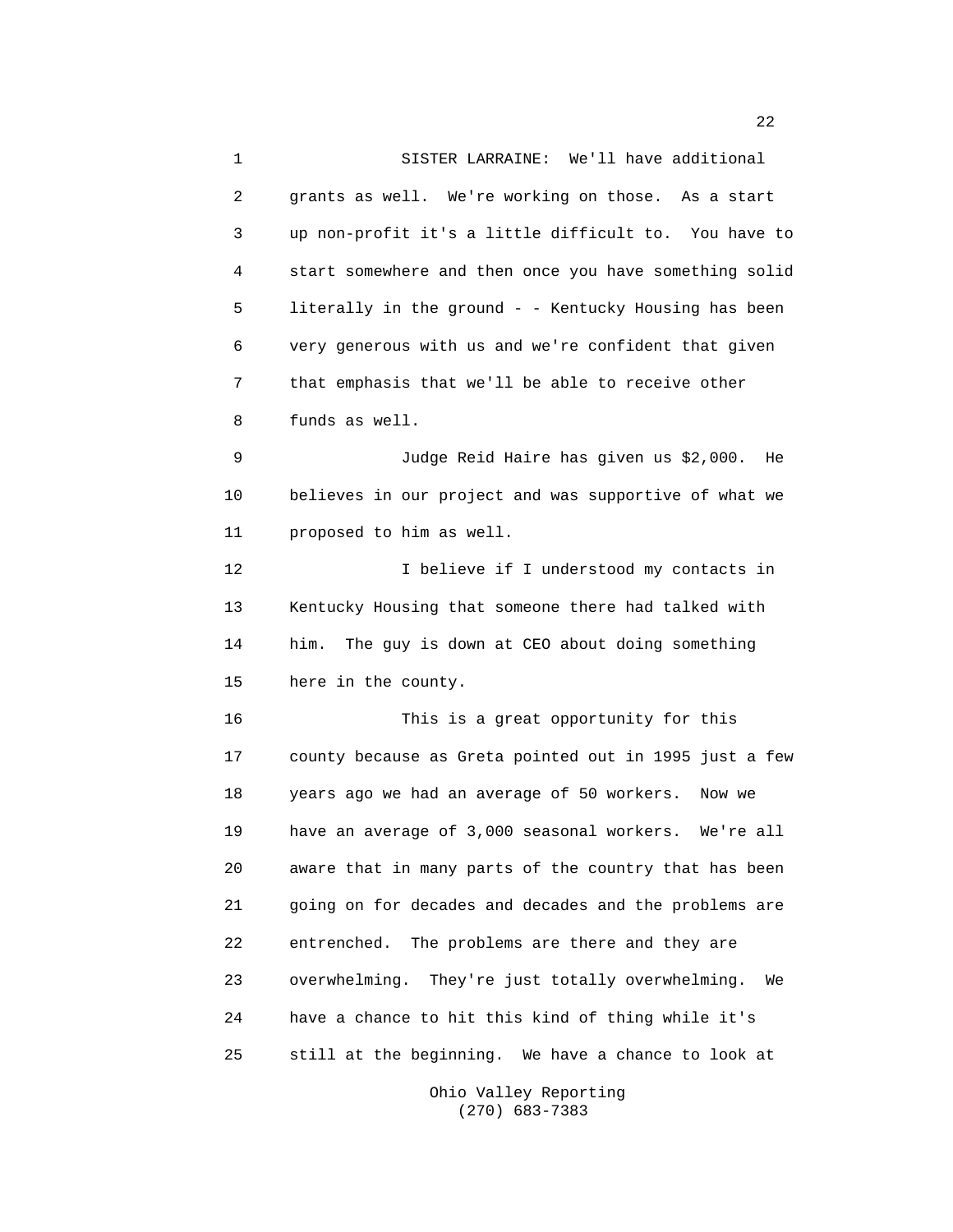1 this and really deal with it up front. 2 CHAIRMAN: Any other board member have any 3 questions of her at this time? 4 (NO RESPONSE) 5 CHAIRMAN: Anybody else wishing to speak 6 in favor of the applicant? 7 (NO RESPONSE) 8 CHAIRMAN: If not let's hear from the 9 other side and maybe more questions we have to come up 10 with. 11 Those opposed or have questions of the 12 applicant we'll start out. 13 CHAIRMAN: State your name for the record, 14 please. 15 MRS. JACKSON: Rebecca Jackson. 16 (MRS. JACKSON SWORN BY ATTORNEY.) 17 MRS. JACKSON: I live at 811 Willett Road. 18 I am the only resident. Mr. Richard Kurz owns all the 19 land across the road from me at the railroad tracks. 20 I am the one who lives there. I have a lot of 21 concerns. 22 First of all, wasn't this property 23 discussed last year, in the area that Mr. Wimsatt 24 wants to build on, on floods? I mean I know it 25 floods. I live there. The area that he wants to Ohio Valley Reporting

(270) 683-7383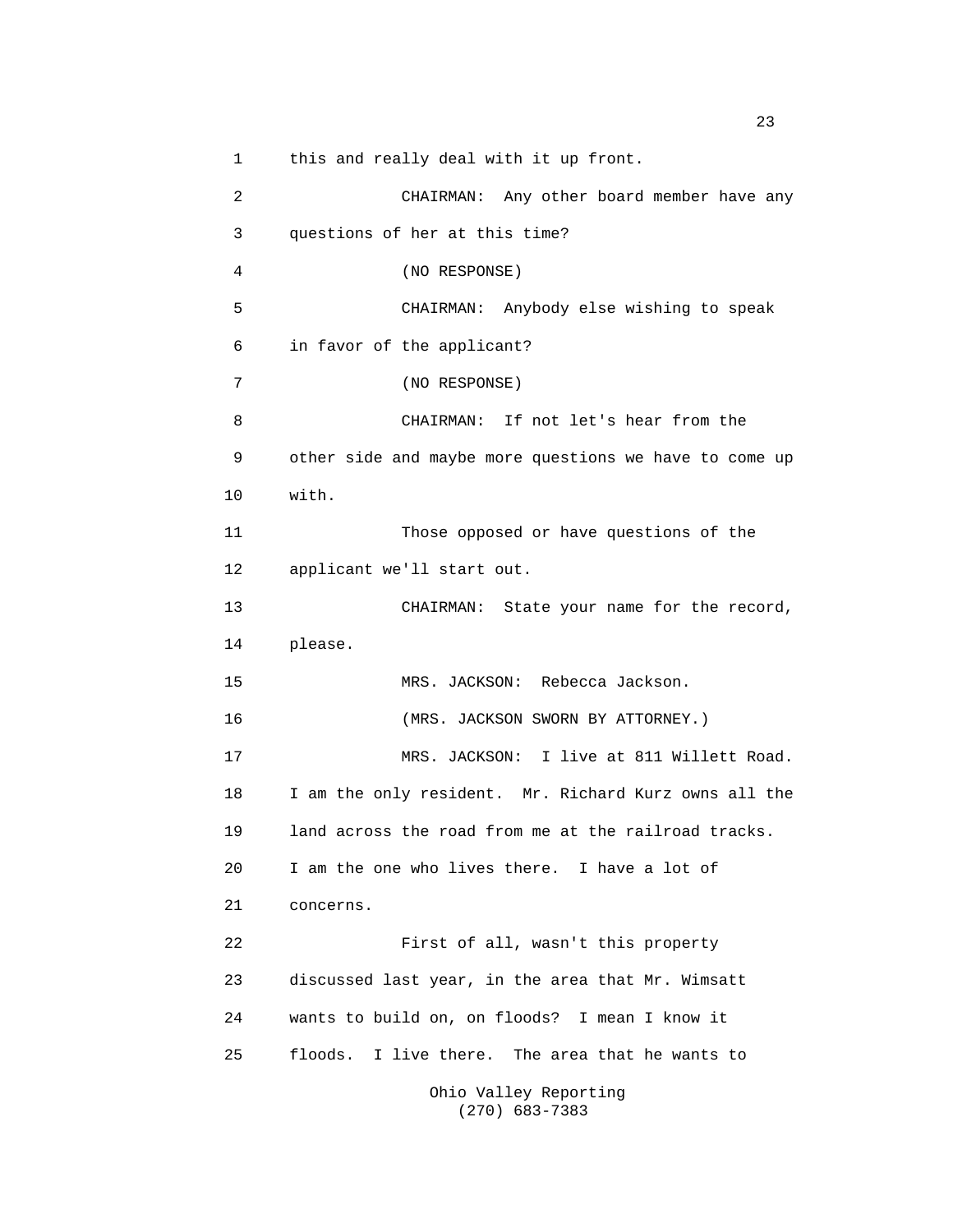1 build on, wasn't that brought up sometime last year 2 and ruled out for subdividing because of the flooding? 3 I wasn't at the meeting. This is just what I've heard 4 on TV and read in the paper. 5 MR. NOFFSINGER: I believe the issue was 6 fire protection and they had to put water supply and 7 fire protection. Did not center around the flooding. 8 MRS. JACKSON: The council does know that 9 area in particular floods? 10 MR. NOFFSINGER: I'm not aware if there's 11 any flooding on the property. 12 MRS. JACKSON: You've mentioned that in 13 the State of Kentucky now we're hosting 3,000 migrant 14 workers that would - - 15 MS. PAYNE: In Daviess County. 16 CHAIRMAN: State the question to the Chair 17 and we'll get the answer. 18 MRS. JACKSON: I'm sorry. So this is 19 going to be limited to 14 at tops? 20 CHAIRMAN: That's what the application is 21 for. 22 MRS. JACKSON: I have so many concerns I 23 don't even know where to start. I should have made a 24 list. 25 I'm opposed to it. I live there. I can't Ohio Valley Reporting (270) 683-7383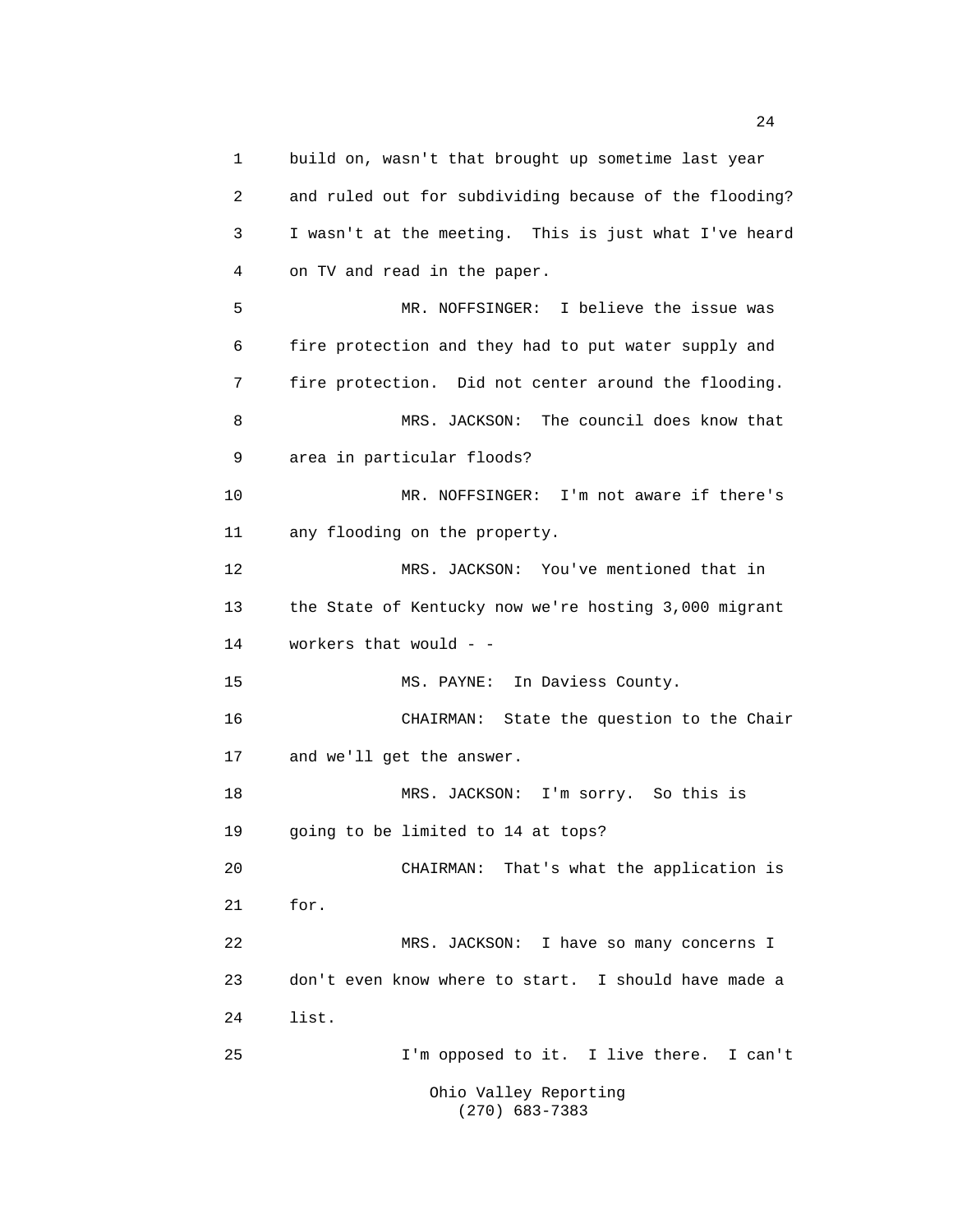1 tell you - - I go out spot lighting all the time to 2 break up drug deals in my driveway and over on Mr. 3 Kurz's property. My husband and I spot light that. 4 We call the police and the sheriff all the time. I 5 can't imagine that these people are going to be 6 exposed to anything but hostility. It's teenagers 7 that we're breaking up and they peal out of there and 8 tear up Mr. Kurz's property. They've tore up my 9 property. They've torn up Mr. Wimsatt's property. 10 It's well rich kids. How are they going to react to 11 this? Thank you. 12 CHAIRMAN: Anyone else? Does anybody have 13 a question for Mrs. Jackson? 14 (NO RESPONSE) 15 CHAIRMAN: Anyone else? 16 State your name. 17 MR. ALVEY: Bob Alvey. 18 (MR. ALVEY SWORN BY ATTORNEY.) 19 MR. ALVEY: My father and I we own the 20 farm ground just north of this property. Like Mrs. 21 Jackson said, she's absolutely right on drug deals 22 that are going on down through this area. She's also 23 absolutely right about the flooding on this property. 24 I have the utmost respect for you, Sister. 25 I'm not up here just trying to shut her down or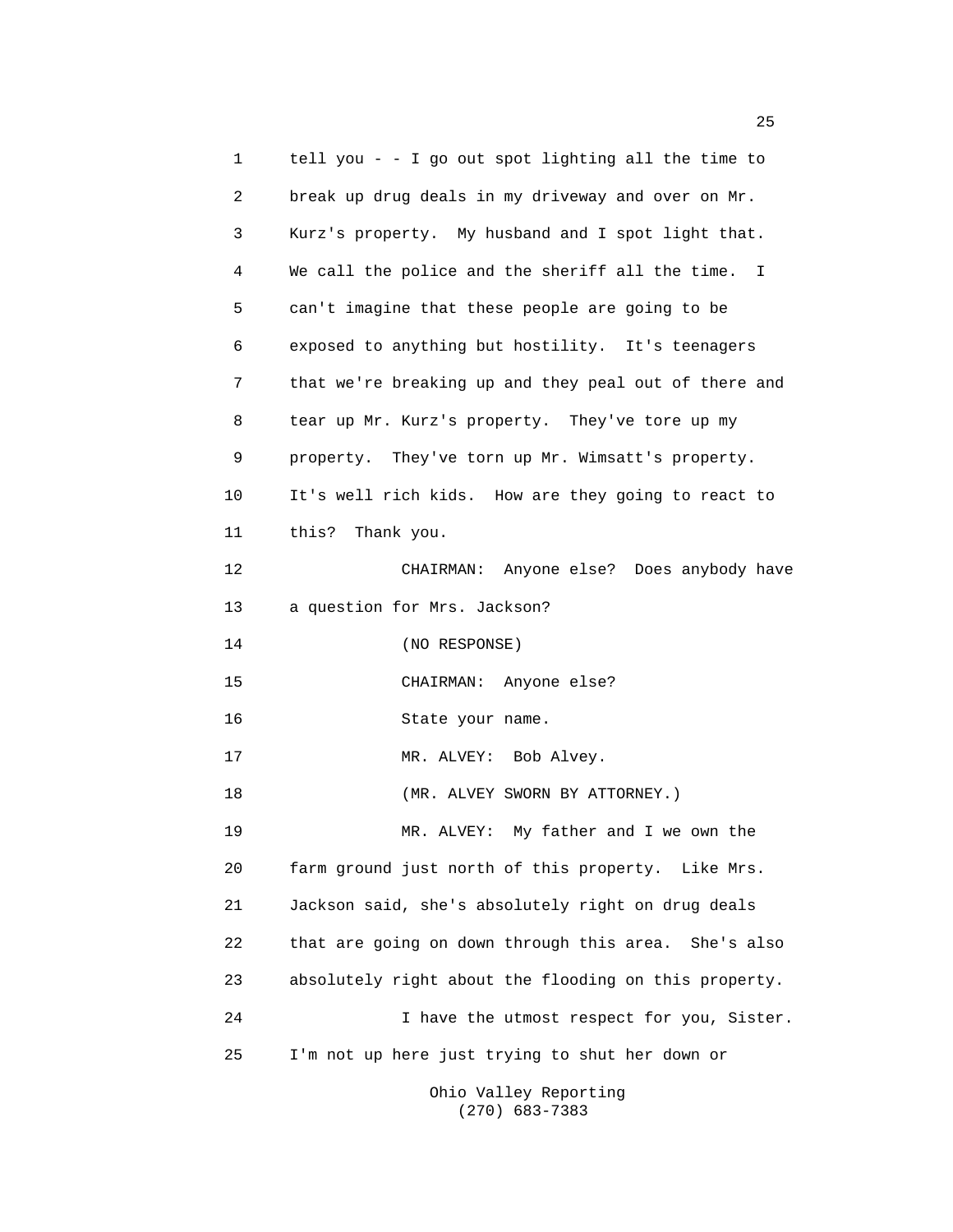1 anything like this, but I'm just saying things like it 2 is.

3 I live within a quarter of a mile of a 4 Mexican bunkhouse now down griffith Station Road just 5 a mile east of Stanley. If you want to see what a 6 Mexican bunkhouse looks like, just go down right now 7 and look at it. It's not something to look at. It 8 really takes away the value of your property. There's 9 already been one killing there, one stabbing there. 10 What can you do about it? 11 11 I farm myself and I realize that we do 12 need immigrant trailers. I'm not real sure that a 13 Mexican bunkhouse is the answer where you have a whole 14 lot of people together. There's already six house 15 trailers with Mexicans just quarter of a mile just 16 north of this property here that's mostly immigrants 17 in it. You're going to get a big influence of 18 immigrants right in this same area. It's really 19 something that you need to consider. 20 CHAIRMAN: Let me ask you one question. 21 this other location, is there supervision at this 22 location? 23 MR. ALVEY: No. 24 CHAIRMAN: There's not? 25 MR. ALVEY: No. It's contract labor.

> Ohio Valley Reporting (270) 683-7383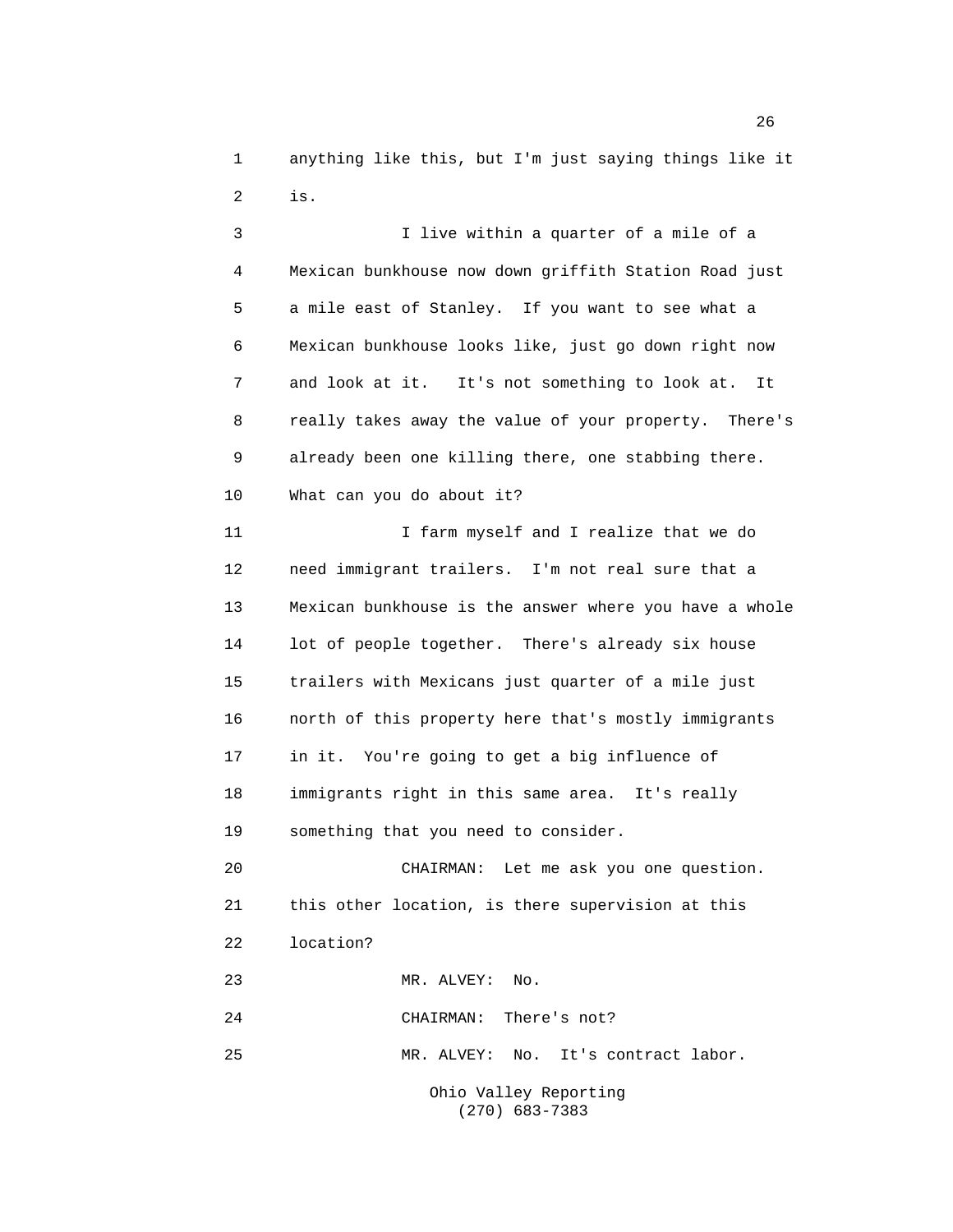1 CHAIRMAN: Thank you. Do you have 2 anything else you want to add? 3 MR. ALVEY: No. 4 CHAIRMAN: Any member have any questions 5 of Mr. Alvey? 6 (NO RESPONSE) 7 CHAIRMAN: Anyone else have anything else 8 to add? 9 MR. ELLIOTT: State your name, please. 10 MR. SETTLES: Jim Settles. 11 (MR. SETTLES SWORN BY ATTORNEY.) 12 MR. SETTLES: My son and I lease Mr. 13 Kurz's farm. Like he said, the first thing I can't 14 imagine anybody wanting to build in this area because 15 the three acres they're talking about in 1997 the 16 water was probably eight, nine foot deep on this 17 property. 18 Another thing is, you know, they're 19 talking about 14 out of 3,000. I don't see where that 20 will solve much of a problem for housing for migrants 21 in the area. 22 I'm a member of the St. Peters Parish at 23 Stanley. We had Latino Center down there for, I don't 24 know, eight, nine years. It was always supervised and 25 there was always Mexicans in there drunk. They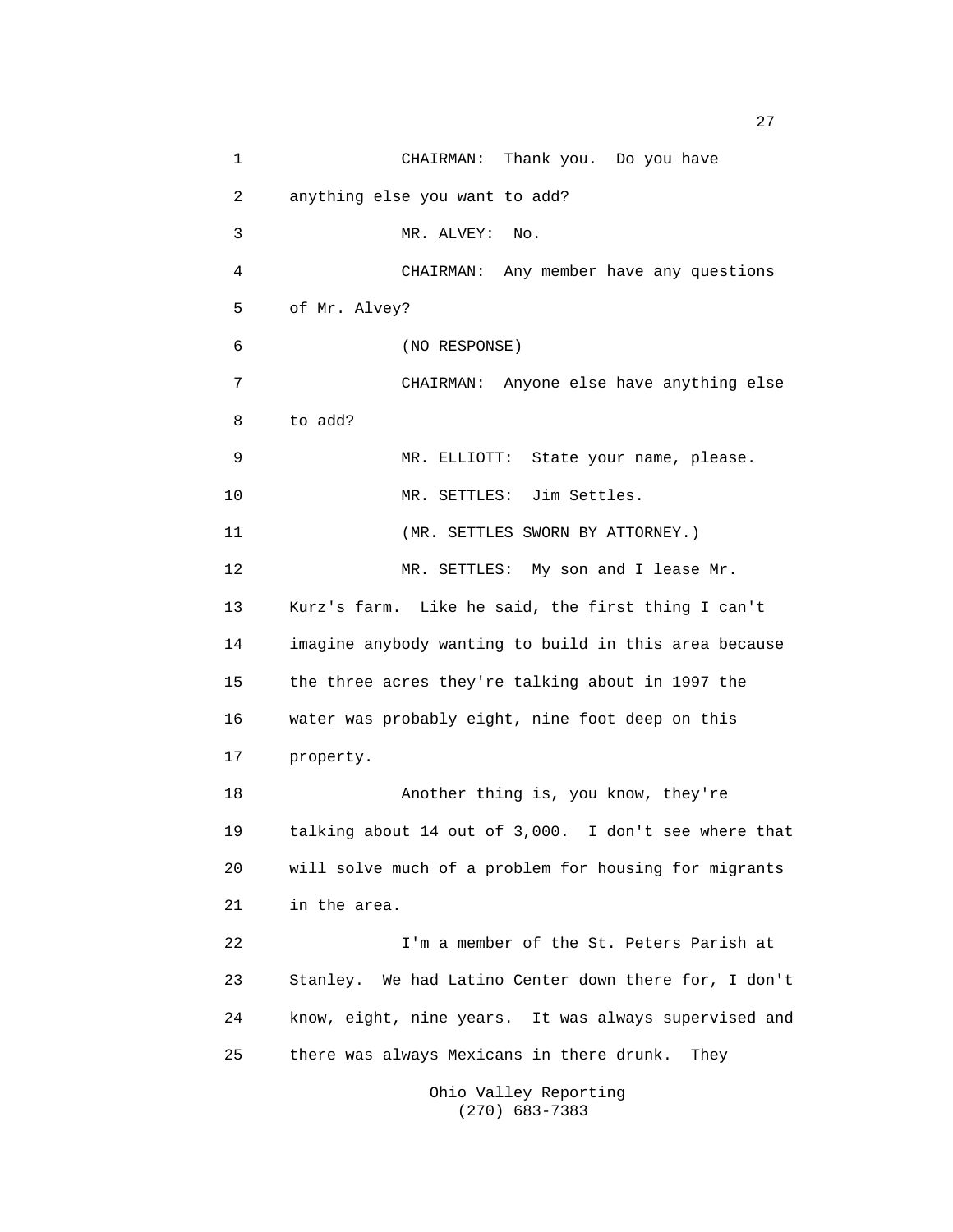1 urinated right beside the highway. People driving 2 down the highway complained. They would urinate in 3 broad daylight. No respect for neighbors at all. 4 These people were supervised. Sister Larraine know 5 they were supervised. They're not going to be able to 6 control the people that come in there. There will be 7 friends of friends of friends. They say 14 and at any 8 time there would probably be 35 or 40, you know. 9 Those people congregate together. I know they do a 10 lot of work for the community, but they couldn't 11 control 14 people when they've got 3,000 people in the 12 county looking for housing. That would be the 13 trouble. They would be run over. Their parking lot 14 would be full all the time of people trying to get in 15 there and get cheap housing because they're talking 16 about grants to help pay the rent for these people and 17 stuff. If it's free, they're going to be stacked up 18 in there. No way they can control 14. 19 Like Bob said if you want to see a 20 bunkhouse drive down on Griffith Station road now. 21 That bunkhouse down there is not but, what, four or 22 five years old. About four or five years old. 23 CHAIRMAN: Any board member have any 24 questions? 25 (NO RESPONSE)

> Ohio Valley Reporting (270) 683-7383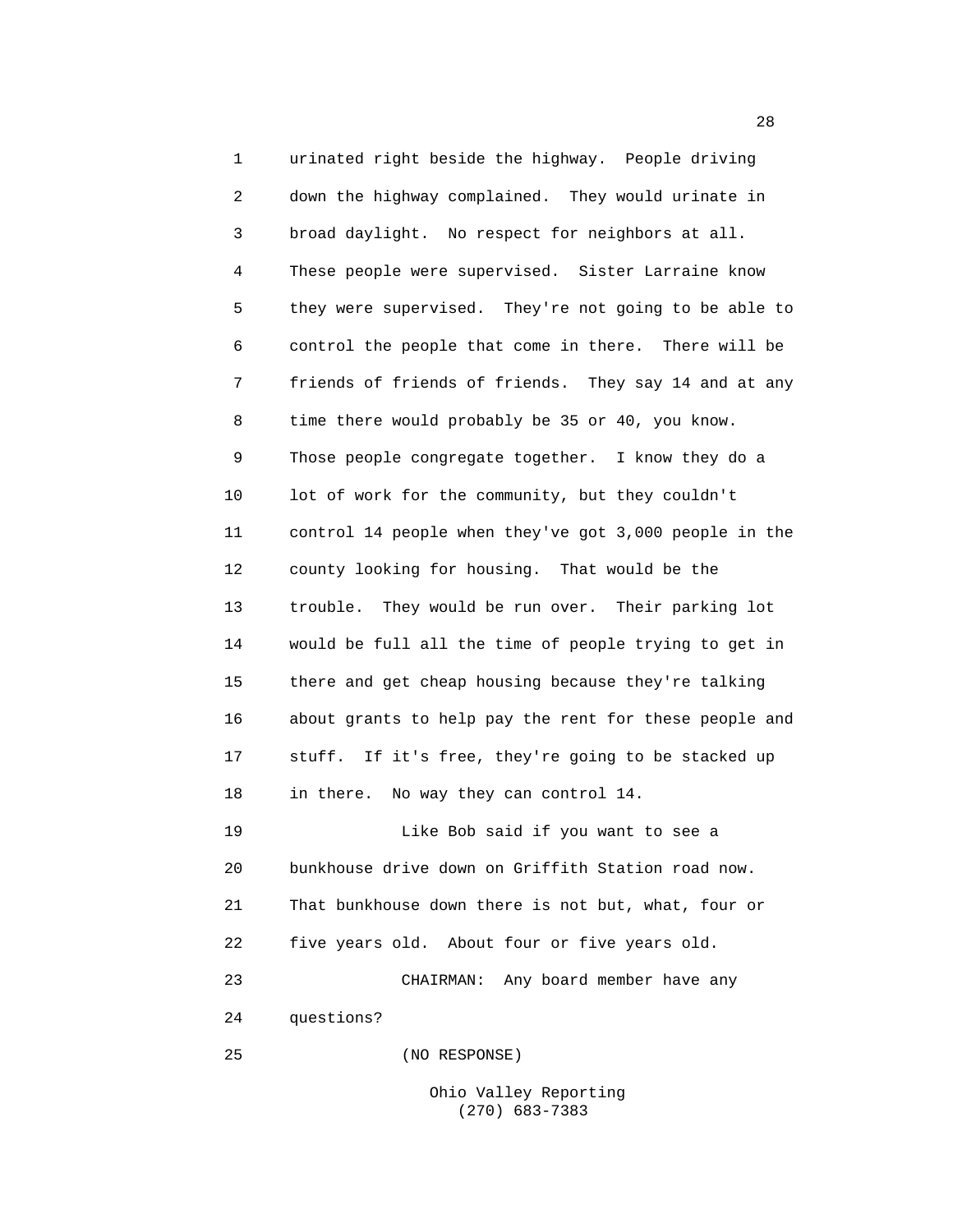1 CHAIRMAN: Thank you. 2 Anyone else? 3 MRS. KURZ: Gertrude Kurz. 4 (MRS. KURZ SWORN BY ATTORNEY.) 5 MRS. KURZ: She said they're going to 6 lease 35 acres. Why do they need 35 acres if they 7 don't plan on doing some type of subdivision later on? 8 They're only going to do three acres now they say. As 9 Mr. Settles says, that 35 acres is under water many 10 times. 11 1 I believe Mr. Alvey stated just a few 12 tenths of a mile north of them there's six houses over 13 there that whether they're being used now or not, I 14 don't know, but I drove down that road Sunday, I 15 believe Sunday it was, maybe Saturday, and the windows 16 are broke out of all of those houses. 17 As Mr. Settles says, supervision is not 18 going to stop anything as far as crime or anything 19 else goes unless they're going to station a sheriff or 20 state police down there 24 hours a day. There's been 21 I don't know how many wrecks on Stanley, from that 22 road, Willett Road, to Stanley in the last few years 23 caused by alcoholic driving up and down the railroad 24 tracks. There's been one death I believe he stated. 25 Maybe more. I don't know. I don't remember.

> Ohio Valley Reporting (270) 683-7383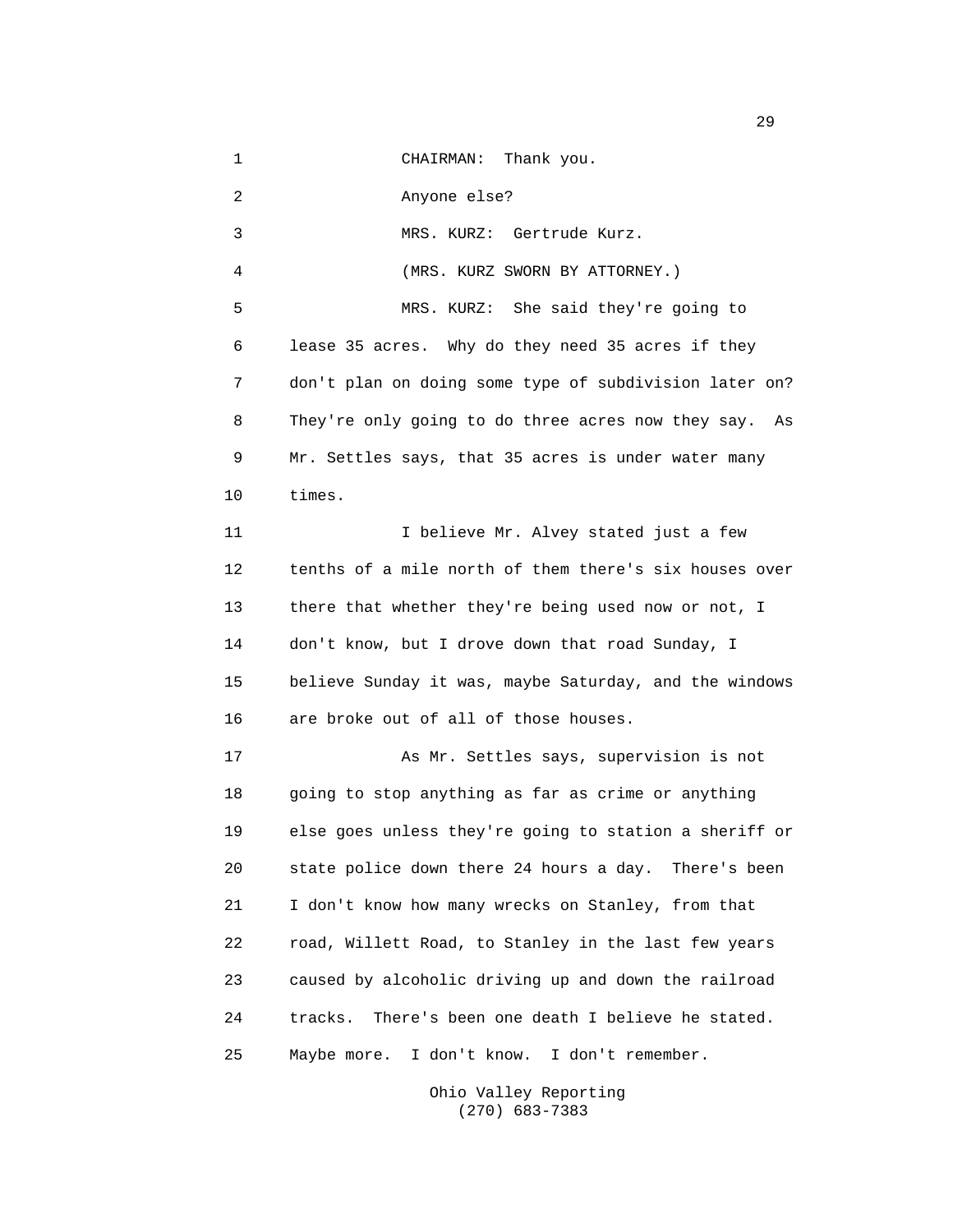1 There's no way they can house, say they're 2 going to house 14. As Mr. Settles says, there will be 3 35, 40 or 50 there. On the weekend, only God only 4 knows how many will be there. They're not working. 5 CHAIRMAN: Thank you. 6 Anyone else? 7 MR. ELLIOTT: State your name, please. 8 MR. JACKSON: Brian Jackson. 9 (MR. JACKSON SWORN BY ATTORNEY.) 10 MR. JACKSON: I believe my wife has 11 already spoken, but since I did not get a chance to 12 hear her words. 13 Our property at 811 Willett Road is 14 adjacent to the property in question. We were fully 15 in approval and I think applauded the movement of this 16 commission as regarding this property several years 17 ago when I think very good high standards were set on 18 improvements necessary to make it habitable. We're 19 still talking about a piece of property that floods a 20 lot. There's just a lot of human habitation problems 21 there. Oil wells on one end and flooding in another. 22 I think it would ill-become of the city to 23 differentiate to any real material degree. The 24 difference between that area which is habitable by us 25 and that area which is habitable by them. I don't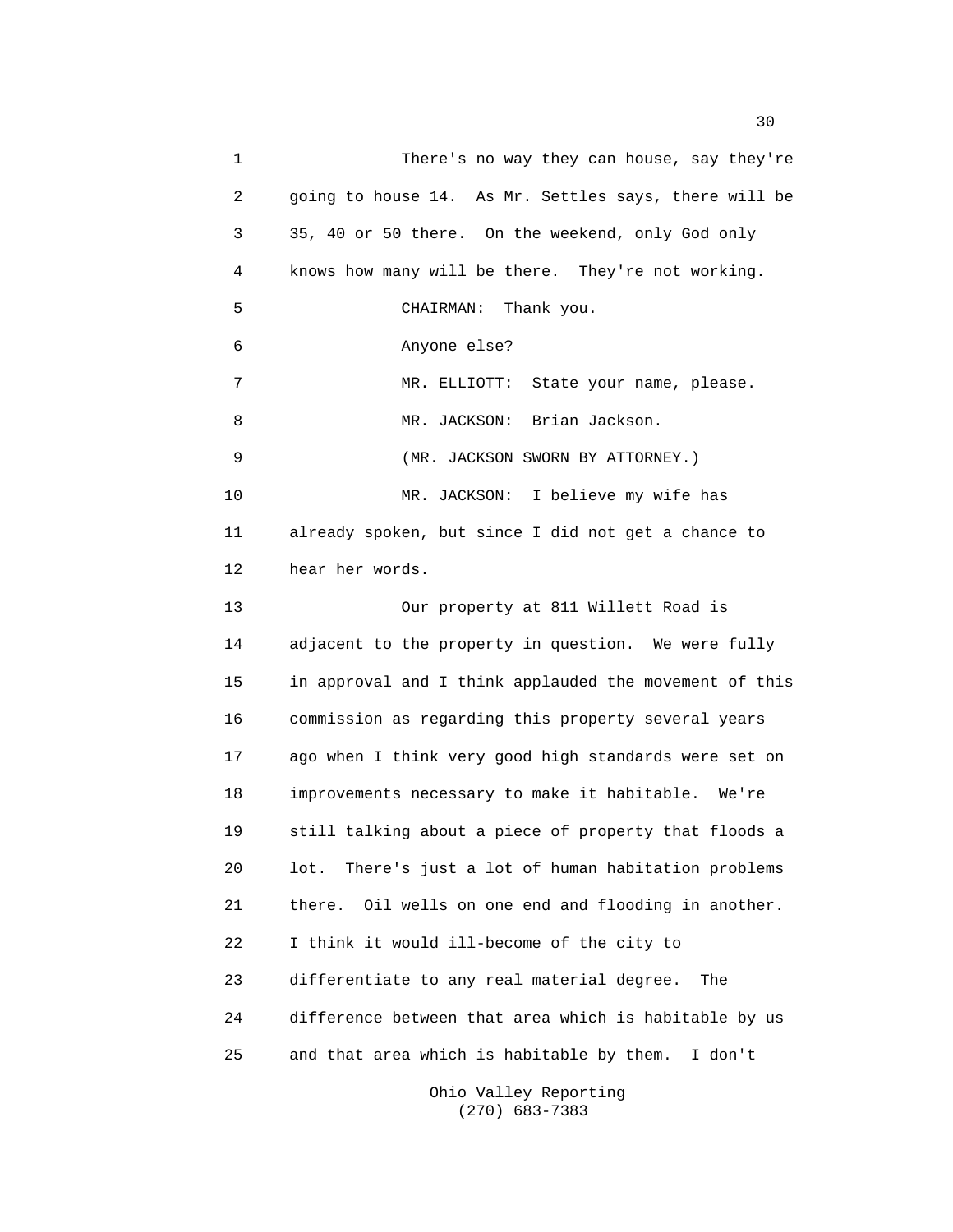1 think that's a positive direction.

2 We're also quite concerned, and I'm sure 3 others have raised the issue of crime near the park. 4 Any temporary structure that's empty for a 5 portion of a year in that proximity at the edge of 6 town is going to be a difficult thing to manage in 7 terms of eventual abuse. 8 I can tell you about building on the hill 9 in front of my property at the corner of Willett Road, 10 at the bottom of the hill from the park. When we 11 bought the place that was known as party farm. The 12 empty building there was used quite extensively for 13 underage drinking, drug abuse, and I could go on and 14 on. It was quite well-known in the county. It was 15 not until we purchased the property, moved in and 16 began living there 24 hours a day, seven days a weeks 17 and we put a gate up and a fence that we were able to 18 actually start chasing people out who had made a haven 19 out of that area. Unsupervised it's simply a bad 20 idea. 21 There are questions that I haven't heard 22 answered. I don't know if answers exist to them, but 23 they have to do mostly with habitability of the 24 property and the safety issue of the fact that the 25 adjacent property and the hills is still well-known to

> Ohio Valley Reporting (270) 683-7383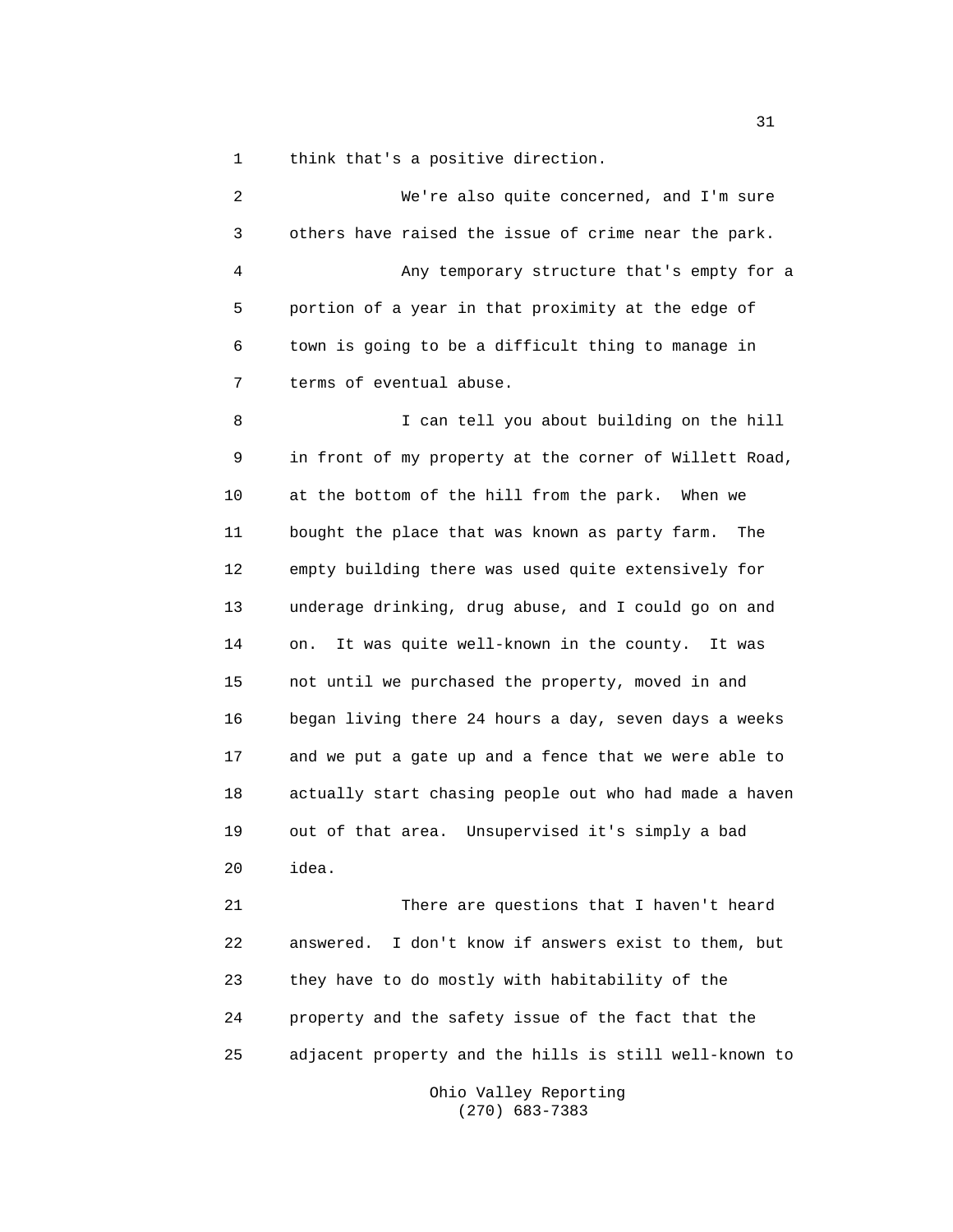1 be subject to extreme subsidence due to the network of 2 shaft, mining tunnels that exist there. I think to 3 invite strangers in the community to work here and 4 then give them access to whatever one knows to be 5 quite dangerous territory is probably not a good idea. 6 Those were my thoughts as regarding this. 7 CHAIRMAN: Thank you, sir. 8 Anyone else in opposition? 9 MR. MURPHY: I am Larry Murphy, St. 10 Joseph, Kentucky. 11 (MR. MURPHY SWORN BY ATTORNEY.) 12 MR. MURPHY: I think to solve the problem 13 let each farmer take care of his own. We don't need 14 help. We had help at Stanley. I never used none of 15 them. 16 She said in 1995 we had 50 workers. The 17 Murphy Farm alone at St. Joseph had 12 and I know 18 there's much more than that. I know that. 19 19 It would solve our problem - - we house 20 ours. Maintain everything and we don't have no 21 trouble. Drinking or nothing else. I would 22 definitely rather see them on your farm and my farm 23 than have them in a bunkhouse uncontrollable. They 24 were uncontrollable at Stanley. Thank you. 25 CHAIRMAN: Anyone else?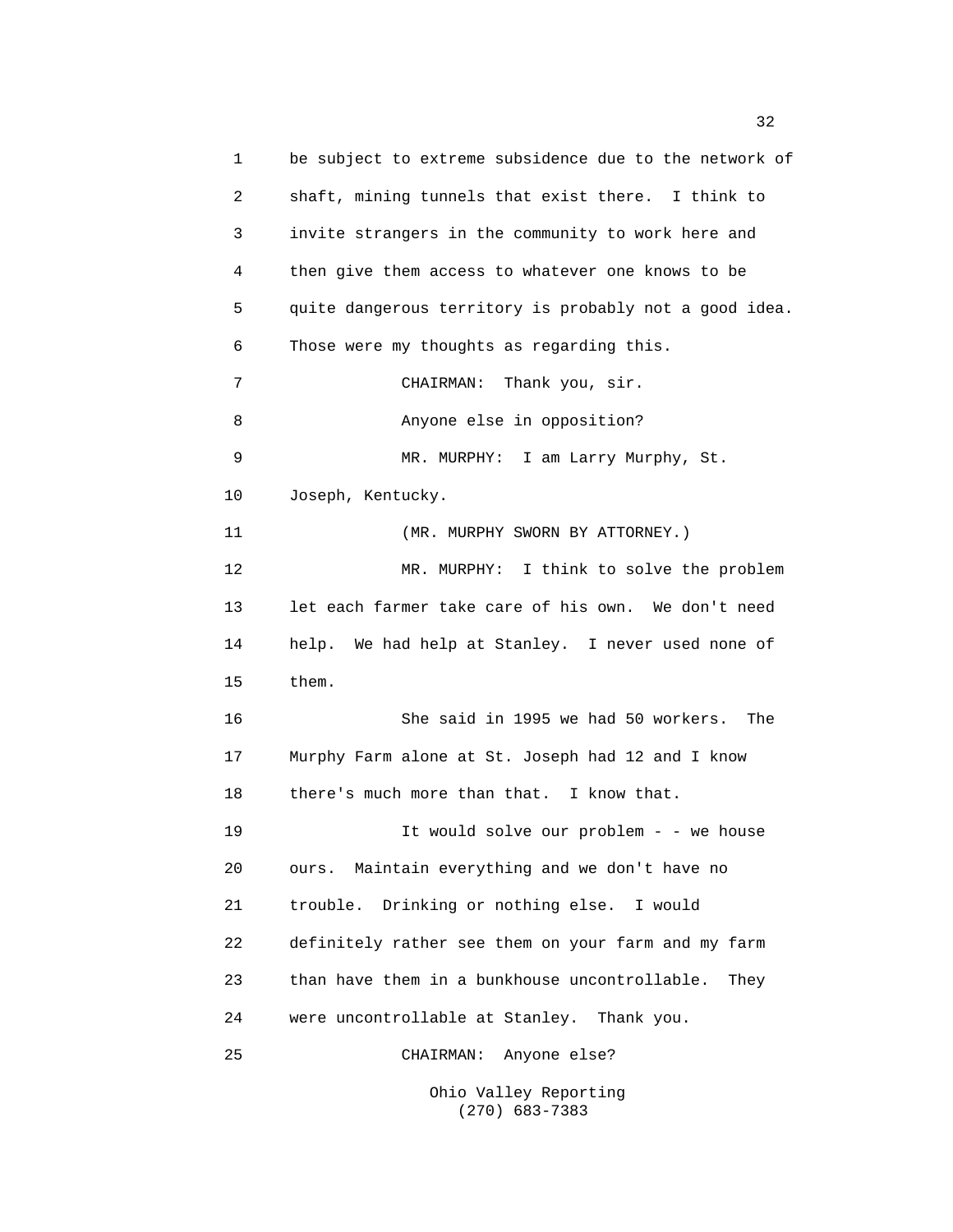1 MR. WIMSATT: Yes. 2 CHAIRMAN: Mr. Wimsatt, you're still under 3 oath. 4 MR. WIMSATT: Just try to address a few 5 issues that I can. I'm sure Sister and maybe some of 6 the others will address it more. 7 As far as the elevation, of course, Gary, 8 as you pointed out the subdivision proposal that was 9 proposed I think a couple of years or so didn't have 10 anything to do with flood elevations. We know there's 11 areas around Owensboro and Daviess County and the 12 mall, people are building in the flood zone all the 13 time. We know that that's an issue we have to deal 14 with and our local building inspector will make sure 15 that everything, anything that's built out there will 16 have to be above the flood zone. Plenty of dirt on 17 site. 18 As the Jacksons have already pointed out, 19 the hill is right there on the site too. May dig a 20 lake and mound up. I don't know what we'll do. 21 The elevations aren't an issue any more 22 than what they are in any other part of Owensboro and 23 Daviess county where you're in the flood zone and you 24 have to make sure you're above flood elevation. 25 Some of the concerns about the native Ohio Valley Reporting (270) 683-7383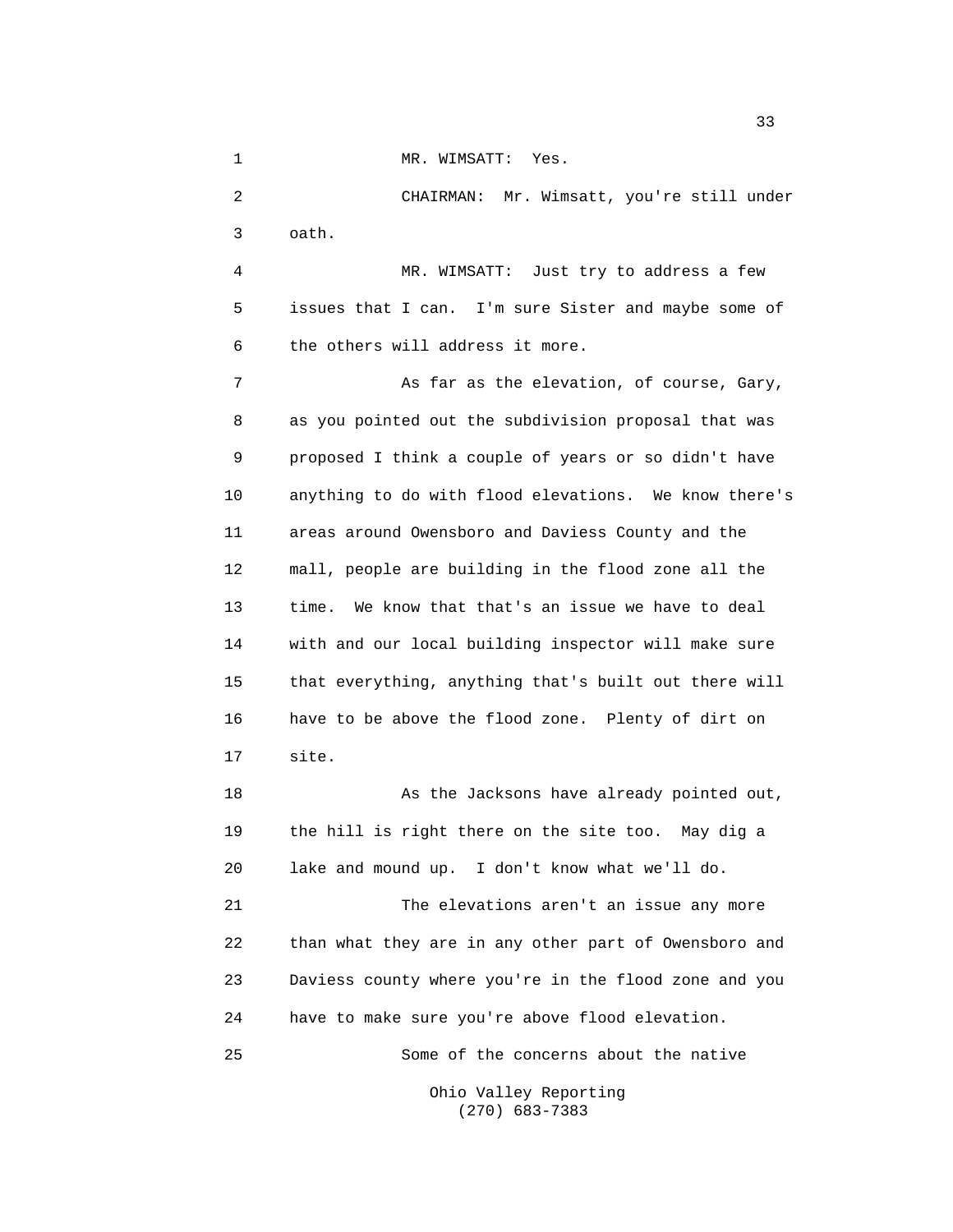1 impacts of this project for that area. That was a 2 concern of mine as well when I was first asked by 3 Sister whether or not I had any property that would be 4 suitable for this. This 35 acres is - - I do own 5 another 90 or so acres around this 35 acres and just 6 past that have another 200 or 300 acres and I expect 7 some day to have my house in this area too. I live on 8 the west end now, but I don't live directly in what's 9 kind of known as Bon Harbor. I expect to have a house 10 out there some day too on one of those hills. I have 11 children and one grandchild already so I expect my 12 family to be running through those hills too and I'm 13 very concerned as to what I do with any portion of 14 this property.

15 I looked at Sister's proposal just as 16 Kentucky Housing Corporation has and try to review it 17 very critically. I heard all the same stories about 18 Stanley and I know those are real and existed and I'm 19 pretty familiar with some of the single-wide trailers 20 that are just down the road that are all broken out 21 now and the bunkhouse they've already mentioned down 22 Willett Road. I'm familiar with that one too. I'm 23 fairly familiar with some of the other things that 24 have gone on. I really don't think that what MISAS is 25 proposing will be that situation at all and neither

> Ohio Valley Reporting (270) 683-7383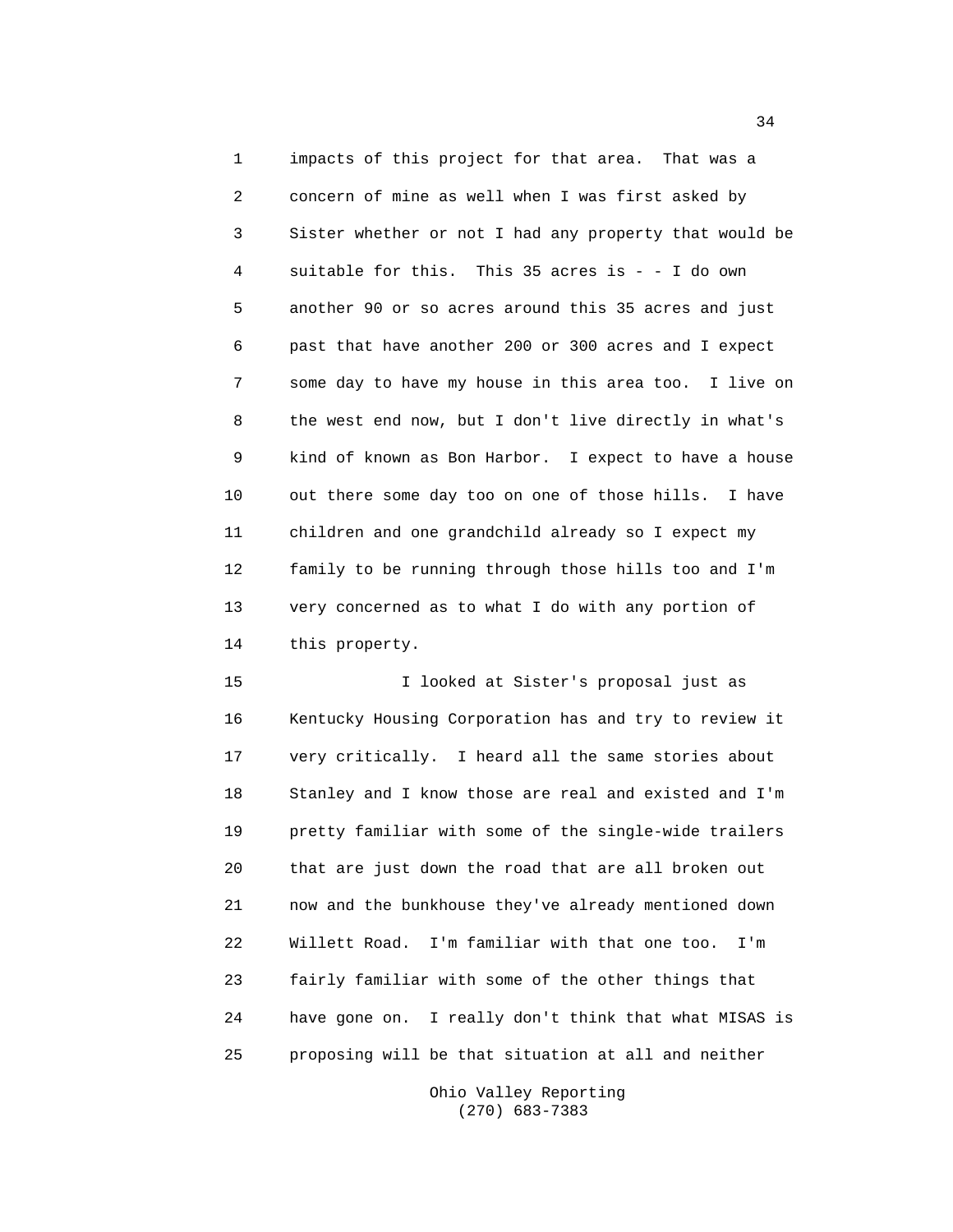1 does Kentucky Housing Corporation. They control a lot 2 of money and look at a lot of projects every year. 3 They're convinced that this program very well could be 4 a model program for around the state. There's a lot 5 of examples of failures even in our own community. So 6 this could be a model program or something that really 7 could work.

8 Not living there now, but working in that 9 area and driving up and down the road a lot I've also 10 gotten the impression that some of the criminal 11 activity that may be going on out there. I haven't 12 actually, I have not seen people parked on the side of 13 the road. I haven't run anyone off with spotlights or 14 anything like that, but it doesn't surprise me that 15 that's going on because you just get the feeling that 16 maybe some of that stuff is going on. Hopefully by 17 having some kind of a little center out there and 18 having more people involved and coming out there, and 19 that will also help keep some of those crime elements 20 out.

21 One of the things also when we met with 22 Louis Johnson and talked to him about this project, I 23 asked Louis, I said, I've heard the stories about 24 Stanley and some of the other projects that haven't 25 worked. What happens if this turns into a cesspool?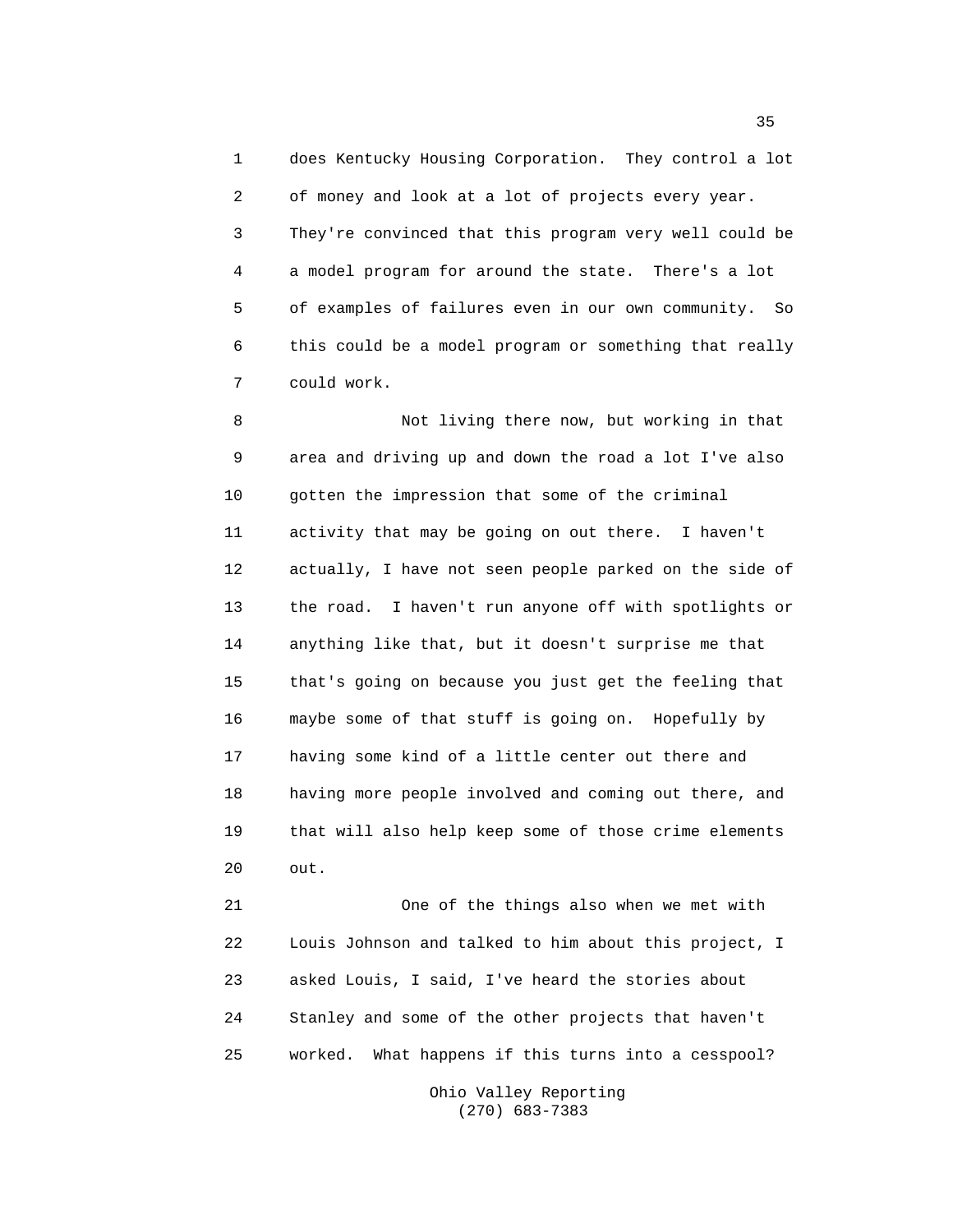1 Can we revoke the lease? He said we can. There's 2 standard language that you can put in a lease. So if 3 it turns into some crime ridden facility, you just 4 revoke the lease and that's the end of the story. I 5 was very concerned about that. I think about the 6 future of my kids and grandkids maybe running up and 7 down those hills too and driving those roads. There 8 will be some language in that lease to protect me as 9 an adjoining property owner. Of course, that will 10 protect everyone else too. 11 I've addressed what I could, I think. 12 CHAIRMAN: Do you have anything else you 13 want to add? 14 SISTER LARRAINE: I wanted to address the 15 issue of fears and the issue of the previous 16 experience with Stanley and such. 17 17 I want to make a very clear 18 differentiation. Central Latino was set up as a 19 shelter. Was a shelter. Anyone who came to the doors 20 that they could fit in they tried to fit in. It was 21 designed to be a shelter. Now, for better, for worse, 22 however that worked out, that was exactly what that 23 was meant to be. 24 This is not meant to be a shelter. This 25 is one guy, one bed rented period. That I think is a Ohio Valley Reporting

(270) 683-7383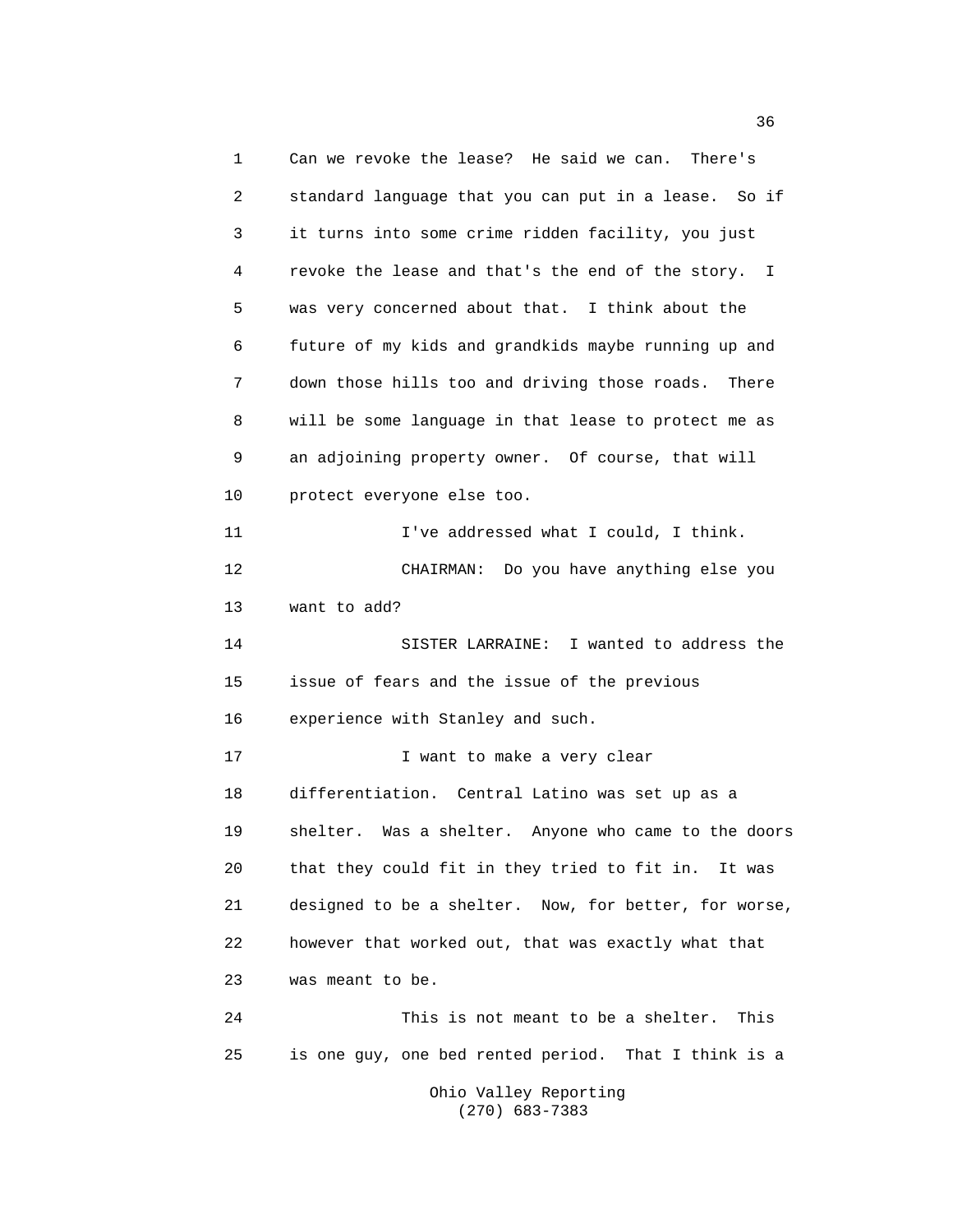1 very important distinction to make.

2 I myself would be concerned about that 3 sort of a distinction. When we began setting up the 4 whole process that was one of the foremost concerns in 5 my mind. You can't just take a building and start 6 filling it up with as many people as possible. It's 7 not even good in the long run. It's not good for 8 anybody.

9 The situation at Stanley did not have a 10 full-time supervisor dedicated - - I shouldn't use the 11 word dedicated because she was definitely personally 12 dedicated. She had other duties as well that took her 13 away from the shelter multiple, multiple hours and 14 often times overnight. That again was one of our 15 first things to decide, to talk about. Was that there 16 would have to be a full-time person whose job 17 description was dedicated to supervision of that. 18 So if there's 14 beds, there's 14 people. 19 No more sleeping there, plus a supervisor. If it's 20 open or closed during the year, there's a live-in 21 supervisor there. 22 I also thought that the point that the 23 whole issue of crime is obviously a concern for 24 everyone. The crime as I've heard it described is not 25 migrant crime, the crime that's existing there now. I

> Ohio Valley Reporting (270) 683-7383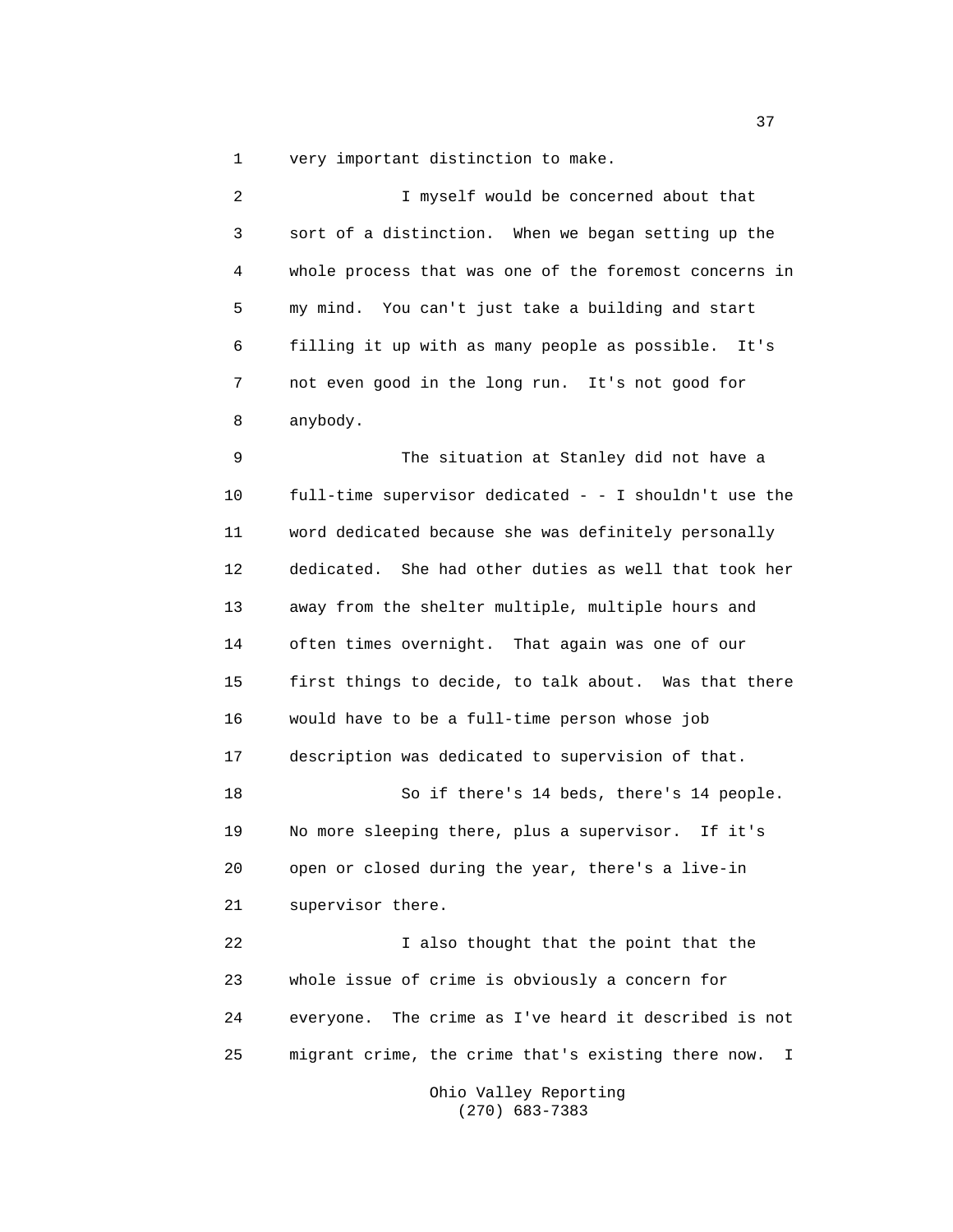1 think honestly the existence of a well-established, 2 well-maintained, well-run facility would help to deter 3 that. I really do.

4 Like Bob I had concerns about what if it 5 turns into a mess. I said I want that language in 6 that lease. If I get hit by a car tomorrow, you know, 7 the day after we start, I don't want the same people 8 say, remember she's gone and look at this mess. I 9 want that language in that lease forever. That if it 10 becomes a problem, the lease is revoked. So no matter 11 who is working with it, Greta and I are gone, anybody 12 else involved in MISAS, that language is there and 13 strong. Those are some of the elements that we are 14 certain that will take to make this work. We are well 15 aware of the potential. Very, very well aware. That 16 I feel like we're really taking a big leap in fate 17 with the idea that we can make it work.

18 There has to be a solution. The other 19 solution is Time Drive. The other solutions are 20 continued problems like that. You know, 14 beds is a 21 drop in the bucket, but a model has to start 22 somewhere. Has to start somewhere.

23 I used to teach high school and I am one 24 tough cookie when it comes to that kind of thing. I 25 do believe in a very strong structured environment.

> Ohio Valley Reporting (270) 683-7383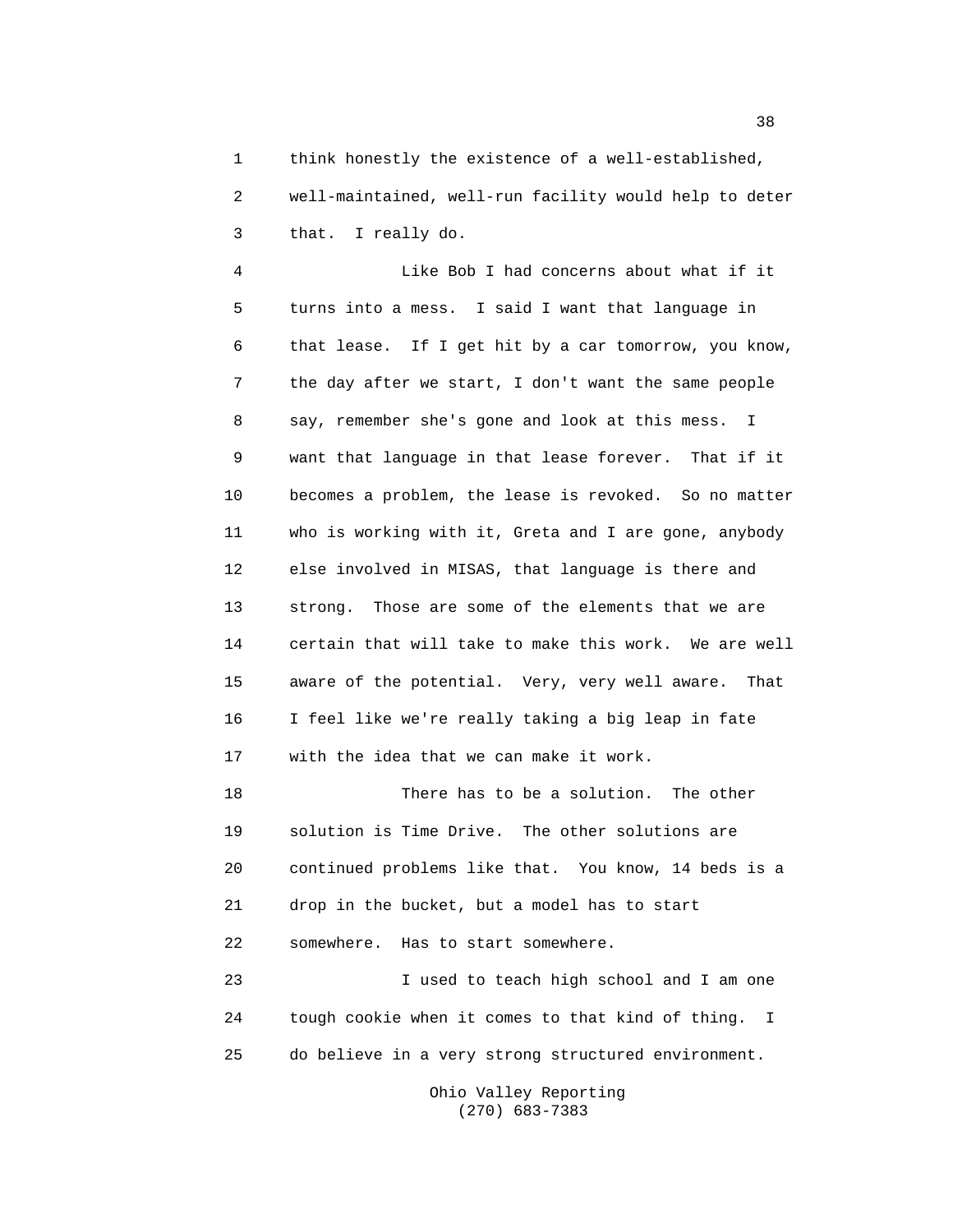1 Seems like I'm hesitating because seems 2 like there was another concern. I think these are all 3 fair concerns that was raised and I feel like I'm 4 forgetting something. 5 Is it okay if someone refreshes my memory 6 on a particular point? 7 CHAIRMAN: We have a couple of questions 8 back here. 9 MR. ELLIOTT: State your name. 10 MR. SETTLES: Jim Settles. 11 **I** want to talk about your access roads. 12 They're talking about building this property up to 13 whatever height it needs to be built up, but what do 14 you do about erode for half a mile? You know, in the 15 spring it floods. Is the county going to have to 16 build the road all the way up to Bon Harbor to the 17 same height of the property? They can't go out 18 Griffith Station Road because it floods both ways. 19 Anywhere from 16 weeks a year, in the spring of the 20 year you can't even travel the road much less get to 21 the property they're talking about, you know. 22 I want to refresh your memory on one 23 thing. The Latino Shelter was set up at Stanley as a 24 shelter, but everybody that was suppose to enter the 25 shelter was suppose to have the proper paperwork. It

> Ohio Valley Reporting (270) 683-7383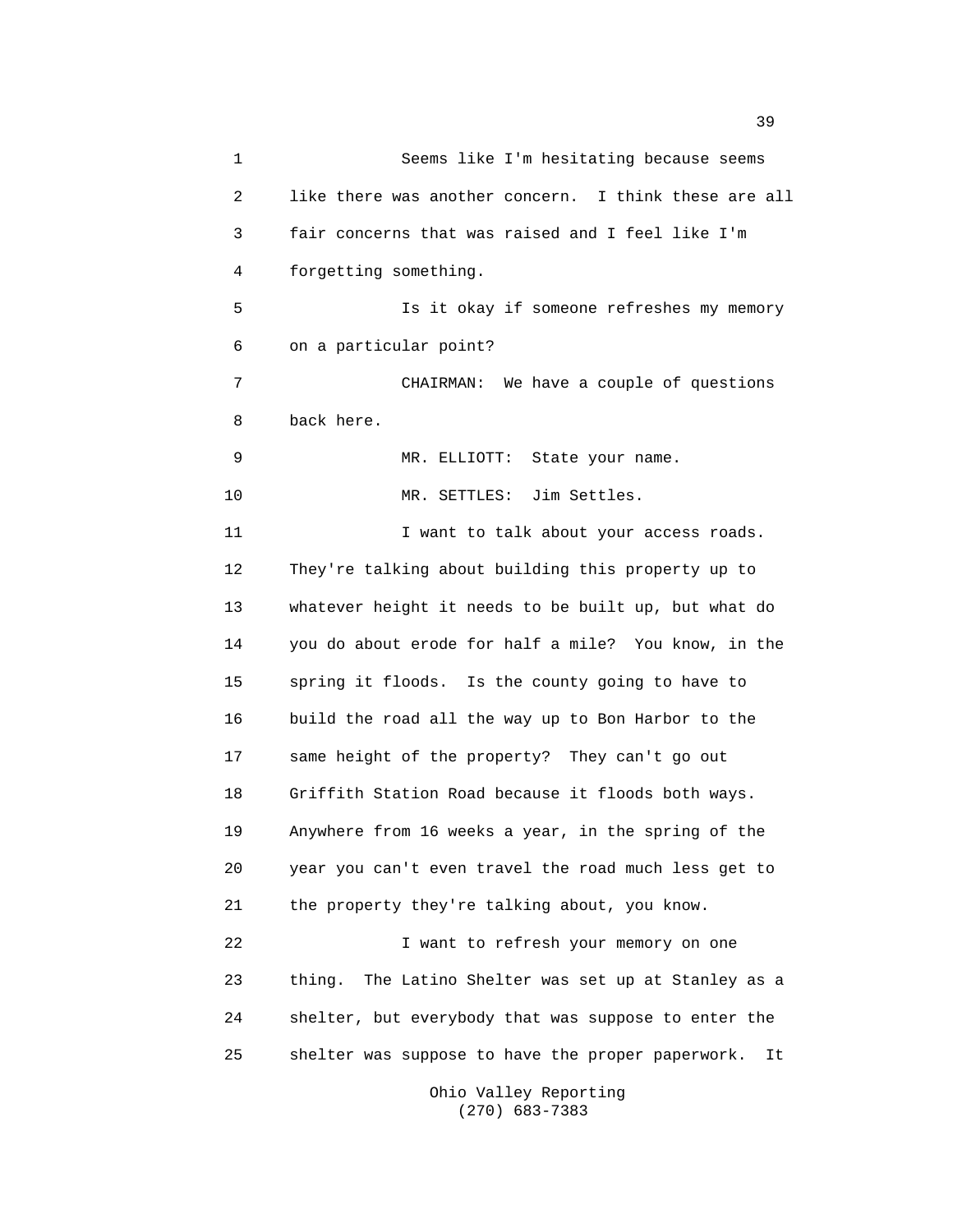1 didn't stick, you know. They didn't make it happen. 2 They were suppose to have the green card and all the 3 proper paperwork to be in the United States to work. 4 SISTER LARRAINE: I am completely unaware 5 of that. Greta has an answer for that. 6 CHAIRMAN: Thank you. 7 MS. PAYNE: I can answer that. 8 CHAIRMAN: Come forward and state your 9 name. 10 MS. PAYNE: Again, I'm Greta Payne. 11 I started with Sister Larraine and the 12 Latino the year after its inception. One of the 13 things I did find difficult - - first of all I want to 14 assure you that although we are all of us - - the 15 difference is also that MISAS is not connected with 16 any religious association. This is an independent 17 project. So we are not bound by the same laws in a 18 way. One of the problems we had with Stanley is that 19 it wasn't structure. I personally disassociated 20 myself with it because I could see the red flags from 21 the very inception in 1996. Sister Fran I admire 22 her. She's my hero. She try to fill a gap there for 23 a need that was there. She didn't try to ignore 24 them. These people will have sleep in your backyard 25 if there was nobody that would have taken.

> Ohio Valley Reporting (270) 683-7383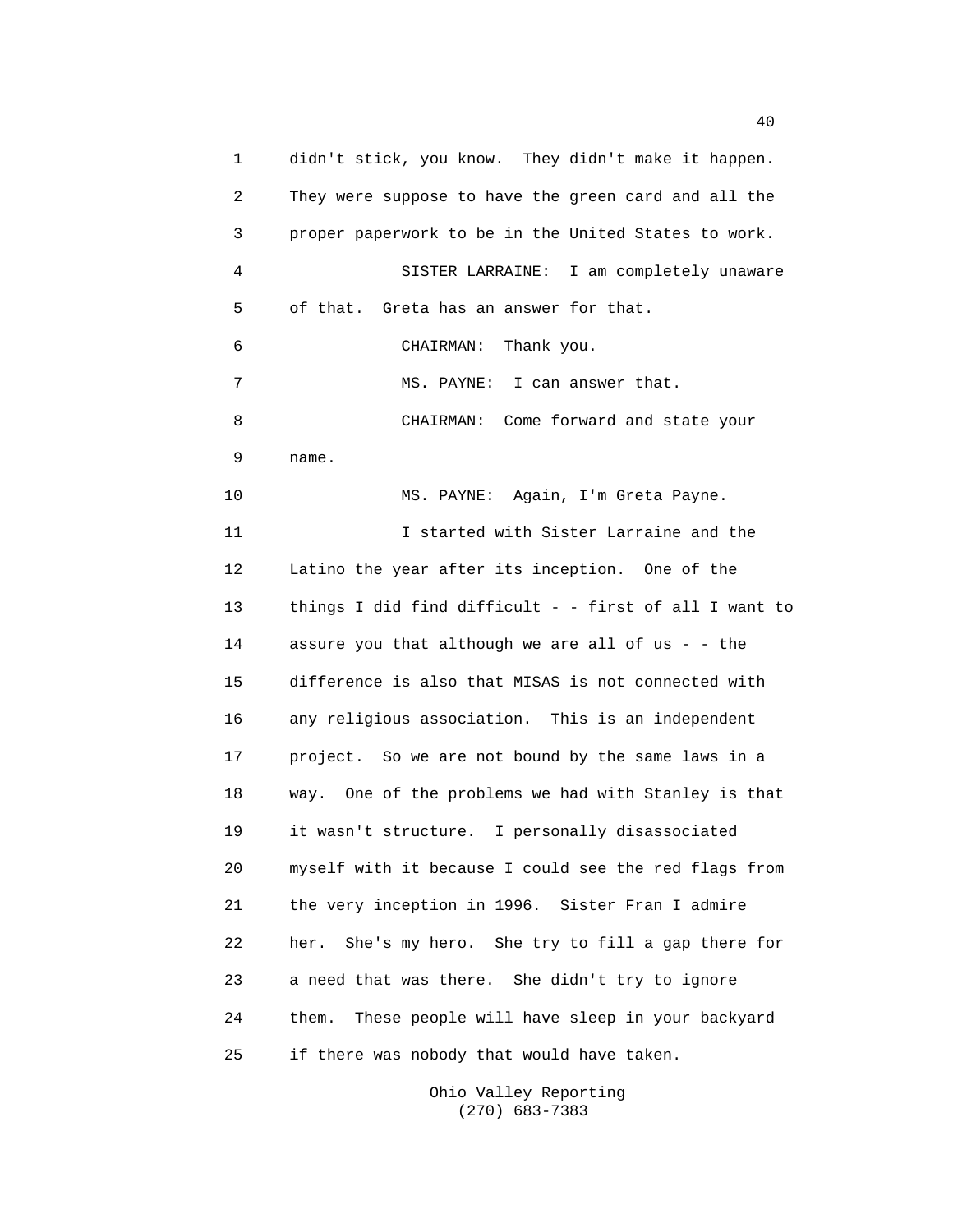1 The thing is that we have individuals, 2 they will be here. The truth of the matter is they do 3 provide a service and they are going to be - - local 4 economy, but if they're not taken care of and we are 5 welcoming these individuals we are going to have more 6 than one in Stanley around if we are going to ignore 7 the problem. We are basically just patching the tip 8 of the iceberg. Fourteen people is not enough. I am 9 familiar with - - we started in the bunkhouse. We had 10 all kind of people coming when we first wanted a 11 program to be in Daviess County. We didn't have 12 anything. We went to - - this is something that has 13 happened just in the last eight years. I know that 14 Kentucky wasn't prepared for the immigrants, but for 15 those that are familiar with immigrants in other 16 states we are trying to make the integration of them 17 because we have seen that red flag to make it so you 18 guys will not have a problem. To make it in a way 19 that you do not feel threatened by their presence 20 here, but if we are going to ignore their needs we are 21 going to have a problem. 22 Yes, you talk about the trailers on the 23 Ellis part, right? They're still sitting there. 24 They're in decay. They're a disgrace. They're a sore 25 eye. I agree with you. This structure that we are

> Ohio Valley Reporting (270) 683-7383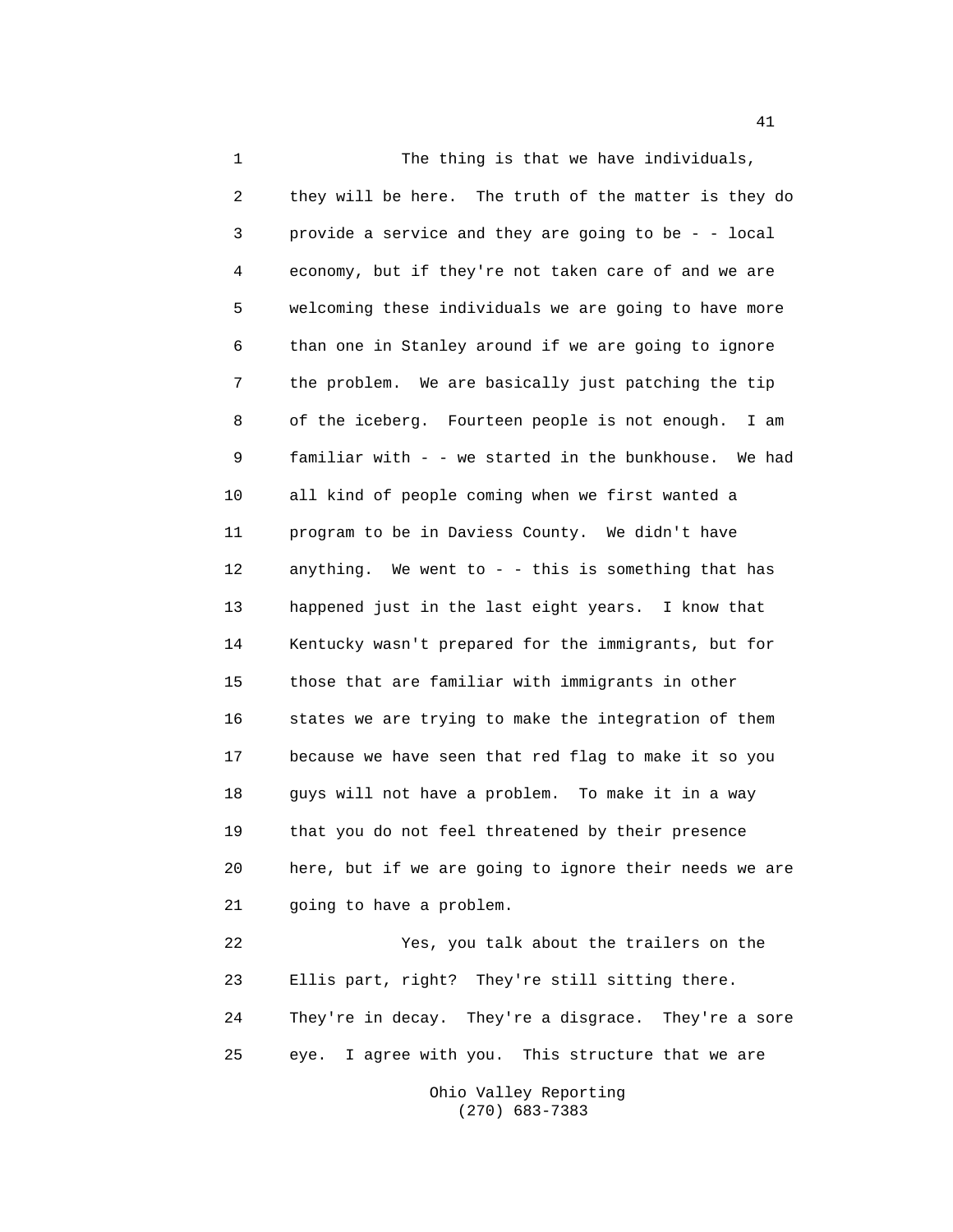1 going to build is going to be similar to what Sister 2 Larraine here has built at the Mount. It's a type of 3 a building. It's already been approved. It's a 4 construction that is going to be environmental 5 family. It's also a way that is going to make people 6 not feel threaten. The reason we are not wanting to 7 use 35 acres because we want a buffer zone. We want 8 to protect you. We want to protect ourselves. We 9 want something that is structure from the get-go. You 10 know what to expect. We know what to expect. We have 11 to - - these people they are going to live and they're 12 going to live in this county, but not every farmer has 13 the opportunity to build their own bunkhouse. It's 14 not going to be the same one that the Ellis have or in 15 Lewisport. Not everybody has the money to do that. 16 As a matter of fact, this gentleman was very welcome 17 to give us some of his land, but he is the backbone of 18 his family and he knew the opposition that was going 19 to happen.

20 This is going to be a structure. We have 21 it planned to make it so. We are going to have 22 someone in there that is going to work full-time. We 23 also going to have somebody there that is going to 24 work part-time. We want to teach them their language. 25 We want to teach them our way without telling them not

> Ohio Valley Reporting (270) 683-7383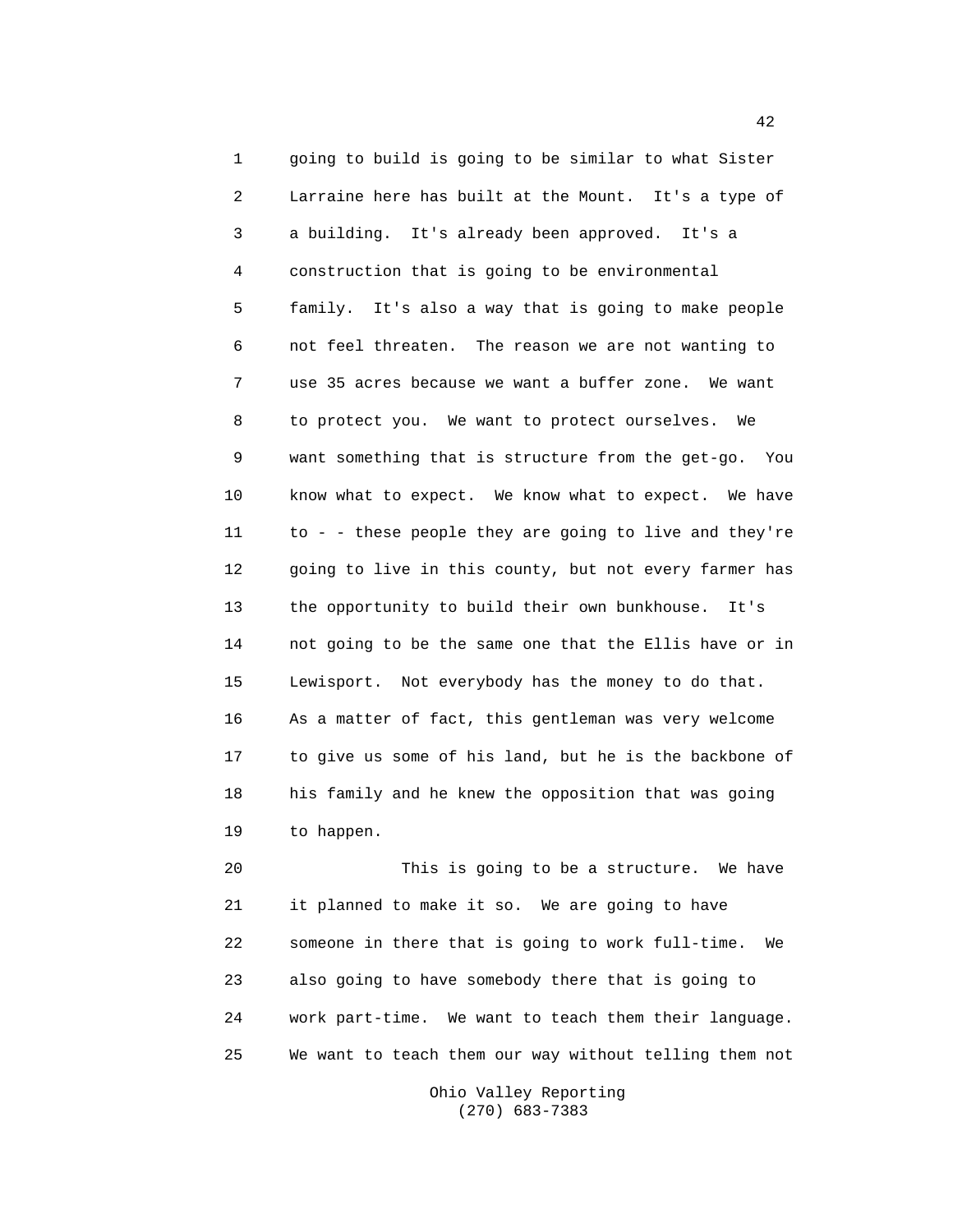1 to be theirselves, but we want to protect you. They 2 are going to be here. They are going to be coming and 3 you know why? Somebody is hiring them which means 4 someone needs them in this county. Thank you. 5 CHAIRMAN: Staff has some concerns. 6 MR. NOFFSINGER: I have a question of Ms. 7 Payne, but, Sister, you may be able to answer this 8 question. Do you have any photographs of the proposed 9 structure or any type of rendering of what the 10 facility will look like? 11 SISTER LARRAINE: No. All we were asked 12 for was the - - we weren't even asked for the floor 13 plan. That was for the site plan. 14 I would like to make the point that I have 15 discussed this issue with a number of farmers. 16 Kentucky Housing had met with the farmers for at least 17 a full year before this trying do get someone to pick 18 up any kind of similar situation. They offered low 19 income loans. 20 My feeling in talking with the farmers who 21 were - I'm not going to name names. It doesn't seem 22 appropriate to name names in this setting - but who 23 were very enthusiastic about the idea. We talked 24 about the difficulty of hiring people through H2A 25 which gives them legal Visas. The difficulty with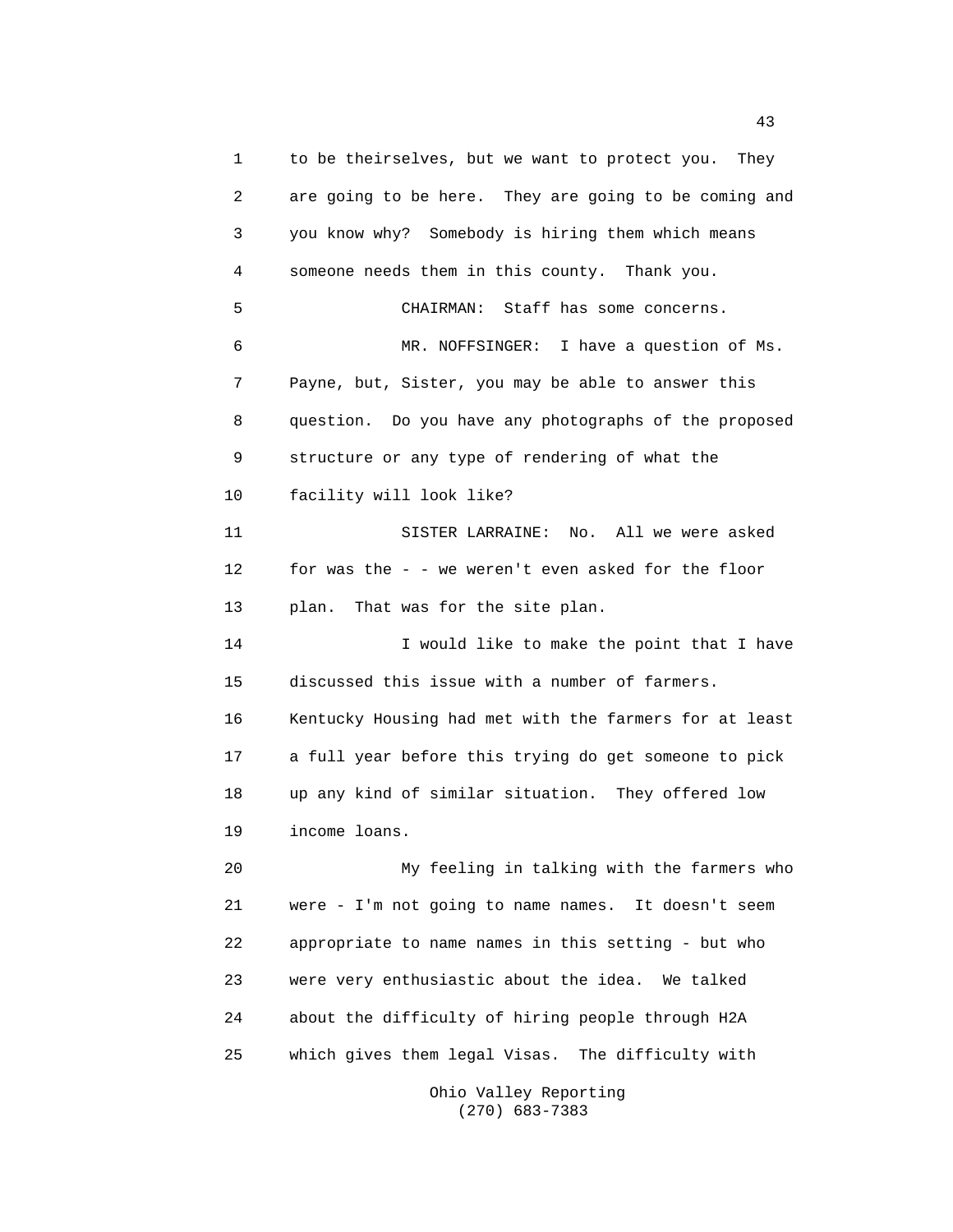1 that is the housing you have to provide inspected 2 housing.

3 I'll tell you where this first started 4 really rising up in my heart was at those - - several 5 years ago I was at a farm. We rode bikes down through 6 those trailers. I lived as a little girl in Florida 7 until I was ten years old and I think the first time 8 that I ever became aware of the suffering of other 9 people was going through those same pictures, those 10 same situations around the orange groves and outside 11 the tomato fields and looking at children in those. I 12 personally found it very hard to accept when I rode my 13 bike, road Guy's bike actually down that road and 14 there was Florida 35 years ago. It will only grow. 15 It will only grow unless people see a viable way to 16 make a difference. I don't plan to house 3,000 17 people. I don't think anybody would think we are 18 going to house 3,000 people. Our goal is to provide 19 model so that even whether a non-profit or if a farmer 20 looks for a way to do a viable bunkhouse setting 21 situation that they see how it can work and where it 22 can work.

23 MS. PAYNE: You know, if I may say. We 24 are doing this as non-profit organization. We're not 25 getting paid for this. We are taking time out of our

> Ohio Valley Reporting (270) 683-7383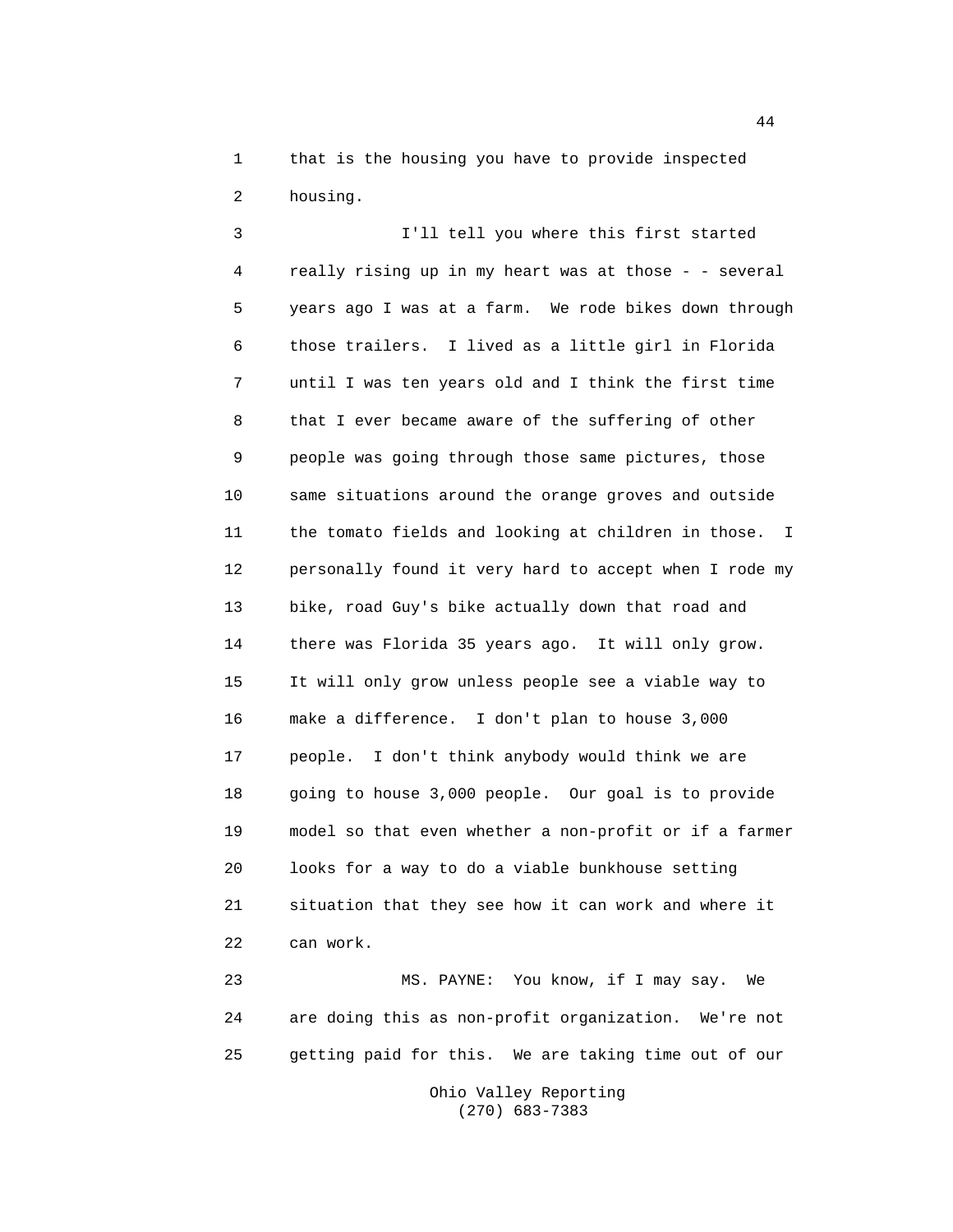1 families and time out for other things that we could 2 be doing and enjoying ourself because we have the 3 community's and our best interest. I am a foreigner. 4 I was born in Argentina. I am Latina/American, but I 5 also have French mother so I grew up in Europe. So I 6 have traveled. I can see that - - the truth is we all 7 smile in the same language. Everybody wants the same 8 thing anywhere you go. Unfortunately these people 9 aren't having it that good in their home or they 10 wouldn't be here. I wouldn't be in Owensboro if it 11 wasn't for my husband. You have a good community. 12 You have a lot of good people here, but you have to 13 understand that they are provided a need. We can't 14 deny them a decent place where to live.

15 Sister was talking about Time Drive. We 16 have a lot of problems in Time Drive. As a matter of 17 fact, the only reason Time Drive is getting better is 18 because we are - - there is three people in the 19 community that I supervise and that I'm aware of that 20 too. Helping also with their electricity, their bill 21 and asking their landlord to do the necessary repairs 22 that they need to do. Sometimes it's not that. They 23 are taken of advantage of. That doesn't mean that 24 they are an accessory, you know, the foreigners. You 25 know, you don't have to be a foreigner for other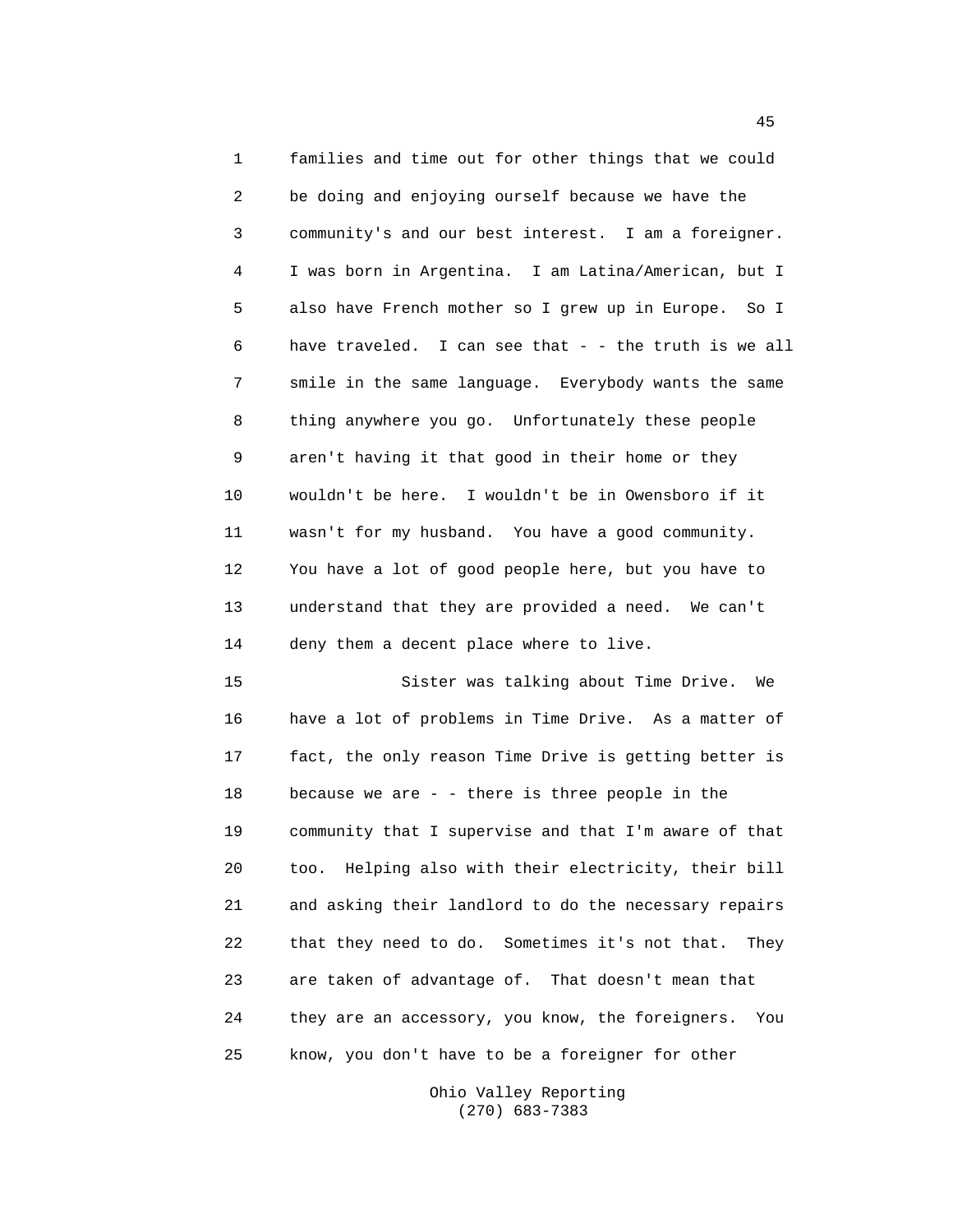1 people to take advantage of fine decent housing. It 2 happens to all of us. Even here. There are 3 legitimate concerns, but we are the first one to think 4 about those concerns. That's one of the reason when I 5 was approached for this project I didn't want it to 6 have any affiliation with any organization. I wanted 7 it so we could make our own rules according to - - to 8 protect everyone concerned.

9 Bob like he said, he's going to have a 10 house built there. He's going to have children coming 11 around. Who knows, maybe this will solve the 12 criminality in your area because we will not tolerate 13 it. We are on property where we will house 14 individuals. We might be a solution. We also talked 15 to Kentucky Housing Corporation because the Ben Hawes 16 Park doesn't have a hydrant. We asked them permission 17 if we could also get a line attached so we could bring 18 and use some of that money also to improve that within 19 the park. That there is more than one access to the 20 property that we want to build. We would not 21 encourage everybody to go through the park. That's 22 why we want the other side to use that route. We did 23 have the architect come in also and look at the 24 property because the planning was an issue. They have 25 already discuss that. I think that every one of your

> Ohio Valley Reporting (270) 683-7383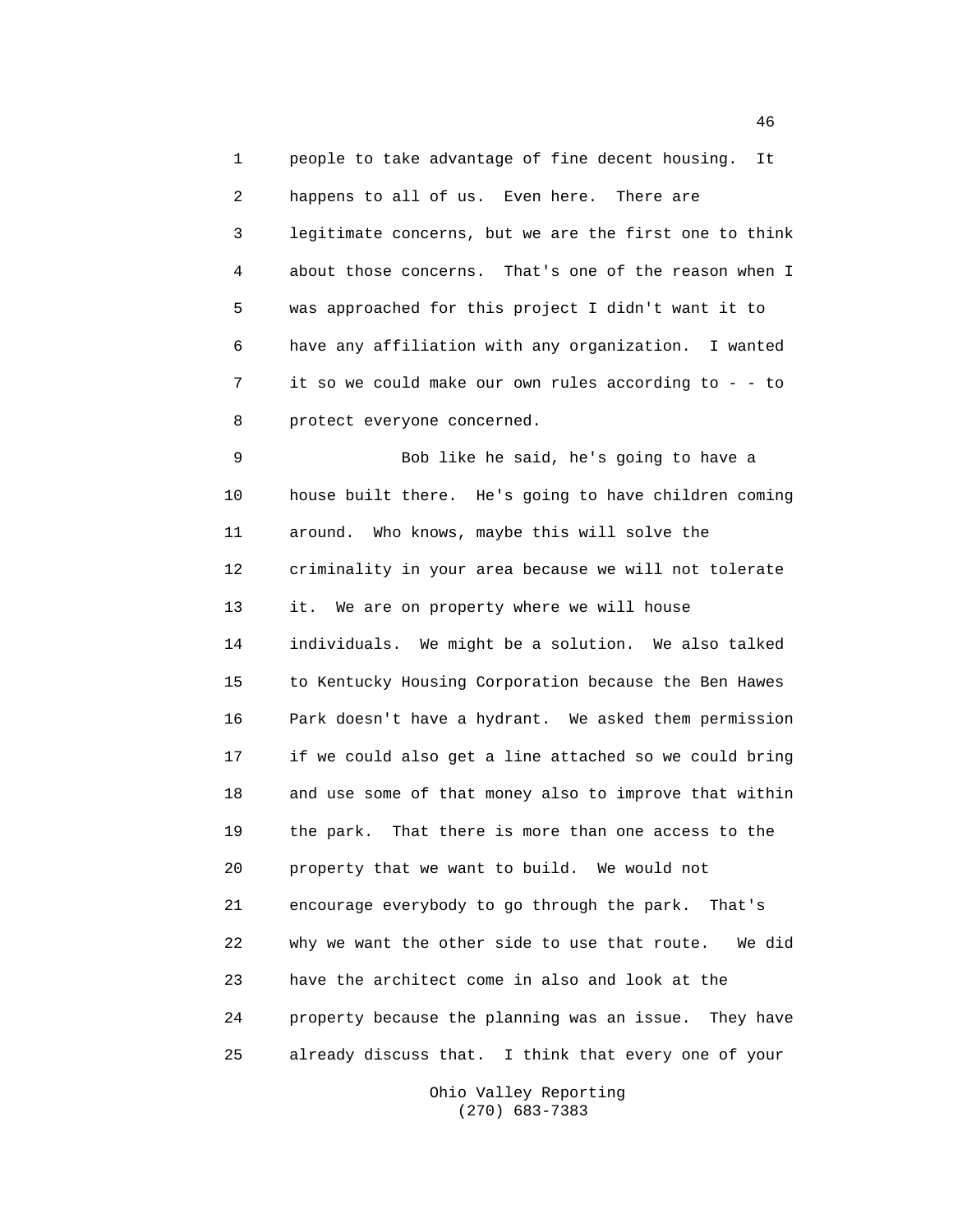1 concerns has been answered unless you have something 2 else.

3 CHAIRMAN: I think both sides have pretty 4 well expressed those feelings.

5 Does the staff have any concerns you want 6 to address at this time?

7 MR. NOFFSINGER: I would like to say for 8 the record that the reason I had asked for photographs 9 is because it was presented tonight at this hearing. 10 You presented what the facility might look like in 11 fitted in with the area. Residents have voiced 12 questions concerning the appearance of the building 13 and compatibility with the neighborhood. So that's 14 why I asked for the photos. Not that staff would have 15 required them.

16 One point I would like to make in terms of 17 KHC money and a grant being used to extend a water 18 line along Willett Road for future development, I 19 would certainly have concerns about KHC money being 20 used for development within the community with 21 extending water lines if that's what you're speaking 22 of.

23 MS. PAYNE: No. We were thinking that we 24 are going to need to have water line come to the 25 property because we are going to have - - there might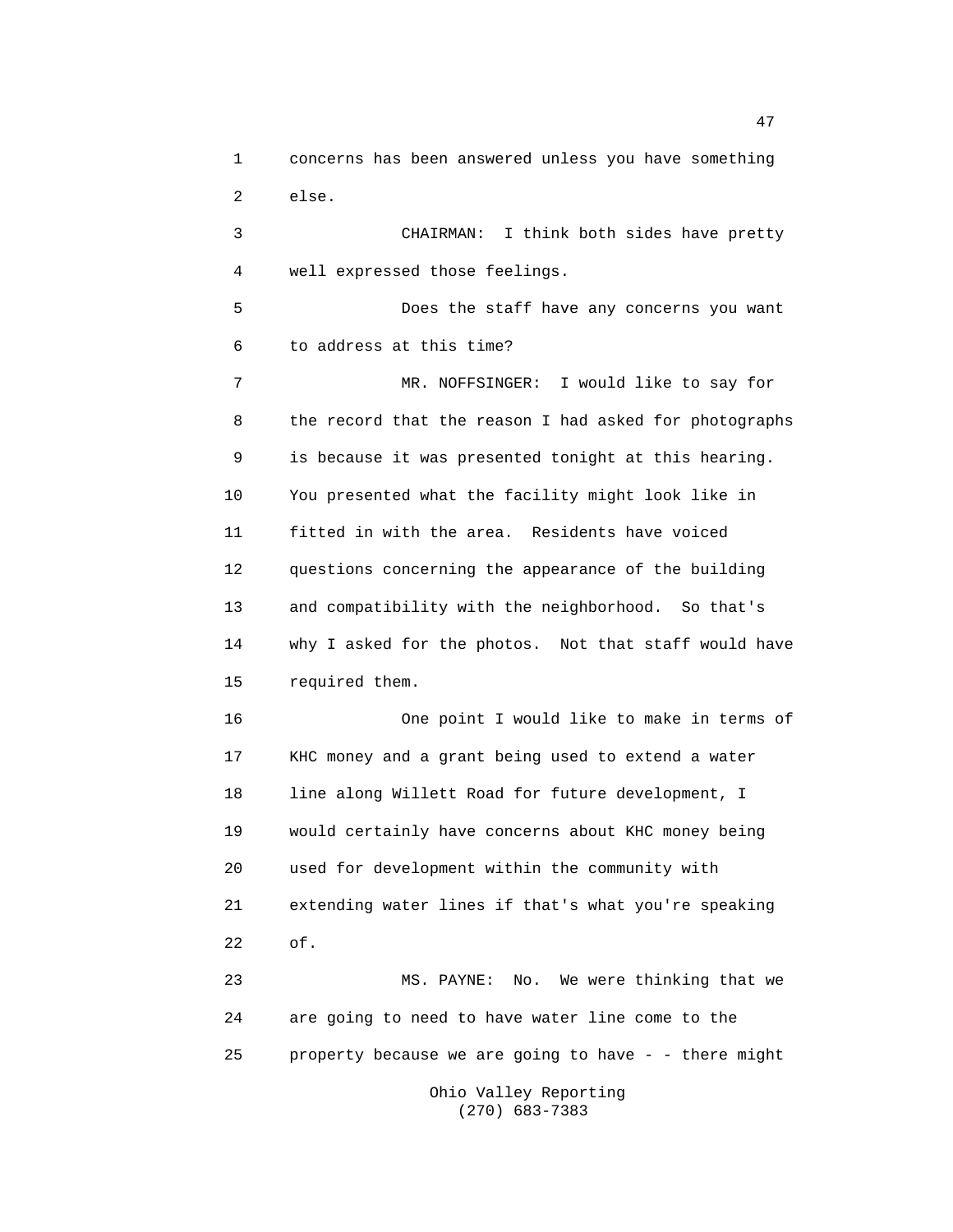1 be some electricity - - we're talking about gas. 2 Everything is going to have to be electric, sewer 3 lines and so forth. We find out that there wasn't 4 really a line that came all the way. There is certain 5 regulations to have hydrant. I don't know how many 6 feet away from the property. She had talked about 7 that, but this is something that we thought we could 8 also contribute on it.

9 MR. WIMSATT: Here again I get up to try 10 to clarify some of the issues I know about. We know 11 we have to have water there. That's not an issue on 12 this application, but we know from reality we have to 13 have water. The other utilities are available on 14 site. There is a small water line that runs down the 15 road right now. We can extend that water line down to 16 the site or we may try to work something out and run a 17 six inch water line down the front of the site which 18 would be a benefit to everybody, but that's not an 19 issue as part of the application.

20 CHAIRMAN: It is an issue because we need 21 to understand those as a board before we make a 22 decision. 23 MR. WIMSATT: There will be water to the

24 site.

25 CHAIRMAN: Don't want to be disagreeable,

Ohio Valley Reporting (270) 683-7383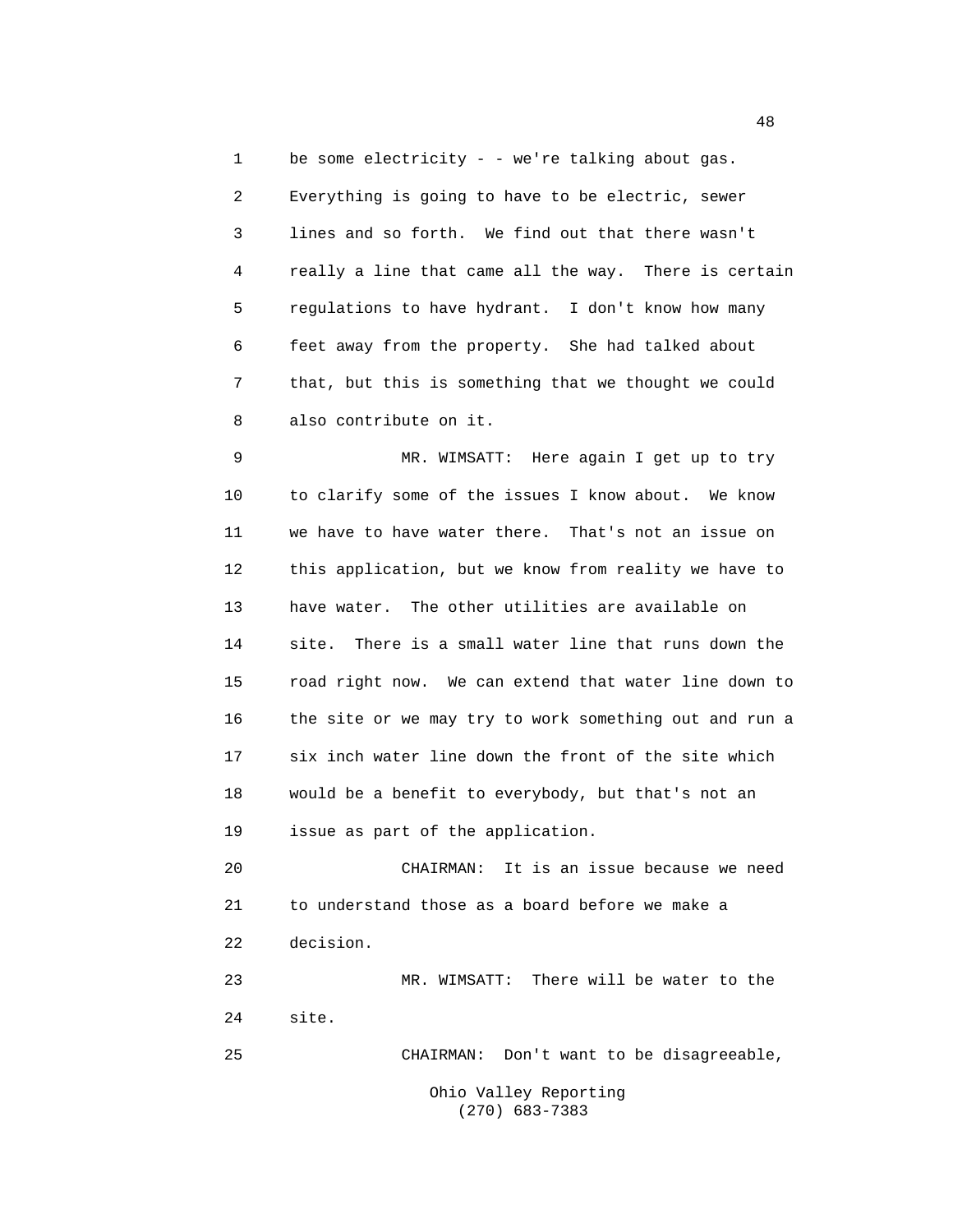1 but we need to understand.

2 MR. WIMSATT: There will be water to the 3 site. We know there has to be. 4 CHAIRMAN: Thank you. 5 MR. WIMSATT: One other point that I 6 thought would be good to make is this particular 7 location right now is being used basically as a dump. 8 The county I believe has that on their regular pick up 9 site right now where they go back there and pick up 10 trash. It's close to town, but it's kind of secluded. 11 The county has to go out there every week or two and 12 pick up trash. We were trying to figure out could we 13 make this work somehow on this property. Say, well, 14 why don't we look at doing it down on the end by the 15 railroad tracks. There's trees on the other side. It 16 would kind of be secluded. Right now it's basically 17 being used as a dump. That's not a good situation. 18 CHAIRMAN: Do you have any other concerns 19 from staff? 20 MR. NOFFSINGER: Well, they seem to be 21 escalating as we go through this hearing. I think in 22 terms of my recommendation would be that we do have 23 some additional information that we should obtain 24 after hearing what has been said at this hearing 25 regarding compatibility with the neighborhood, the

> Ohio Valley Reporting (270) 683-7383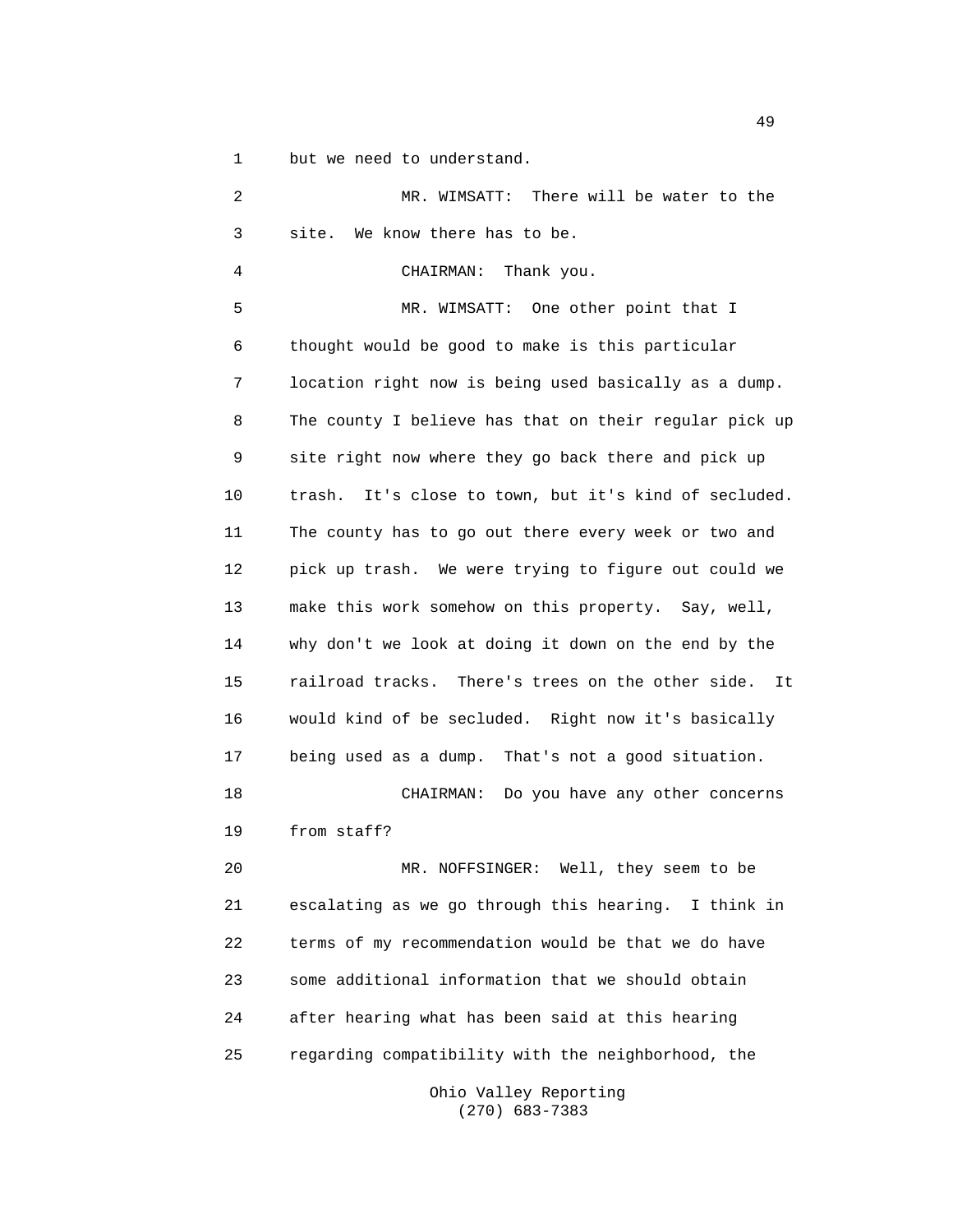1 rural character of this neighborhood and what this 2 facility, what impact it might have upon the rural 3 character of this neighborhood. We've talked about 4 now extending a water line, maybe a six inch water 5 line to the property using KHC money. Extension of 6 the water main could certainly impact that 7 neighborhood, but we've also talked about the lease 8 arrangement. Whether it was 35 acres or 3 acres. I 9 think from the Staff's position we would certainly 10 like to have more detailed information about this 11 project before we would be comfortable in moving 12 forward, but that's merely a recommendation. I'm not 13 sure what your time frame is, but that would be 14 Staff's recommendation that we acquire more 15 information. 16 MS. PAYNE: That was just a thought. It

17 wasn't anything that has been in concrete. That was 18 something that I wanted to find out if those moneys 19 could be used in the event that because I didn't know 20 anything about the water. So there is nothing in 21 there that says, yes, they already had the line going 22 there. I knew there had to be some kind of hydrant. 23 Those were just thoughts that I had.

24 MR. NOFFSINGER: Those thoughts concern 25 me.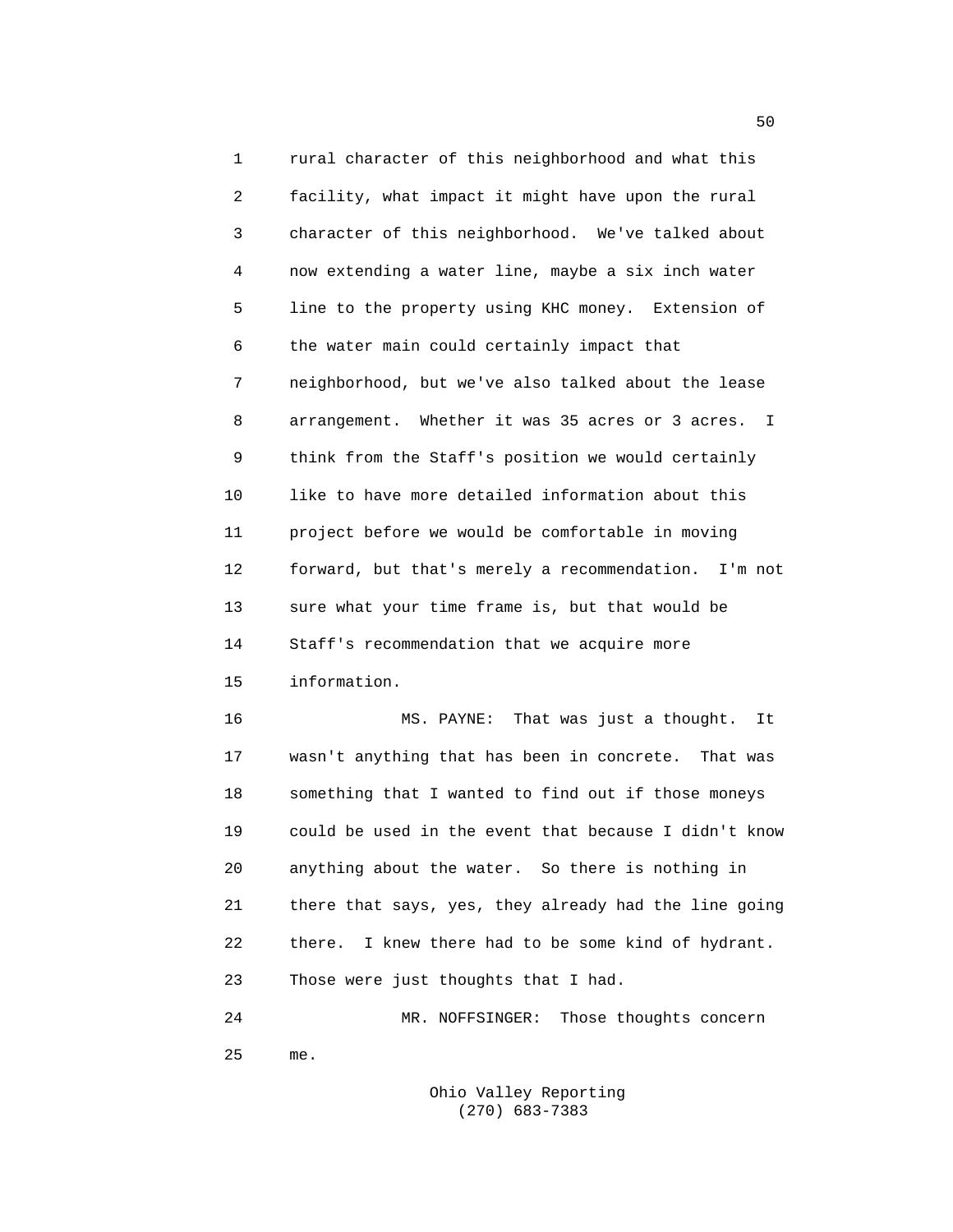1 CHAIRMAN: Before we get any further, any 2 board member have anything they want to ask, a 3 question? 4 MR. PEDLEY: I have the same thought that 5 Gary does. There's more information I would like to 6 see and if time would permit maybe postpone this for 7 30 days. 8 MS. DIXON: I agree. 9 SISTER LARRAINE: May I respond to a 10 couple of things? 11 CHAIRMAN: Yes. 12 SISTER LARRAINE: First of all as far as 13 the rural character of the neighborhood we are talking 14 about migrant laborers. Less than a mile away with no 15 issue at all there were how many trailers? I forgot. 16 Out in the sun I would like to point out here. About 17 a dozen. I think that's a conservative estimate. 18 Trailers parked out in the sun in the middle of 19 nowhere far more than 14 people living right there. 20 Now it's less than a mile from the site that we're 21 discussing. So as far as the impact of the presence 22 of migrant workers there, that's already happened 23 there. Who knows who has torn up those trailers at 24 this point. We've already acknowledged that there's 25 all kinds of crime going on there and around there.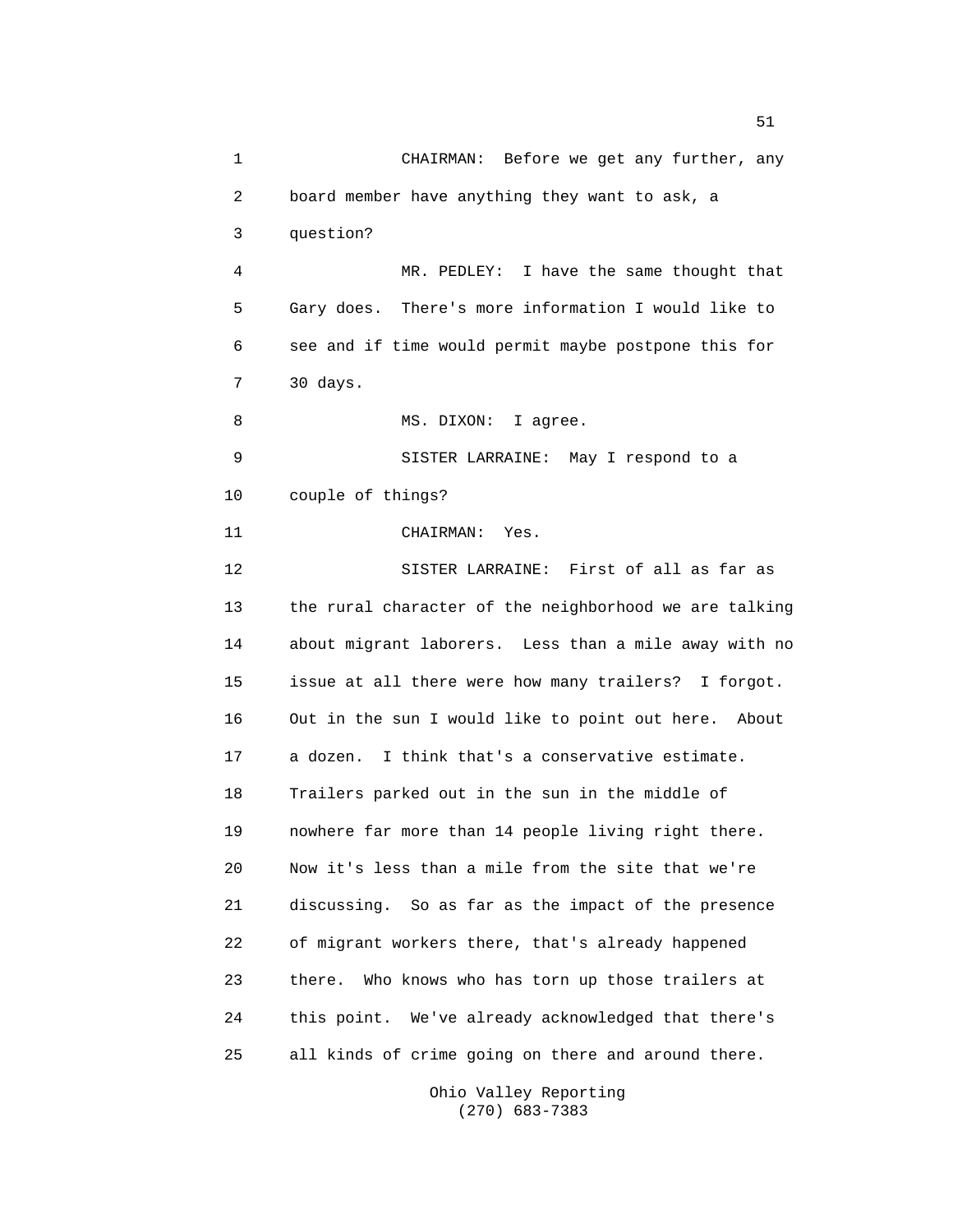1 I'm sure there's trailers - - also as far as water 2 line, anything like that, flood plain, all of those 3 issues, Kentucky Housing Corporation is extremely 4 strict. We have application process this thick. We 5 have to use an architect. It has to be an 6 esthetically pleasing building. I have been to - 7 -recently we went to a conference that they gave and 8 through the whole thing I was impressed by what strong 9 watch dogs they are of tax payer money because this is 10 basically - - it's not really tax payer money. It's 11 money that is the profits from the other lending that 12 they do. 13 Anything, any requirement you have as far 14 as - - you know, it comes out of concern for it be 15 esthetically pleasing, well-maintained, well-built, 16 all that kind of stuff they're going to double. 17 They're just very, very, very picky about all of that. 18 Also the only photographs I could produce 19 are of the building construction that I build at Mount 20 St. Joseph. Wayne Witherspoon was very involved with

21 it and a number of people who are here as well too. I 22 think everyone agrees it's an esthetically pleasing 23 building. It's going to be featured in a full paged 24 article in the Frankfort Hearld on Sunday. I don't 25 have any intentions of anything that's going to be a

> Ohio Valley Reporting (270) 683-7383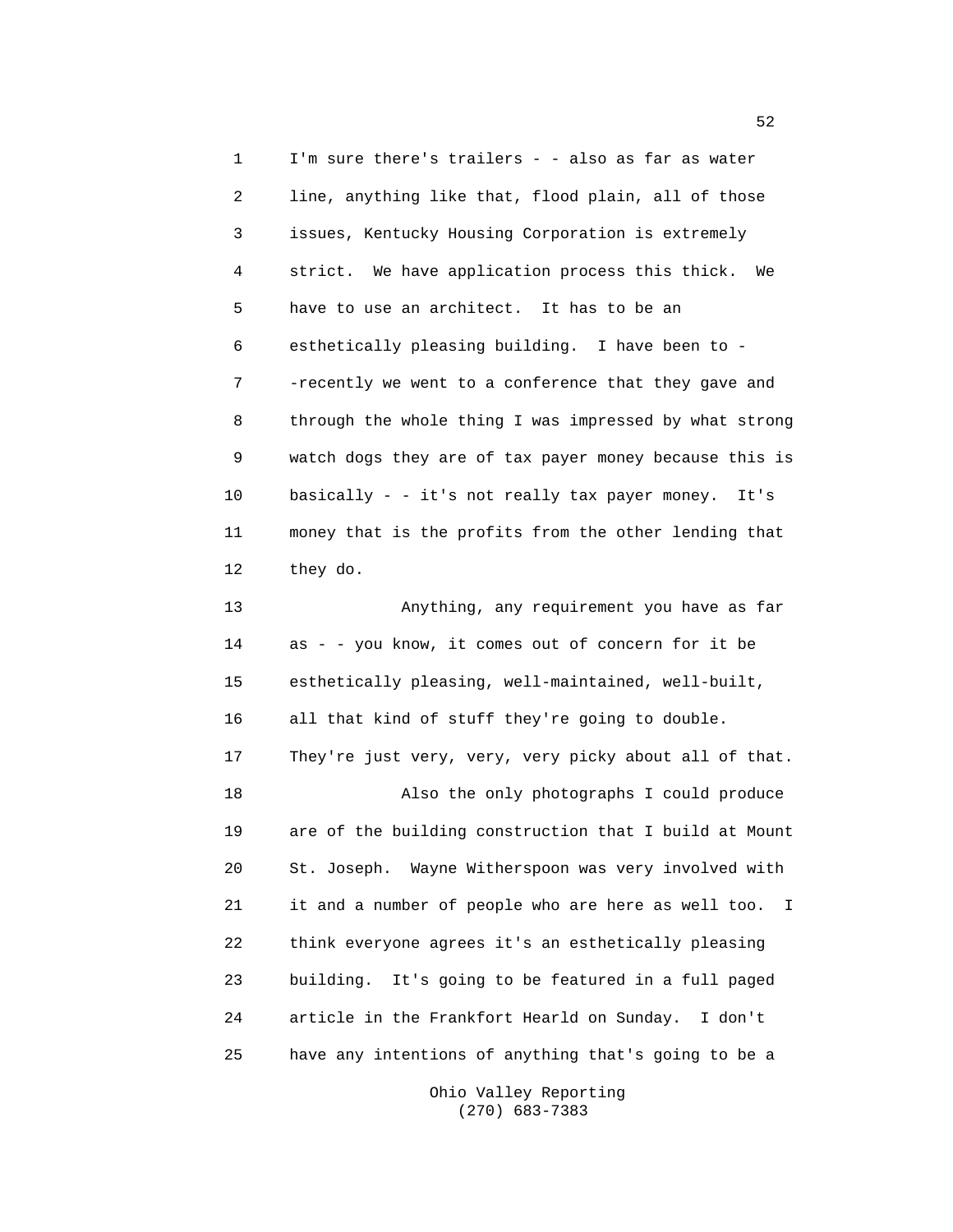1 bunch of trailers. It's the last thing I'm ready to 2 get involved with is a bunch of trailers or the 3 equivalent of that.

4 I am very concerned about a 30 day delay. 5 The terms of the grant must be used by July 1 of 2003. 6 I've had a lot of trouble and I will say basically due 7 to concerns - - we've looked at a lot of different 8 sites. We've met a lot of opposition. Some of that I 9 felt very valid because it was in areas where migrant 10 housing wasn't used.

11 Another that I thought was invalid, but 12 all of this I thought came out of legitimate fears. I 13 understand fears. This is about the sixth site that 14 we have tried to work with. We're looking at a clock 15 here quite frankly.

16 CHAIRMAN: I'm going to cut the discussion 17 off. I think we've listened to both sides pretty 18 well. I kind of get a feeling from sitting on the 19 board for a number of times and a number of years that 20 might be good to have a postponement for your alls 21 favor. I don't know. That's just me speaking right 22 now.

23 Does any board member have any major 24 questions you want or voice statements you want to 25 make at this time?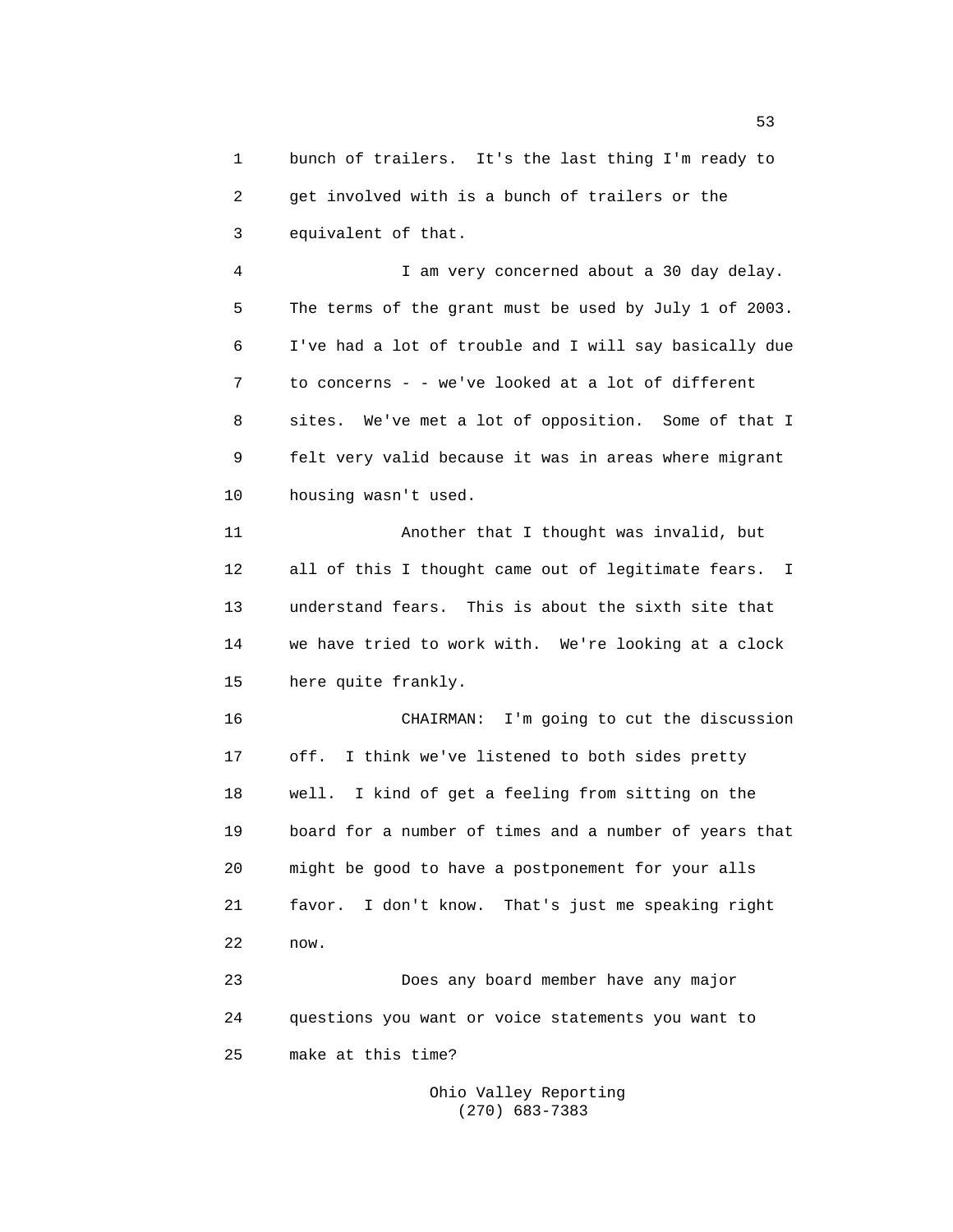1 MR. WARREN: I too am in very much in 2 favor of a postponement. I have a big issue with this 3 lease on the way that it's written up here. 4 MS. DIXON: Are you ready for a motion? 5 CHAIRMAN: Yes, ma'am. The Chair will 6 entertain a motion. 7 MS. DIXON: Mr. Chairman, because of the 8 questions raised as far as compatibility impact, 9 lease, so many unanswered questions, the water line, I 10 move that we postpone for 30 days until more 11 information can be given to us to help us make a good 12 decision for everyone. 13 CHAIRMAN: Would you add into that the 14 staff and them? 15 MS. DIXON: To work with the staff. 16 CHAIRMAN: Is there a second to this 17 motion? 18 MR. WARREN: Second. 19 CHAIRMAN: Any other discussion? 20 (NO RESPONSE) 21 CHAIRMAN: Hearing none all in favor of 22 the motion raise your raise hand. 23 (ALL BOARD MEMBERS PRESENT RESPONDED AYE.) 24 CHAIRMAN: Motion carries unanimously. 25 Bob, you and the Sister if you will work Ohio Valley Reporting

(270) 683-7383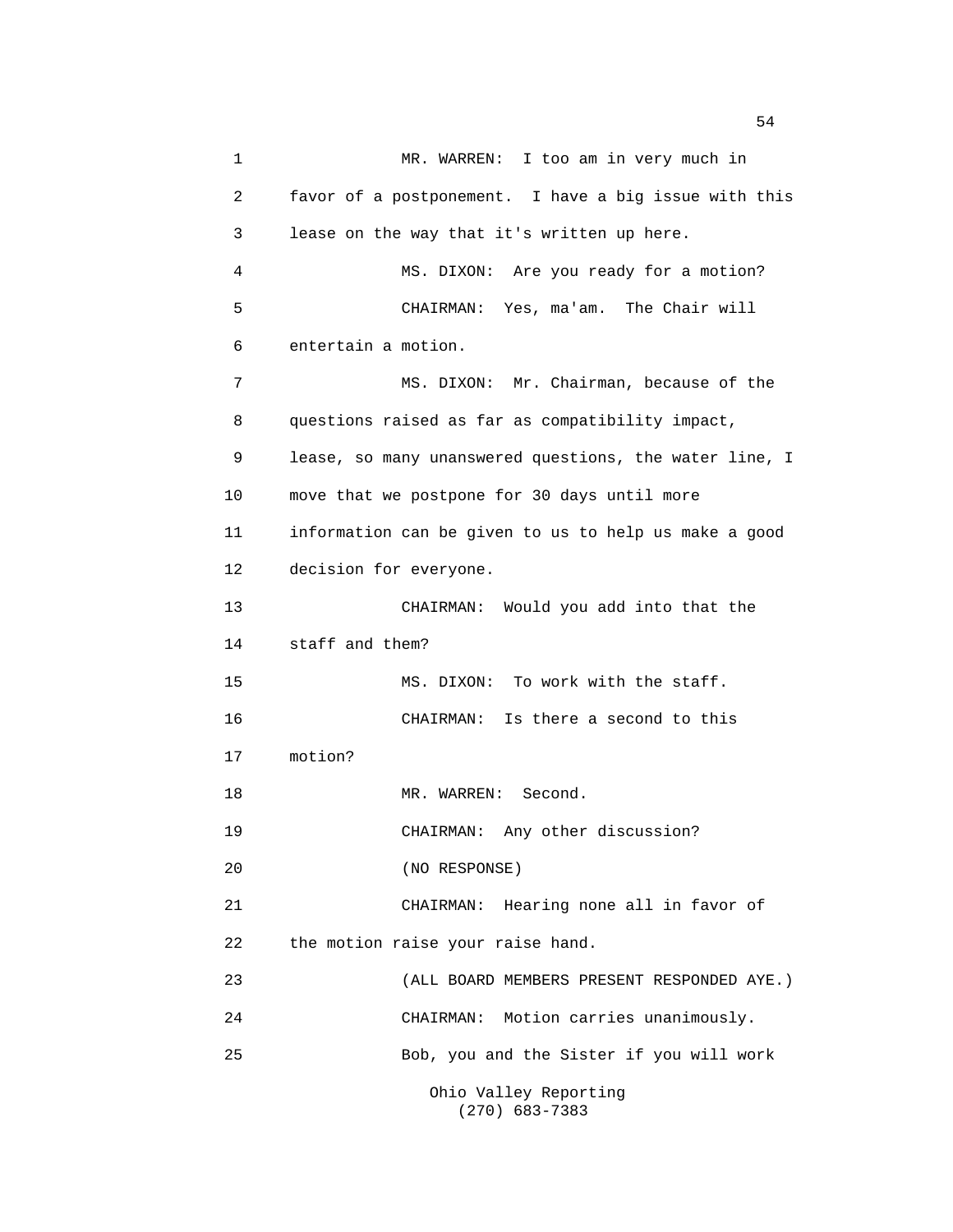1 with the Staff and probably bring Mr. Johnson in to 2 discuss these things. We feel as a Board obligated to 3 you all and to the community to have everything 4 possible in our hand to make a good and just vote one 5 way or the other. 6 MR. WIMSATT: I think we can get things 7 worked out. 8 CHAIRMAN: Appreciate it. Thank you. And 9 the neighbors you meet with them too we'd appreciate 10 it. 11 Next thing on the agenda, please. 12 ----------------------------------------- 13 VARIANCE 14 ITEM 4 15 2497 Old KY 144, in an R-1A zone Consider request for a Variance to reduce the rear 16 yard building setback from 20 feet to 4.65 feet in order to construct an attached 17-foot by 20-foot 17 screened-in porch to the existing residence. Reference: Zoning Ordinance, Article 8, 18 Section 8.5.5(e) Applicant: Keith Conklin 19 20 MR. NOFFSINGER: Mr. Chairman, Planning 21 Staff has reviewed this application. It's found to be 22 in order. All adjoining property owners have been 23 notified and it has been advertised for public hearing 24 at this time. 25 I believe the applicants are in the Ohio Valley Reporting

(270) 683-7383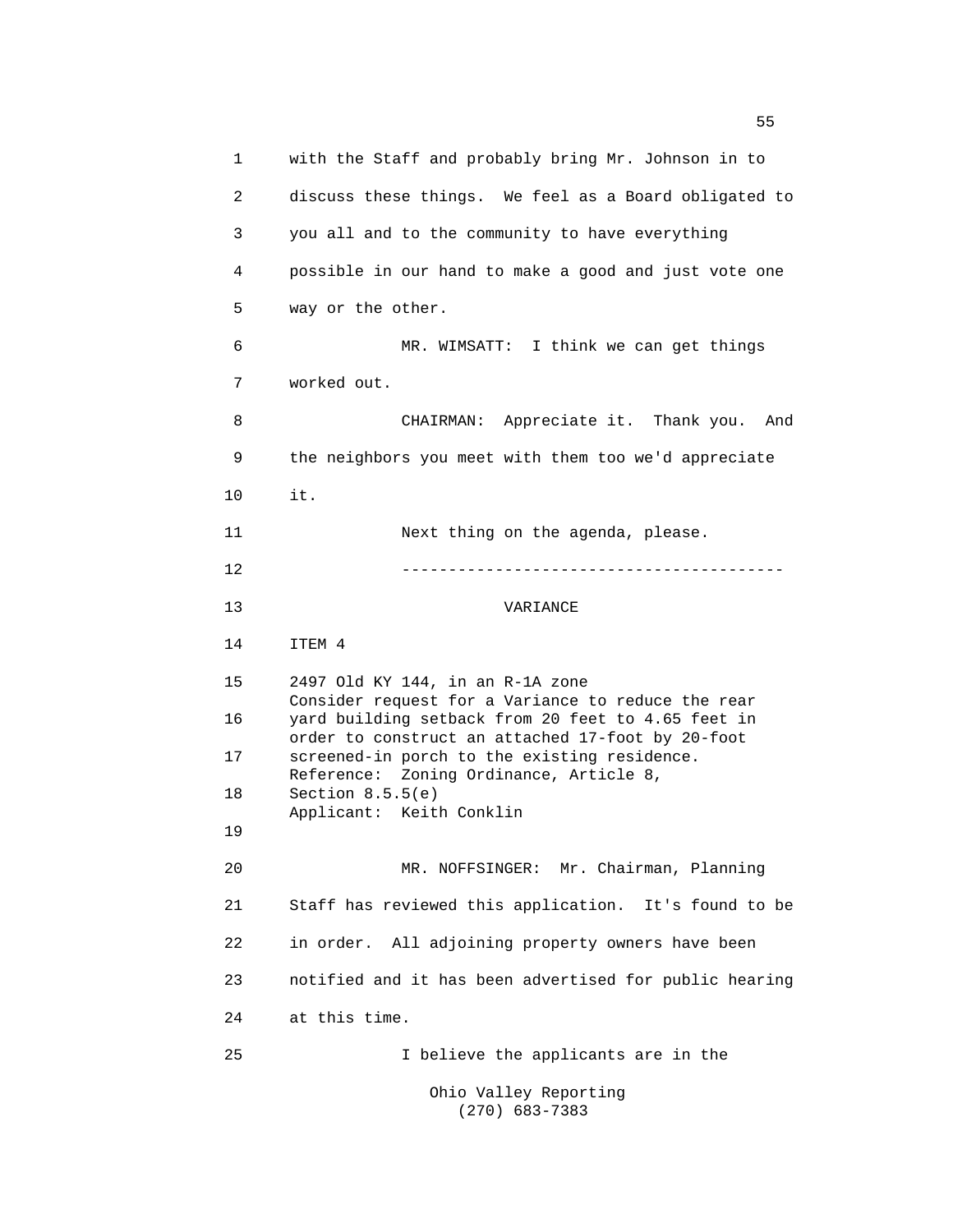1 audience tonight.

| 2  | Planning Staff after reviewing the                     |
|----|--------------------------------------------------------|
| 3  | application recommend that the variance be granted. I  |
| 4  | think each of you received a copy of the plat of the   |
| 5  | property which shows to the rear of the property a     |
| 6  | huge amount of right-of-way from the State of Kentucky |
| 7  | and this property is several hundred feet from the     |
| 8  | center line of Kentucky 144 and provide adequate. I    |
| 9  | think Staff review on this and we are recommending     |
| 10 | approval and it meets the qualifications for findings  |
| 11 | per KRS 100.32.                                        |
| 12 | CHAIRMAN: Has there been any objections                |
| 13 | filed in the office?                                   |
| 14 | MR. NOFFSINGER:<br>No, sir.                            |
| 15 | CHAIRMAN: Does the applicant have                      |
| 16 | anything they would like to add?                       |
| 17 | APPLICANT: No, sir.                                    |
| 18 | CHAIRMAN: Any board member have any                    |
| 19 | questions of the applicant?                            |
| 20 | (NO RESPONSE)                                          |
| 21 | CHAIRMAN: Hearing none the chair will                  |
| 22 | entertain a motion to dispose of the item.             |
| 23 | MR. PEDLEY: Mr. Chairman, make a motion                |
| 24 | for approval based on it will not adversely affect the |
| 25 | public health, safety or welfare; will not alter       |
|    | Ohio Valley Reporting                                  |

(270) 683-7383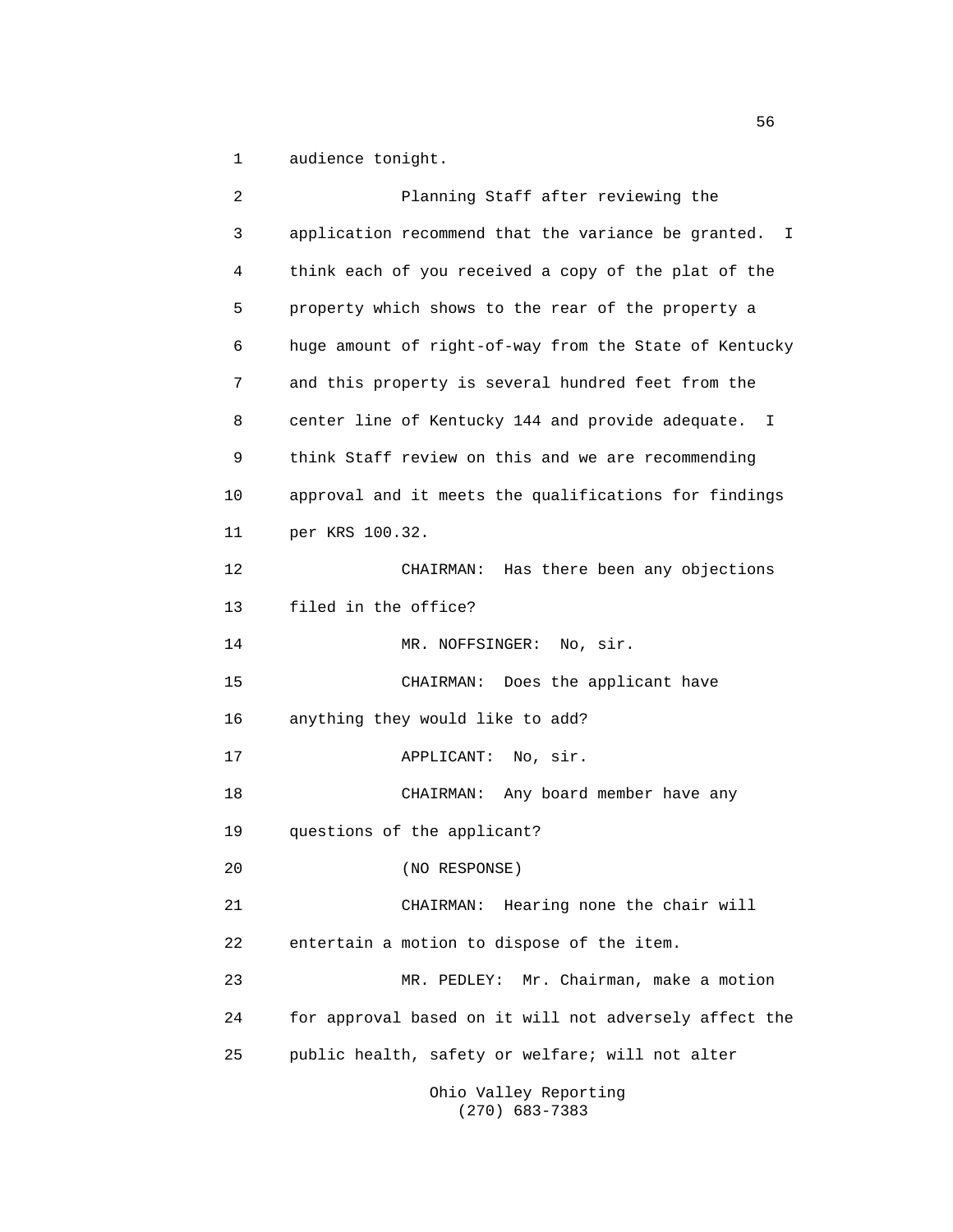| 1  | essential character of the general vicinity; will not |
|----|-------------------------------------------------------|
| 2  | cause a hazard or nuisance to the public; will not    |
| 3  | allow an unreasonable circumvention of the            |
| 4  | requirements of the zoning regulations.               |
| 5  | Is there a second?<br>CHAIRMAN:                       |
| 6  | MS. DIXON: Second.                                    |
| 7  | CHAIRMAN: Any other discussion from the               |
| 8  | board?                                                |
| 9  | (NO RESPONSE)                                         |
| 10 | CHAIRMAN: Hearing none all in favor of                |
| 11 | the motion raise your right hand.                     |
| 12 | (ALL BOARD MEMBERS PRESENT RESPONDED AYE.)            |
| 13 | CHAIRMAN: Motion carries unanimously.                 |
| 14 | Any other items of business?                          |
| 15 | MR. NOFFSINGER: No, sir.                              |
| 16 | MR. WARREN: Motion to adjourn.                        |
| 17 | MS. DIXON: Second.                                    |
| 18 | CHAIRMAN: All in favor raise your right               |
| 19 | hand.                                                 |
| 20 | (ALL BOARD MEMBERS PRESENT RESPONDED AYE.)            |
| 21 | CHAIRMAN: Meeting is adjourned.                       |
| 22 | _____________________________________                 |
| 23 |                                                       |
| 24 |                                                       |
| 25 |                                                       |
|    |                                                       |